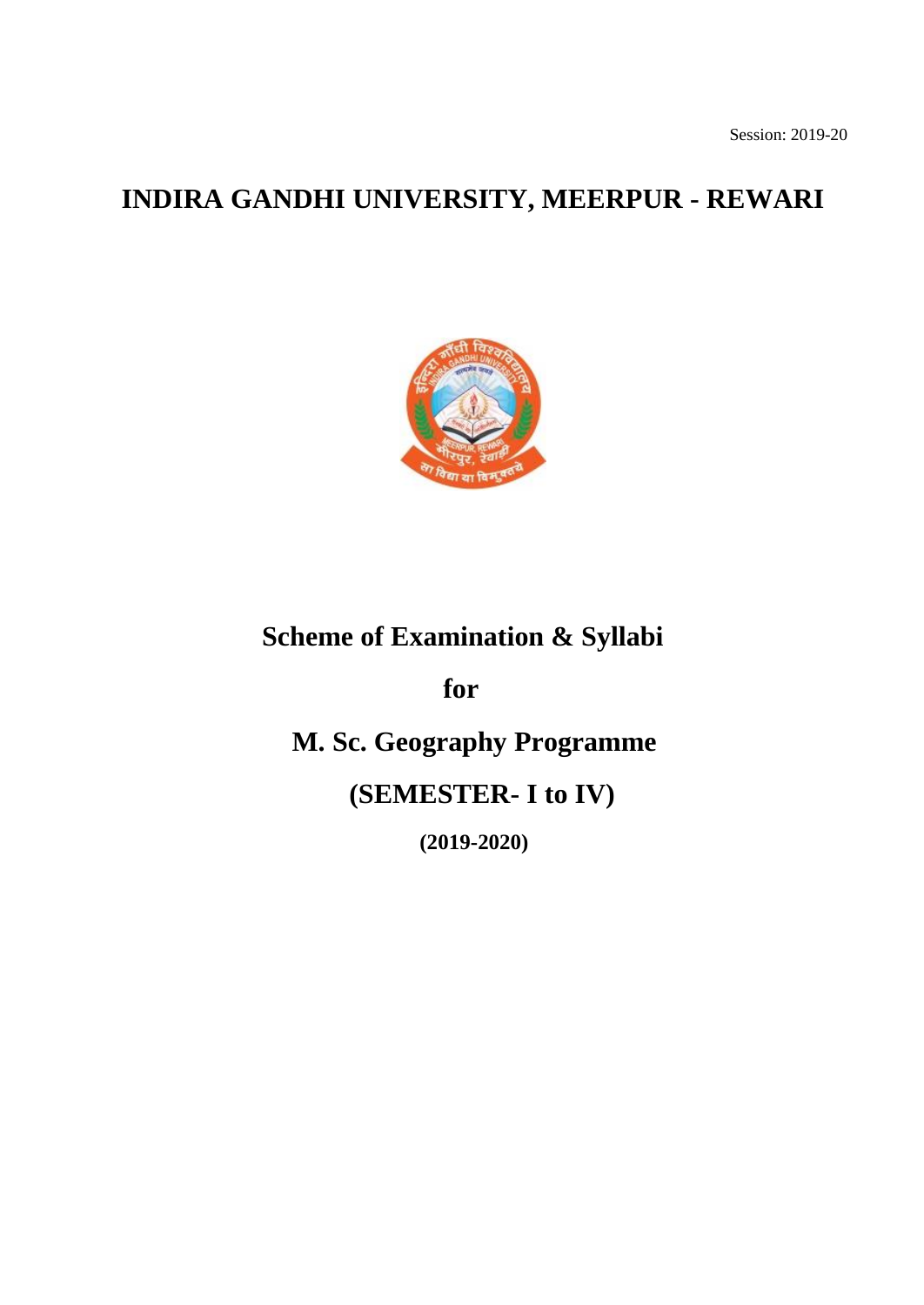# **INDIRA GANDHI UNIVERSITY, MEERPUR, REWARI M.Sc. Geography Programme General Instructions**

# SCHEME OF EXAMINATION AND COURSE STRUCTURE Based on Choice Based Credit System (CBCS)

M.Sc. Geography programme shall be of two years duration spread over four semesters. Each Semester shall consist of Core Courses (compulsory courses) of 4 credits each, Lab Courses (compulsory courses) of 4 credits each and a group of two to three Discipline Centric Elective Courses (DCEC) of 4 credits each, out of which the students have to select any one course. The Discipline Centric Elective Courses/papers shall be provided by the department according to its administrative and academic convenience. Foundation Course (FC) compulsory for all programmes including geography, as decided by the university is Communication Skills and Personality Development, shall be offered to all students of the Department in  $2<sup>nd</sup>$  semester and shall be of 2 credits. As decided by the university students will have to opt an Open Elective Course (OEC) of 3 credits each during 3rd semesters out of a pool of OECs (except the course offered by department of geography to the students of other disciplines). In addition to this a compulsory course on Computer Applications of four credits ( 100 Marks with the bifurcation 60 marks theory and 40 marks practical) shall be compulsory in  $1<sup>st</sup>$  Semester.

The medium of instructions shall be both English and Hindi. The duration of examination for theory and Lab courses shall be of three and four hours respectively. Lab course examination shall be conducted by a Board of Examiners consisting of either both the external examiners or the internal and external examiners, as the case may be. The Chairperson, Department of Geography shall appoint the examiners, with the consent of Vice-Chancellor, out of the penal of examiners recommended by the P.G. Board of Studies and Research in Geography. The marks for each core course and discipline centric elective course shall be 100 bifurcated in the ratio of 80:20, i.e. 80 marks for Theory Paper and 20 marks for Internal Assessment irrespective of the credits assigned to it. Each Lab course will be of 50 marks (Lab work record 10, Lab work test 30 and viva-voce 10). The Internal Assessment in each course/paper shall be based on two assignments of 05 marks each (10 marks) , Assignment/Presentation 5 marks and attendance 5 marks as per the criteria mentioned in the CBCS ordinance. However, the distribution of the weightage of marks in the "internal assessment" and the minimum percentage of marks to pass the end semester examination in each semester shall be as per the laid down norms/relevant ordinance of the University adopted from time to time.

Besides all above two additional courses of compulsory nature on Seminar/Journal Club and Self Study Paper of 1 credit point (25 marks) each in all the four semesters will have to be studied by the students on their own under the guidance and supervision of faculty members. Details of these courses are as under.

# **1. Seminar/ Journal Club**

In each semester there will be a course/paper on seminar presentation of 25 marks with 01 credit. In this course/paper, each student will be required to present a seminar of about 15-20 minutes on the theme/topic such as review of research paper/article published in national/international journals in his/her area of interest. The topic will be selected by the student in consultation with the teacher allotted to him/her by the department.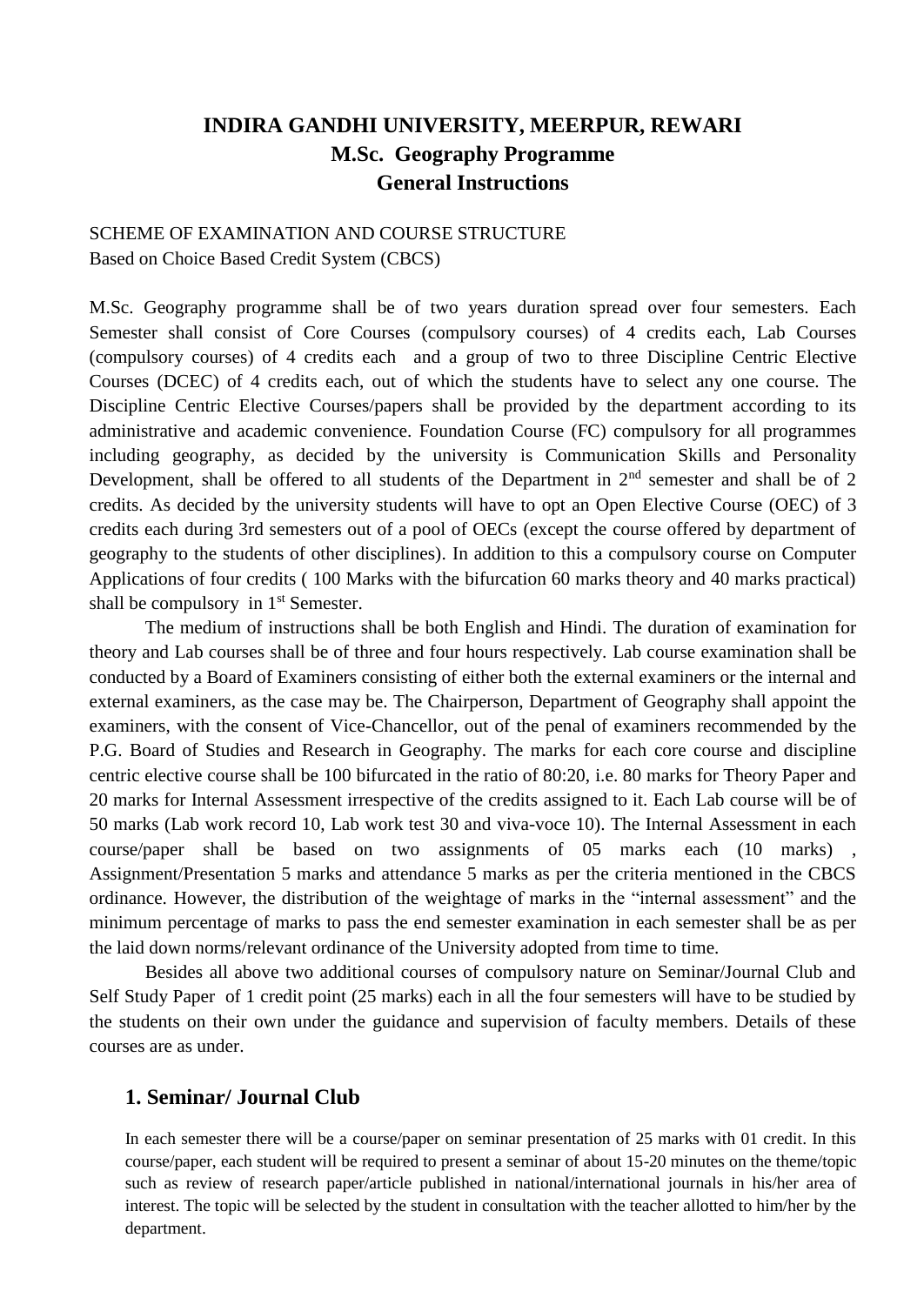An internal committee of two teachers constituted by the chairperson of the department for each student will evaluate the seminar presentation. The evaluation (internal evaluation only) will be based on the presentation of the student, depth of the subject matter and answer to the questions. There will be a coordinator to be nominated by the chairperson of the department among the teachers of the department. Suggested break up of marks is as under :

| 1. Presentation                | 10 marks |
|--------------------------------|----------|
| 2. Depth of the subject matter | 10 marks |
| 3. Answers to the questions    | 05 marks |

For seminar, the topic should be chosen in the following manner:

| $1st$ Semester | Any topic (not related to the syllabi)    |
|----------------|-------------------------------------------|
| $2nd$ Semester | Any basic research paper/article          |
| $3rd$ Semester | Any national level research paper/article |
| $4th$ Semester | Any foreign research paper/article        |

# **2. Self Study Paper**

In each semester, there will be a self study paper of 25 marks with 01 credit. The objective of this paper is to create habit of reading books and to develop writing skills in a manner of creativity and originality. The students will select a topic of their own interest in the given area in consultation with their teacher/in-charge/mentors. After selecting a suitable title for the paper, the students will be required to write the paper in about 6-10 pages in his/her own handwriting. The students will hand over the paper to the teacher concerned for correction and after making the required corrections the students will submit it for evaluation before the commencement of examinations of that semester. The structure of the paper will include the following:

- (a) Introductions
- (b) Main Body
- (c) Conclusion
- (d)

 Thoughts presented in the paper must be original work of the students. The paper will be evaluated by the panel (one external and one internal examiner) to be appointed by the chairperson of the department from the prescribed panel of the university.

The evaluation of the self-study paper will be done in following manner:.

- (a) Evaluation of paper : 15 Marks
- (b) Viva-Voce  $: 10$  marks.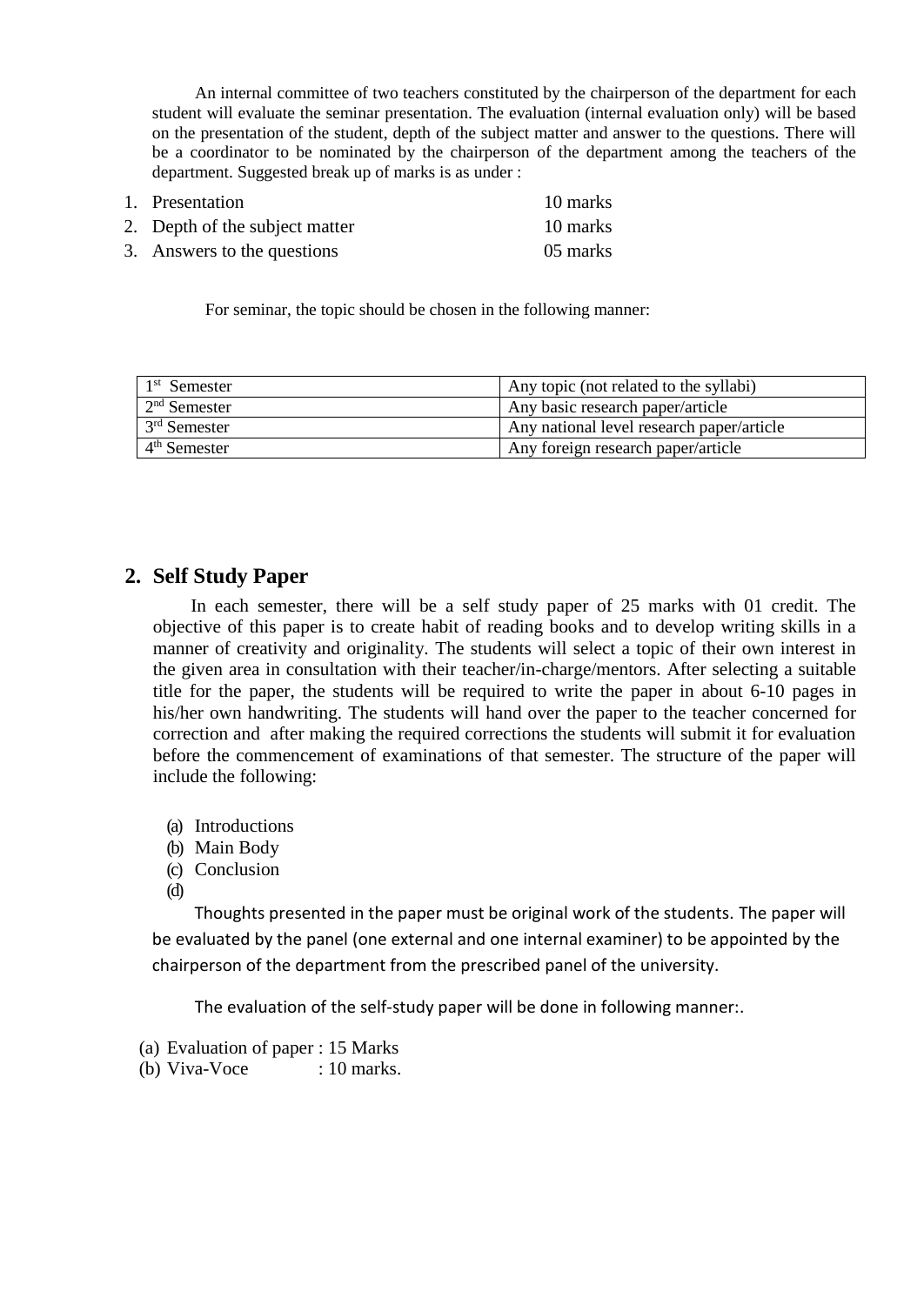# **Department of Geography**

 **M.Sc. Geography**

# **Semester – I**

Course structure for M. Sc. Program in Geography under Choice Based Credit System (CBCS) **w.e.f. Session : 2019-20**

# **Core Courses (CC)**

| Sr. | <b>Course Code</b> | Nomenclature of the course                                           | <b>Credits</b> |          |                |                          | <b>Contact</b> | <b>Maximum</b>           |                          |                |              |
|-----|--------------------|----------------------------------------------------------------------|----------------|----------|----------------|--------------------------|----------------|--------------------------|--------------------------|----------------|--------------|
| no. |                    |                                                                      |                |          |                |                          | hrs/week       | <b>Marks</b>             |                          |                |              |
|     |                    |                                                                      |                |          |                |                          |                | T                        |                          |                |              |
|     |                    |                                                                      | L              | T        | P              | <b>Total</b>             |                | h                        | IA                       | P              | <b>Total</b> |
|     | GEOG101            | Climatology                                                          | 4              | $\Omega$ | $\overline{0}$ | 4                        | 4              | 80                       | 20                       | $\overline{0}$ | 100          |
| 2   | GEOG102            | Geomorphology                                                        | 4              | $\Omega$ | $\overline{0}$ | 4                        | 4              | 80                       | 20                       | $\Omega$       | 100          |
| 3   | GEOG103            | Advance Geography of India                                           | 4              | $\Omega$ | $\Omega$       | 4                        | 4              | 80                       | 20                       | $\Omega$       | 100          |
| 4   | GEOG104            | <b>Computer Applications</b>                                         | $\overline{2}$ | $\Omega$ | $\overline{2}$ | 4                        | 6              | 60                       | $00\,$                   | 40             | 100          |
| 5   | GEOG105            | Seminar/Journal Club                                                 |                |          |                | 1                        |                |                          |                          |                | 25           |
| 6   | GEOG106            | Self Study Paper                                                     |                |          |                |                          |                |                          |                          |                | 25           |
| 7   | GEOG107            | Lab Course-I: Study and<br>Interpretation of<br>Topographical sheets | $\overline{0}$ | $\Omega$ | $\overline{4}$ | $\overline{\mathcal{A}}$ | 8              | $\qquad \qquad -$        | $\blacksquare$           | 50             | 50           |
| 8   | GEOG108            | Lab Course-2 : Climatology<br>and Geomorphology                      | $\overline{0}$ | $\Omega$ | 4              | 4                        | 8              | $\overline{\phantom{0}}$ | $\overline{\phantom{a}}$ | 50             | 50           |

# **Discipline Centric Elective courses (DCEC) : One course from each group.**

# **Group – A**

|    | GEOG109 | Urban Geography        |  |  | 80 | 20 | 100 |
|----|---------|------------------------|--|--|----|----|-----|
| 10 | GEOG110 | <b>Rural Geography</b> |  |  | 80 | 20 | 100 |

# **Group – B**

| $\mathbf{1}$      | GEOG111 | <b>Resource Geography</b> |  |  |   |    |    | 80 | 20 | 100 |
|-------------------|---------|---------------------------|--|--|---|----|----|----|----|-----|
| $\sqrt{ }$<br>- ∠ | GEOG112 | <b>Cultural Geography</b> |  |  | U |    |    | 80 | 20 | 100 |
| <b>Total</b>      |         |                           |  |  |   | 34 | 42 |    |    | 750 |

**Total Credits : 34 Total Contact hours per week : 42**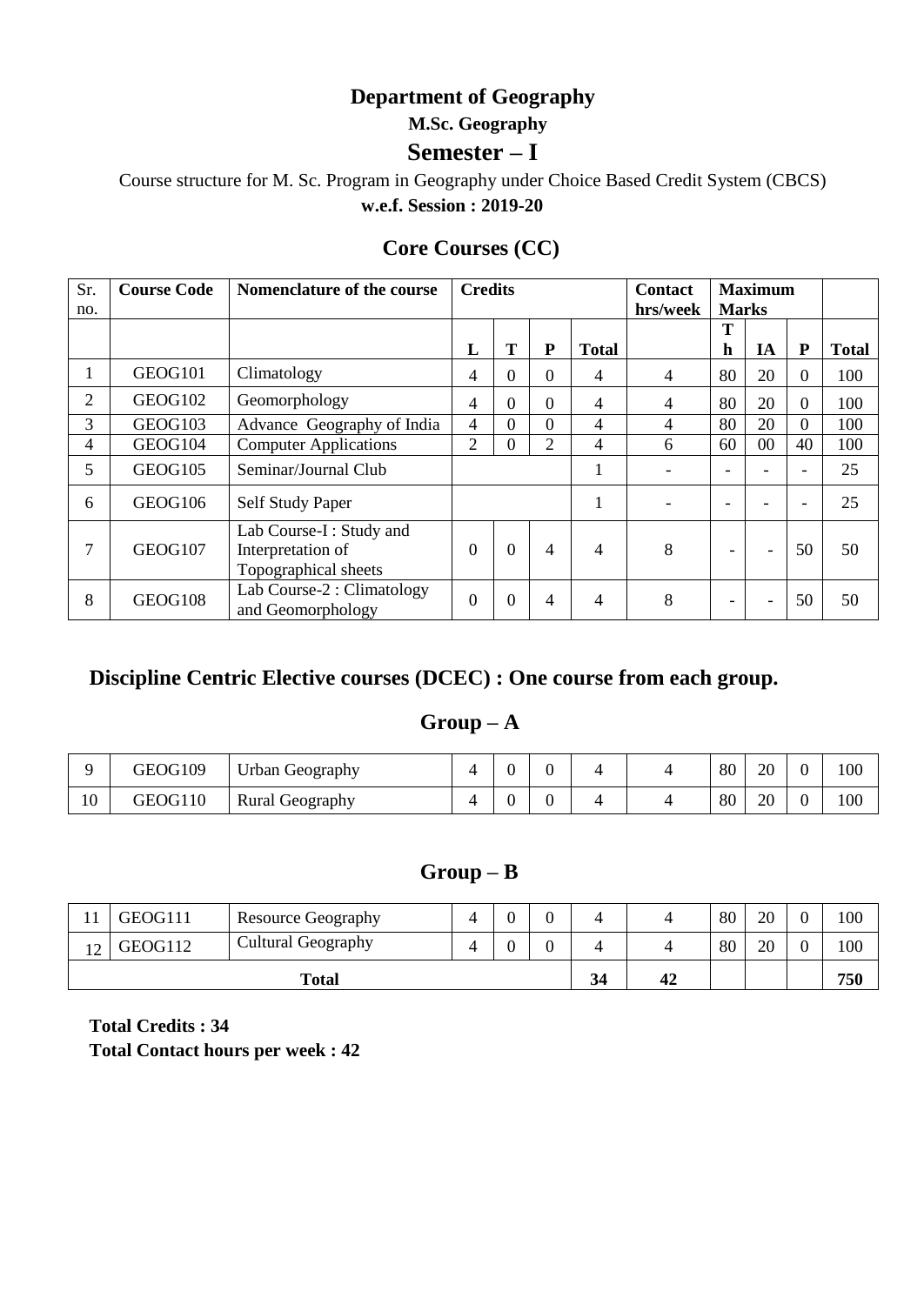# **Department of Geography M. Sc. Geography Semester – II**

# Course structure for M. Sc. Program in Geography under Choice Based Credit System **w.e.f. Session : 2019-20**

# **Core Courses (CC)**

| Sr.<br>no.     | <b>Course Code</b>  | Nomenclature of the course                                           |                | <b>Credits</b> |                |              | <b>Contact</b><br>hrs/week | <b>Marks</b>             | <b>Maximum</b> |                |              |
|----------------|---------------------|----------------------------------------------------------------------|----------------|----------------|----------------|--------------|----------------------------|--------------------------|----------------|----------------|--------------|
|                |                     |                                                                      | L              | T              | P              | <b>Total</b> |                            | Th                       | IA             | ${\bf P}$      | <b>Total</b> |
|                | GEOG201             | Geographical Thought                                                 | 4              | $\Omega$       | $\overline{0}$ | 4            | $\overline{4}$             | 80                       | 20             | $\overline{0}$ | 100          |
| $\overline{2}$ | GEOG <sub>202</sub> | <b>Economic Geography</b>                                            | 4              | $\overline{0}$ | 0              | 4            | 4                          | 80                       | 20             | $\overline{0}$ | 100          |
| 3              | GEOG <sub>203</sub> | Population Geography                                                 | $\overline{4}$ | $\Omega$       | $\overline{0}$ | 4            | 4                          | 80                       | 20             | $\Omega$       | 100          |
| 4              | GEOG204             | <b>Statistical Methods in</b><br>Geography                           | $\overline{4}$ | $\theta$       | $\overline{0}$ | 4            | 4                          | 80                       | 20             | $\overline{0}$ | 100          |
| 5              | GEOG <sub>205</sub> | Seminar/Journal Club                                                 |                |                |                | 1            |                            |                          |                |                | 25           |
| 6              | GEOG <sub>206</sub> | <b>Self Study Paper</b>                                              |                |                |                |              | $\overline{\phantom{0}}$   | -                        |                |                | 25           |
| 7              | GEOG <sub>207</sub> | Lab Course-I : (Economic<br>Geography & Population<br>Geography)     | $\Omega$       | $\theta$       | $\overline{4}$ | 4            | 8                          | $\overline{\phantom{0}}$ |                | 50             | 50           |
| 8              | <b>GEOG208</b>      | Lab Course-2 : Computer based<br>data management and<br>Cartography. | $\Omega$       | $\Omega$       | 4              | 4            | 8                          | $\overline{\phantom{a}}$ | ۰              | 50             | 50           |

# **Discipline Centric Elective courses (DCEC) Any one of the following two courses**

|    | GEOG209 | <b>J</b> ceanography |  |  | 80 | 20 |            | 100 |
|----|---------|----------------------|--|--|----|----|------------|-----|
| 10 | GEOG210 | Soil Geography       |  |  | 80 | 20 | $\sqrt{2}$ | 100 |

# **Foundation Course (Compulsory)**

| -4<br>. . | GEOG211 | Communication Skills &<br><b>Personality Development</b> | ∽ |              | ີ | ∸             | -  | 40 | 10 | 50  |
|-----------|---------|----------------------------------------------------------|---|--------------|---|---------------|----|----|----|-----|
|           |         |                                                          |   | <b>Total</b> |   | $\sim$<br>IJΔ | 38 |    |    | 700 |

**Total Credits : 32 Total Contact hours per week : 38**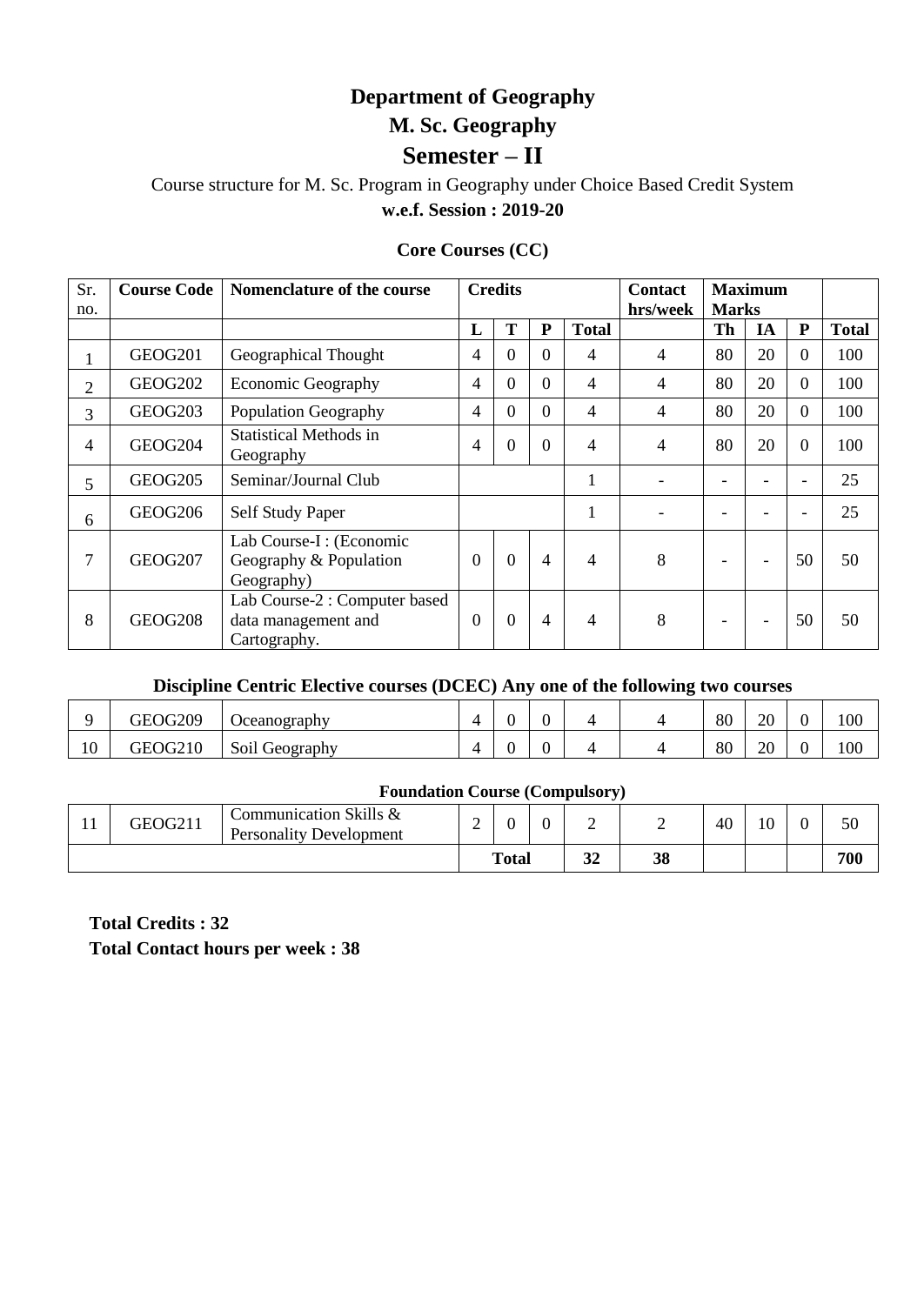# **Department of Geography**

# **M. Sc. Geography**

# **Semester – III**

Course structure for M.Sc. Programme in Geography under Choice Based Credit System (CBCS) **w.e.f.: 2020-21**

| Sr. | <b>Course Code</b> | Nomenclature of the course         |                | <b>Credits</b> |                |              | Contact        | <b>Maximum</b>           |    |                |              |
|-----|--------------------|------------------------------------|----------------|----------------|----------------|--------------|----------------|--------------------------|----|----------------|--------------|
| no. |                    |                                    |                |                |                |              | hrs/week       | <b>Marks</b>             |    |                |              |
|     |                    |                                    | L              | T              | P              | <b>Total</b> |                | <b>Th</b>                | IA | P              | <b>Total</b> |
|     |                    | Regional development and           |                |                |                |              |                |                          |    |                |              |
| 1   | GEOG301            | Planning with special reference to | $\overline{4}$ | $\overline{0}$ | $\Omega$       | 4            | 4              | 80                       | 20 | $\theta$       | 100          |
|     |                    | India                              |                |                |                |              |                |                          |    |                |              |
| 2   | GEOG302            | <b>Environmental Geography</b>     | 4              | $\overline{0}$ | $\Omega$       | 4            | $\overline{4}$ | 80                       | 20 | $\overline{0}$ | 100          |
| 3   | GEOG303            | Remote Sensing (RS)                | 4              | $\overline{0}$ | $\Omega$       | 4            | 4              | 80                       | 20 | $\overline{0}$ | 100          |
| 4   | GEOG304            | Geographical Information System    | $\overline{4}$ | $\overline{0}$ | $\Omega$       | 4            | $\overline{4}$ | 80                       | 20 | $\Omega$       | 100          |
|     |                    | (GIS)                              |                |                |                |              |                |                          |    |                |              |
| 5   | GEOG305            | Seminar/Journal Club               |                |                |                |              |                |                          |    |                | 25           |
| 6   | GEOG306            | <b>Self Study Paper</b>            |                |                |                |              |                |                          |    |                | 25           |
|     |                    | Lab Course-I: Visual               |                |                |                |              |                |                          |    |                |              |
| 7   | GEOG307            | Interpretation of Aerial           | $\Omega$       | $\overline{0}$ | $\overline{4}$ | 4            | 8              | $\overline{\phantom{a}}$ | 50 | 50             | 50           |
|     |                    | photographs                        |                |                |                |              |                |                          |    |                |              |
|     |                    | Lab Course -2 (Field-Work):        |                |                |                |              |                |                          |    |                |              |
| 8   | GEOG308            | Socio-Economic Survey &            | $\theta$       | $\overline{0}$ | $\overline{4}$ | 4            | 8              | $\overline{\phantom{a}}$ | 50 | 50             | 50           |
|     |                    | <b>Report Writing</b> )            |                |                |                |              |                |                          |    |                |              |

#### **Core Courses (CC)**

# **Discipline Centric Elective courses (DCEC) : Any one of the following three courses**

|     | GEOG309 | Agricultural Geography     | $\overline{0}$ |   | 4 | 80 | 20 | 100 |
|-----|---------|----------------------------|----------------|---|---|----|----|-----|
| 10  | GEOG310 | B <sub>10</sub> geography  | Λ              |   |   | 80 | 20 | 100 |
| 1 T | GEOG311 | <b>Political Geography</b> | $\Omega$<br>∪  | ν | 4 | 80 | 20 | 100 |

#### **Open Elective Courses (OEC) : To be opted out of a pool of OECs.**

To be chosen from the pool of Open Elective courses provided by the University

(Excluding the OEC offered by the Dept. of Geography)

| $1^{\wedge}$<br>$\overline{1}$ |              | $\sim$<br>້ | $\sim$<br>υ | $\Omega$<br>-V | ້                  | ∽  | 80 | 20 | $\sim$<br>ັ | 100 |
|--------------------------------|--------------|-------------|-------------|----------------|--------------------|----|----|----|-------------|-----|
|                                | <b>Total</b> |             |             |                | $\mathbf{A}$<br>JJ | 39 |    |    |             | 750 |

**Total Credits : 33 Total Contact hours per week : 39**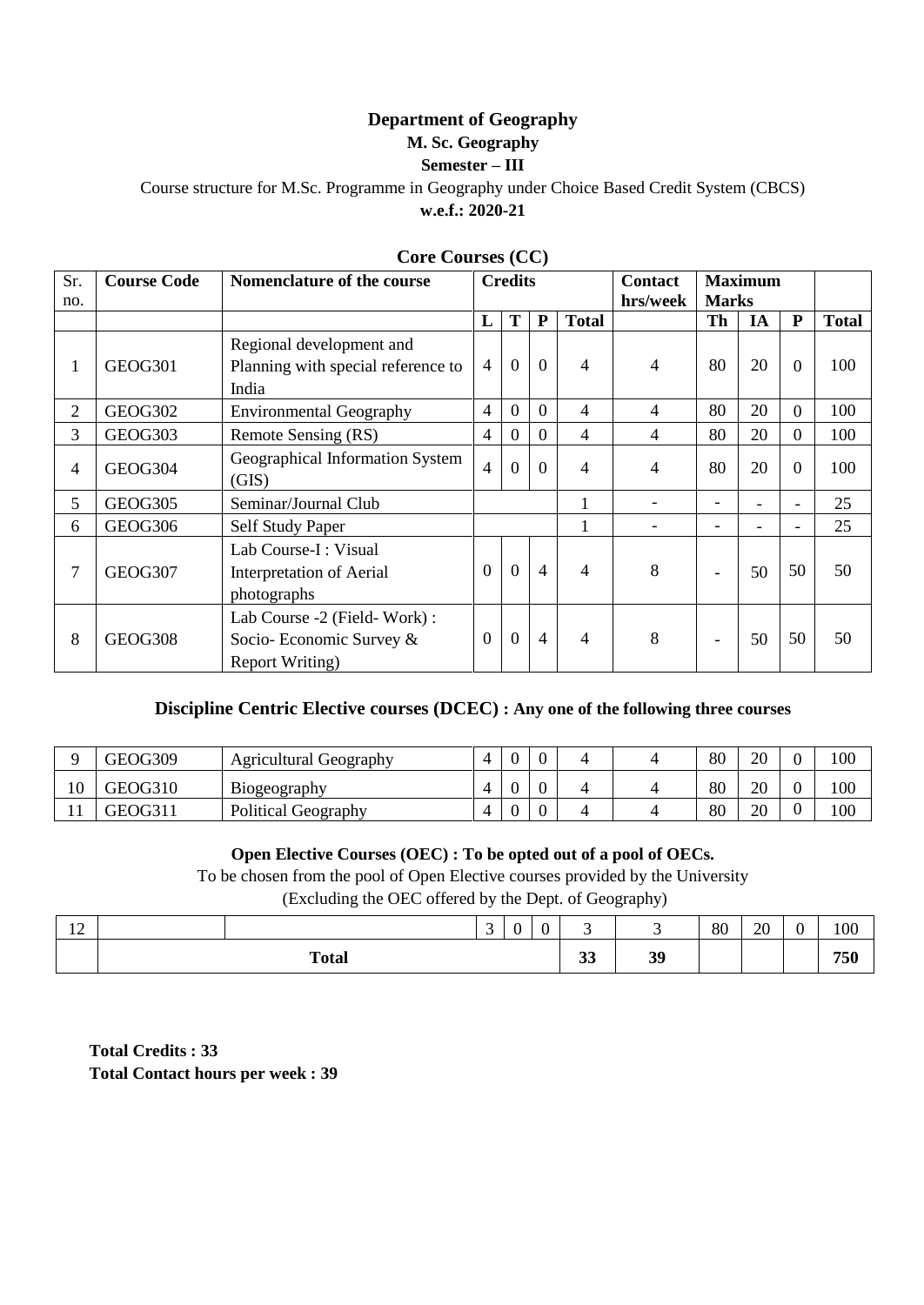# **Department of Geography**

**M. Sc. Geography**

# **Semester – IV**

Course structure for M. Sc. Program in Geography under Choice Based Credit System (CBCS)

**w.e.f. Session : 2020-21**

# **Core Courses (CC)**

| Sr. | <b>Course Code</b>  | Nomenclature of the                                                            | <b>Credits</b> |          |                |              | <b>Contact</b>           |                          | <b>Maximum</b> |                |              |
|-----|---------------------|--------------------------------------------------------------------------------|----------------|----------|----------------|--------------|--------------------------|--------------------------|----------------|----------------|--------------|
| no. |                     | course                                                                         |                |          |                |              | hrs/week<br><b>Marks</b> |                          |                |                |              |
|     |                     |                                                                                | L              | T        | ${\bf P}$      | <b>Total</b> |                          | Th                       | IA             | ${\bf P}$      | <b>Total</b> |
|     | GEOG401             | <b>Research Methodology</b>                                                    | 4              | $\Omega$ | $\Omega$       | 4            | $\overline{4}$           | 80                       | 20             | $\Omega$       | 100          |
| 2   | GEOG402             | Geography and Disaster<br>Management                                           | $\overline{4}$ | $\Omega$ | $\Omega$       | 4            | 4                        | 80                       | 20             | $\Omega$       | 100          |
| 3   | GEOG <sub>403</sub> | <b>Application of Remote</b><br>Sensing and Geographical<br>Information system | $\overline{4}$ | $\Omega$ | $\theta$       | 4            | 4                        | 80                       | 20             | $\Omega$       | 100          |
| 4   | GEOG404             | Hydrology                                                                      | 4              | $\Omega$ | $\Omega$       | 4            | 4                        | 80                       | 20             | $\overline{0}$ | 100          |
| 5   | GEOG405             | Seminar/Journal Club                                                           |                |          |                | 1            |                          | ۰                        |                | -              | 25           |
| 6   | GEOG406             | Self Study Paper                                                               |                |          |                | 1            |                          | ۰                        | ۰              | -              | 25           |
| 7   | GEOG407             | Lab Course-I : Digital Image<br>Processing Techniques                          | $\theta$       | $\Omega$ | $\overline{4}$ | 4            | 8                        | $\overline{\phantom{0}}$ | $\overline{0}$ | 50             | 50           |
| 8   | GEOG408             | Lab Course-2:<br><b>GIS</b> Exercises                                          | $\theta$       | $\Omega$ | $\overline{4}$ | 4            | 8                        | $\overline{\phantom{0}}$ | $\overline{0}$ | 50             | 50           |

#### **Discipline Centric Elective courses (DCEC) : Any one of the following three courses**

|    | GEOG409      | Geography and Water<br><b>Resource Management</b> | Δ |  | 4  |    | 80 | 20 | 100 |
|----|--------------|---------------------------------------------------|---|--|----|----|----|----|-----|
| 10 | GEOG410      | Social Geography                                  |   |  | 4  |    | 80 | 20 | 100 |
|    | GEOG411      | Geography of Tourism                              | Δ |  | 4  | 4  | 80 | 20 | 100 |
|    | <b>Total</b> |                                                   |   |  | 30 | 36 |    |    | 650 |

**Total Credits : 30 Total Contact hours per week : 36 Total Credits for M. Sc Geography:**  $34 + 32 + 33 + 30 = 129$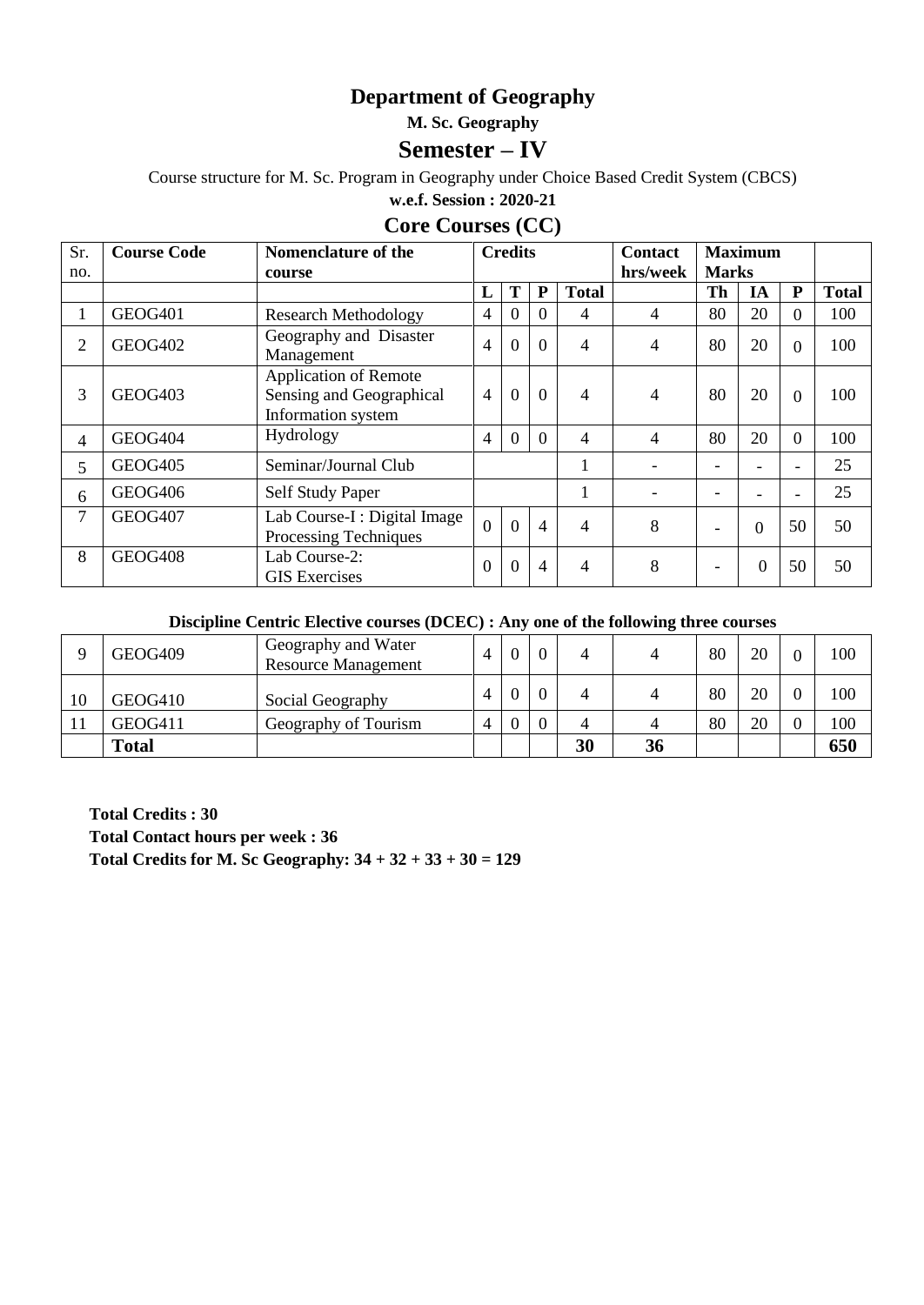# **DEPARTMENT OF GEOGRAPHY**

M.Sc. Geography Programme (w.e.f. 2019-20)

# **Total Credit Points**

| <b>Semester</b> | <b>Core Course</b> | <b>DCEC</b> | <b>Open Elective</b> | <b>Foundation Course</b> | <b>Total</b> |
|-----------------|--------------------|-------------|----------------------|--------------------------|--------------|
| 1 st            | ۷b                 | 08          | $00\,$               | vu                       |              |
| $\gamma$ nd     |                    | )4          | $00\,$               | ∪∠                       |              |
| 2rd             | 26                 | )4          |                      | UU                       | 33           |
| ∕∕th            |                    | )4          | $00\,$               | UU                       | 30           |
| <b>Total</b>    | 104                | 20          |                      |                          | 170          |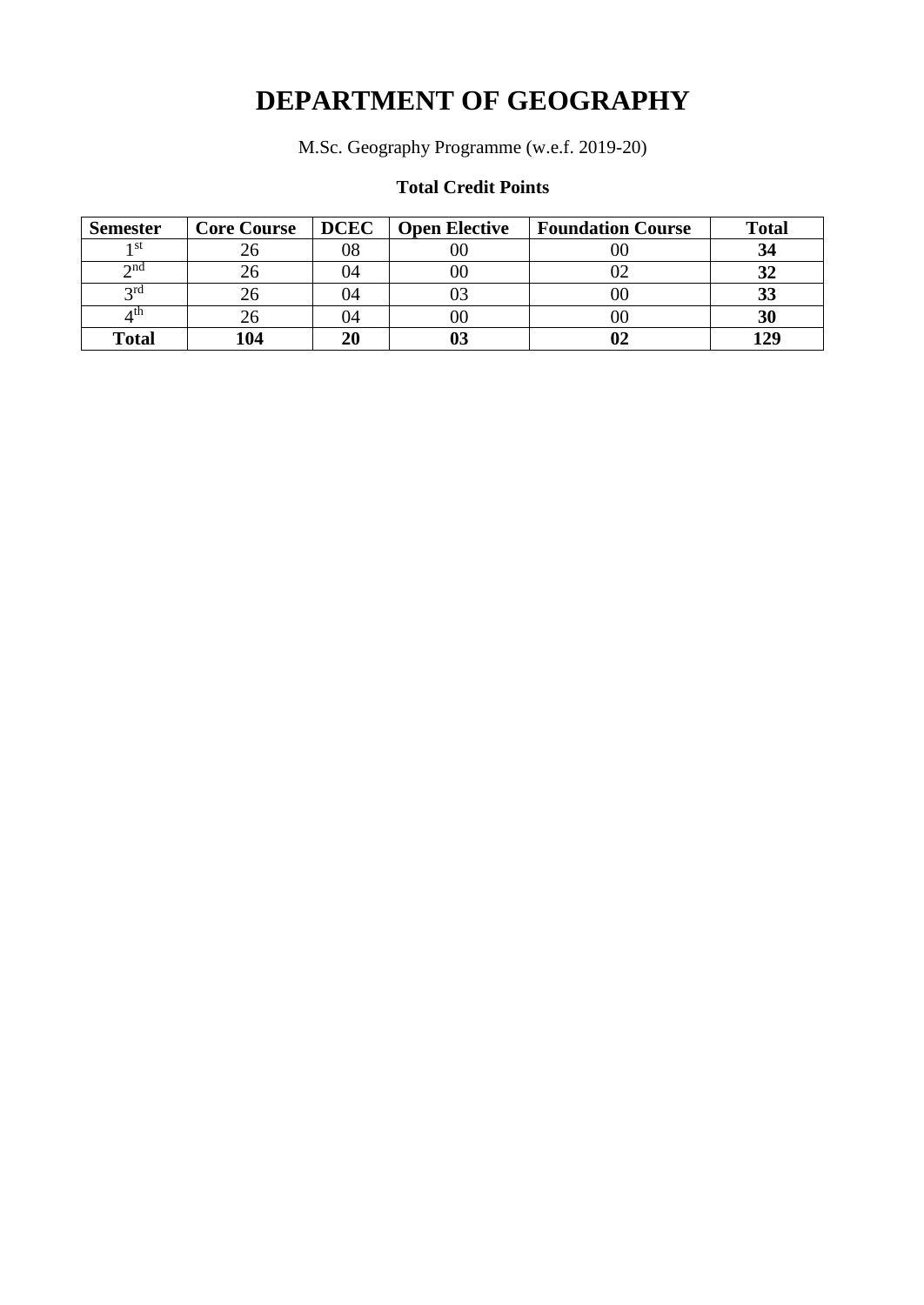# **INDIRA GANDHI UNIVERSITY, MEERPUR, REWARI**

**M.Sc.- Geography General Instructions M. Sc. Geography Semester- I**

**GEOG101**

# **Climatology**

**MaximumMarks-100 Theory Examination-80 Internal Assessment-20 Time- 3 hrs**

**Note: There shall be nine questions in all. Question no. 1 shall be compulsory, consisting of eight short answer type questions covering the entire syllabus. Two questions will be asked from each unit. Student will have to attempt one question from each unit. Each question shall carry equal marks.**

#### **Unit-I**

Climatology; Meaning, definition and scope; Definition of Weather and Climate: Climatology and Meteorology. Atmosphere: Origin, composition and structure. Insolation: Solar radiation and terrestrial radiation; latitudinal and seasonal variations, Effects of atmosphere: green house effect, heat budget and latitudinal heat balance. Temperature: Processes of heat energy transfer, heating and cooling of atmosphere, horizontal and vertical distribution, inversion of temperature.

#### **Unit II**

Atmospheric pressure: measurement and its distribution pattern – vertical, horizontal and seasonal variations. General circulation: planetary, geostrophic, subtropical, westerlies and polar winds, tricellular meridional circulation, walker circulation-ENSO and La Nina; Circulation pattern in vertical and horizontal planes. Origin of monsoon and jet streams.

#### **Unit III**

Atmospheric moisture: sources of atmospheric moisture; types and distribution of humidity and evaporation. Condensation: conditions, forms and types. Precipitation: process, form, types and distribution. Atmospheric equilibrium: stability and instability, adiabatic process of temperature change, lapse rate: dry and wet adiabatic rate.

#### **Unit- IV**

Air masses: definition, characteristics, modification and classification. Fronts: frontogenesis, frontolysis and classification. Atmospheric disturbances: extra tropical and tropical cyclones, their origin and associated weather, thunderstorms, tornadoes and waterspouts. Climatic classification: Bases of climatic classification by Koppen and Thornthwaite.

Climatic changes – Evidences; Theories of Climate Change- Atmospheric Dust Hypothesis, Carbon Dioxide Theory and Astronomic Theory of Climate Change.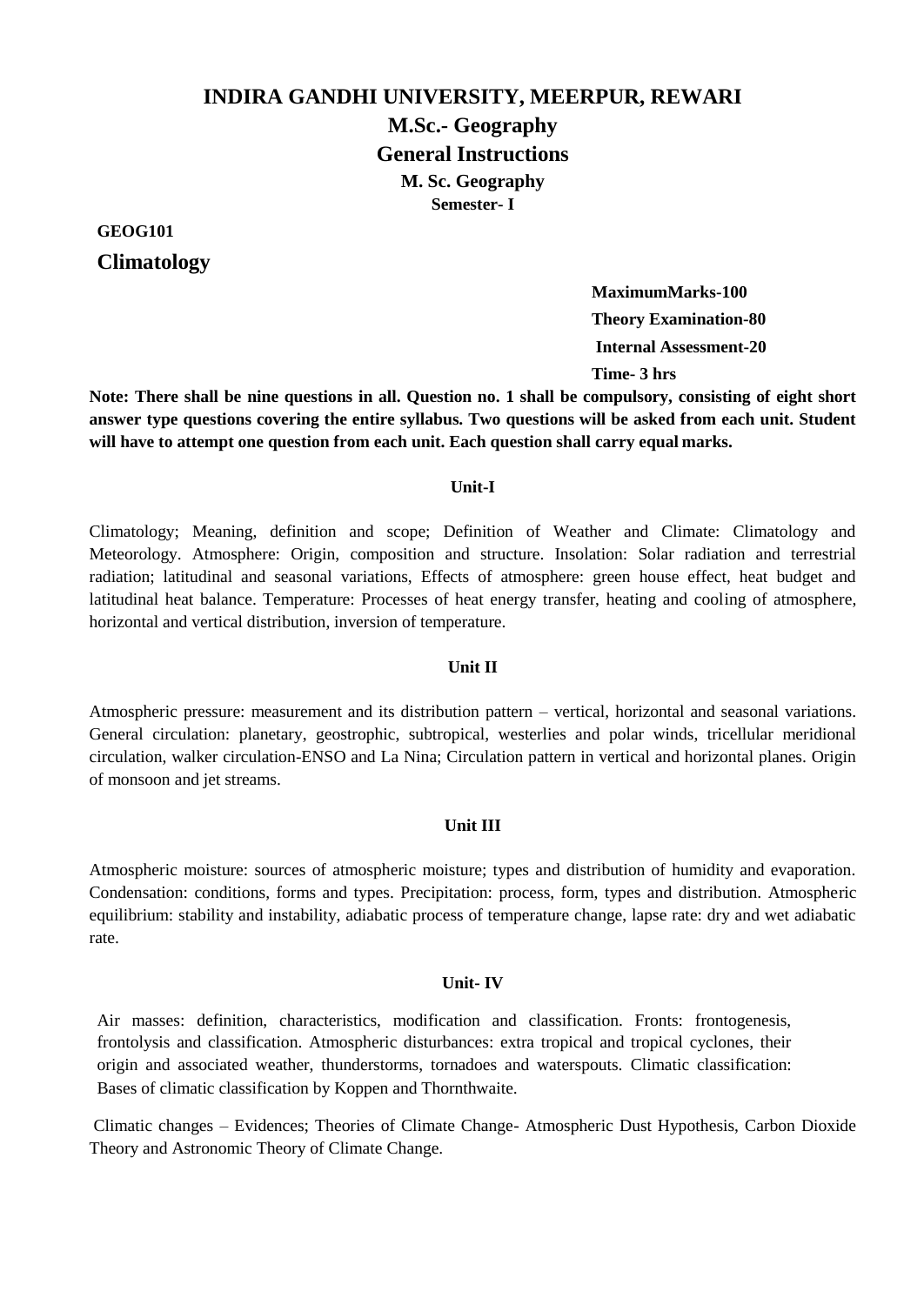- 1. Trewartha G. T (1980) An Introduction to Climate, McGraw Hill Company, New York.
- 2. Critchfield, H J (Rep.2010) General Climatology, Prentice Hall of India, NewDelhi,
- 3. Barry R. G. and Chorley, R. J, (1968) Atmosphere, Weather and Climate, Marthren.
- 4. Lal, DS (2012) Climatology, Chetanya Publishing House, Allahabad.
- 5. Singh Savindra (2014) Climatology, Pravalika Publications, Allahabad.
- 5. Das, PK (1984) The Monsoons, National Book Trust, New Delhi,
- **6.** Ramasastry, AA, Weather and Weather Forecasting, Publication Division, New Delhi.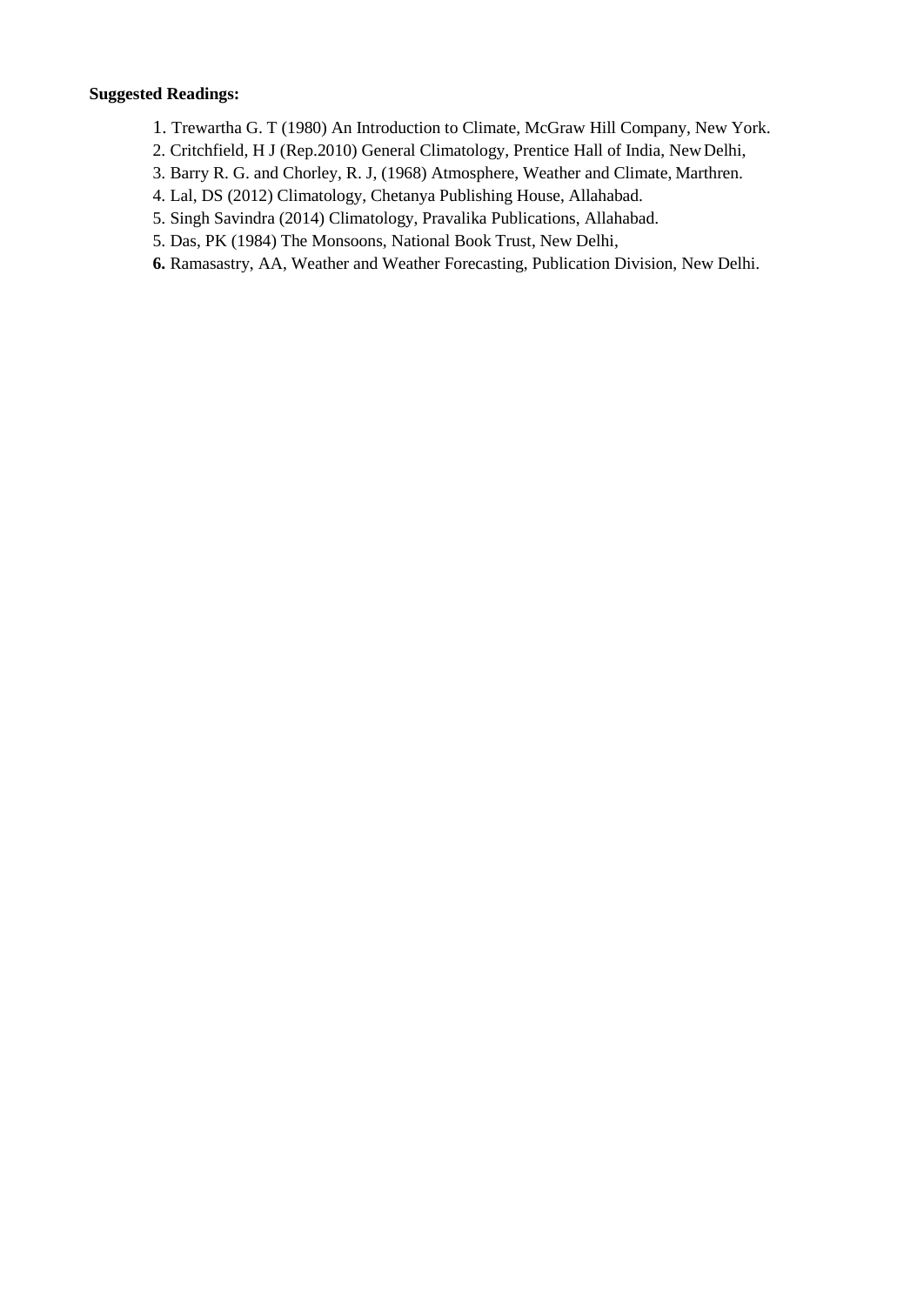# **GEOG102**

**Geomorphology MaximumMarks-100 Theory Examination-80 Internal Assessment-20 Time- 3 hrs.**

*Note: There shall be nine questions in all. Question no. 1 shall be compulsory, consisting of eight short answer type questions covering the entire syllabus. Two questions will be asked from each unit. Student will have to attempt one question from each unit. Each question shall carry equal marks*.

#### **Unit-I**

Geomorphology – Definition, nature and scope. Fundamental concepts – Uniformitarianism, Geological structure and landforms, Monocyclic, multicyclic and polygenetic evolution of landscapes, , Climatogenetic geomorphology, concepts of Threshold, Frequency, Thermoluminescence, C-14 and Pollen in geomorphological studies. Introduction to the four spheres of earth and rock types.

#### **Unit-II**

Continental drift theory and its basic considerations; Plate tectonics- Plate margins and boundaries, movement and distribution of plates, tectonic activities along the boundaries.

Endogenetic processes – Faulting, folding and their geomorphic expressions. Earthquake – causes, classification, intensity and magnitude, geographical distribution. Volcanism – mechanism and causes; classification and geographical distribution.

#### **Unit-III**

Exogenetic processes-Weathering: Causes, type of weathering: mechanical, chemical and biological; rock weathering and soil formation. Mass wasting and hill slopes analysis: causes, classifications and types of mass movement- slow and rapid mass movements; Hill slope analysis: techniques and theories, mode and rate of slope retreat. geomorphic processes and resulting landforms: Fluvial, Glacial, Aeolian and Karst.

#### **Unit-IV**

Applied geomorphology: meaning and concept; role of geomorphology in environmental management of the accelerated erosion and sedimentation. Application of geomorphology in groundwater studies, in construction of large dams and in urban development.

- 1. Ritter D F Kochel, R C and Miller J R (1995) Process Geomorphology. Dubuque, Win C. Brown Publishers  $(3<sup>rd</sup>Edn)$
- 2. Sharma, V K (2010) Introduction to process Geomorphology, Tayler and Francs's, London
- 3. Kale VS and Gupta A (2001) Introduction to Geomorphology, orient –Longman, Hyderabad.
- 4. Bloom AL (2002) Geomorphology : A systematic Analysis of late Canozic landforms, Prentice –Hall Private Limited, New Delhi
- 5. Thornbury, W D (Rep.2004) Principles of Geomorphology, John Wiley & Sons, New York.
- 6. Sparks B W (1960) Geomorphology, Longman, London.
- 7. Singh, Savinder (2014) Geomorphology, Prayag Publication, Allahabad.
- 8. Singh, Savinder (2008) Physical Geography, Prayag Pustak Bhawan, Allahabad.
- 9. Sharma, H S and Kale V S (2009) Geomorphology in India, Prayag Pustak Bhawan, Allahabad.
- 10. Strahler A H (2013) Introducing Physical Geography, Wiley, 6<sup>th</sup> Edition.
- 11. Kale V S (2014) Landscapes and Landforms of India, Springer.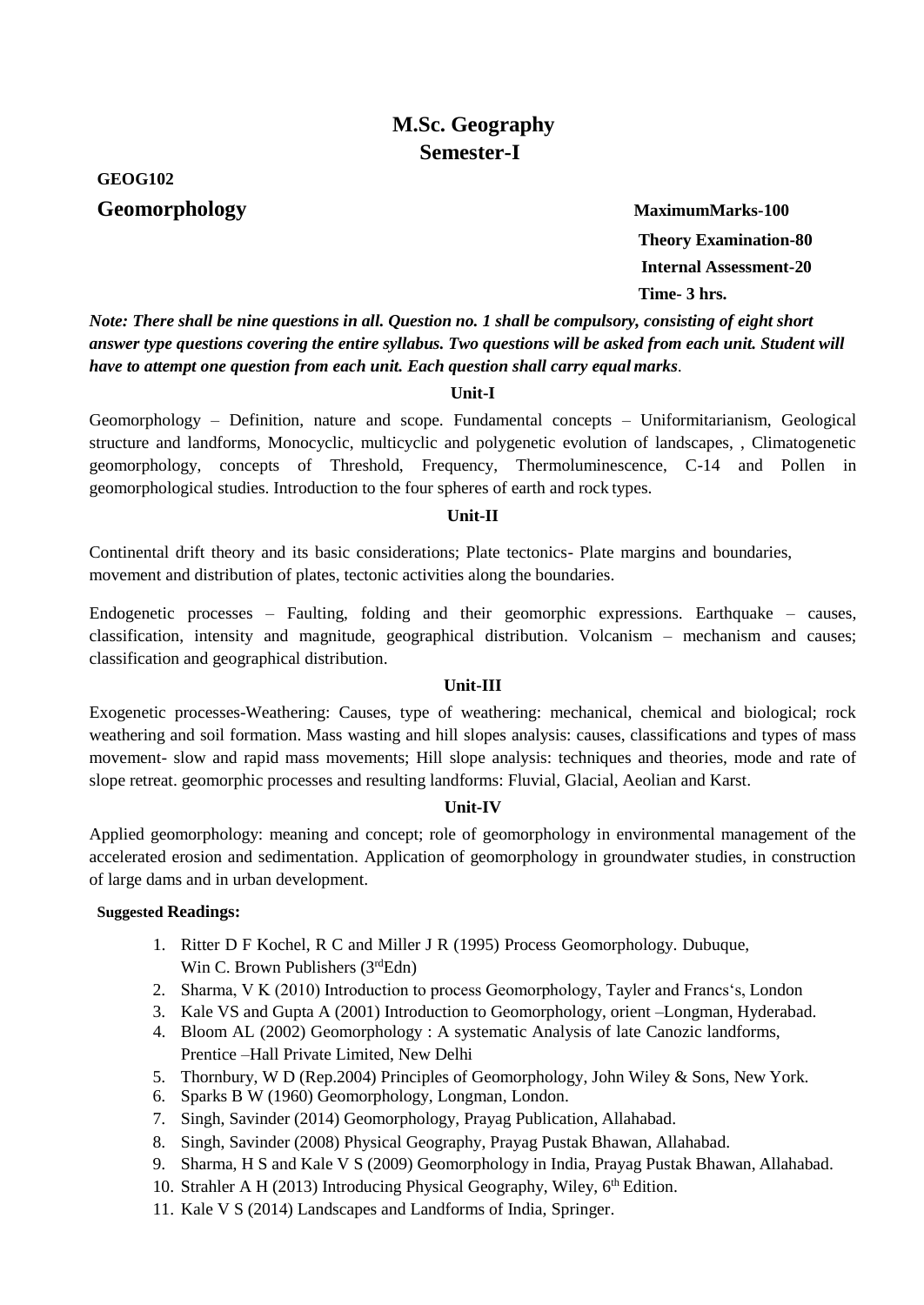**GEOG103**

**Advance Geography of India**

 **MaximumMarks-100 Theory Examination-80 Internal Assessment-20 Time- 3 hrs.**

#### **Unit-I**

**Physical Setting**: Space relationship of India with neighboring countries; Physiographic regions; Drainage system and watersheds; Climate: Mechanism of Indian monsoons and rainfall patterns, Climatic regions; Natural vegetation; Soil types and their distributions.

#### **Unit-II**

**Agriculture and Resources :**Major characteristics and problems of agriculture; Agricultural regions; Agro-climatic regions. Green revolution and its impact on Indian agriculture.; Dry farming and its significance; Livestock resources and white revolution. Non-conventional Energy resources, and mineral resources-coal and petroleum.

## **Unit-III**

Industry, Transport, Communication and Trade: Evolution of industries; Locational factors of cotton textile, iron and steel, and automobile industries; Industrial regions of India. Road, railway, and pipeline networks and their complementary roles in regional development;

#### **Unit-IV**

**Regional Development and Planning:** Experience of regional planning in India; Integrated rural development programmes; Planning for backward area, desert, drought prone, hill, tribal area development;

**Contemporary Issues:** Environmental hazards: earthquakes, Tsunamis, floods and droughts-causes and mitigation measures.Population explosion and food security; Regional disparities in economic development; Linkage of rivers;

- 1. Centre for Science & Environment (1988), *State of India's Environment*, New Delhi.
- 2. Desphande, C.D.(1992), *India : A Regional Interpretation*, ICSSR & Northern Book Centre, New Delhi.
- 3. Dreza, Jean & Amartya Sen (ed.) (1996), *India Economic Development and Social Opportunity,* Oxford University Press, New Delhi.
- 4. Dubey, R. N.(1974), Economic Geography of India, Kitab Mahal, Allahabad
- 5. Gautam, Alka (2014), Advanced Geography of India, 4th Ed., Sharda Pustak Bhawan,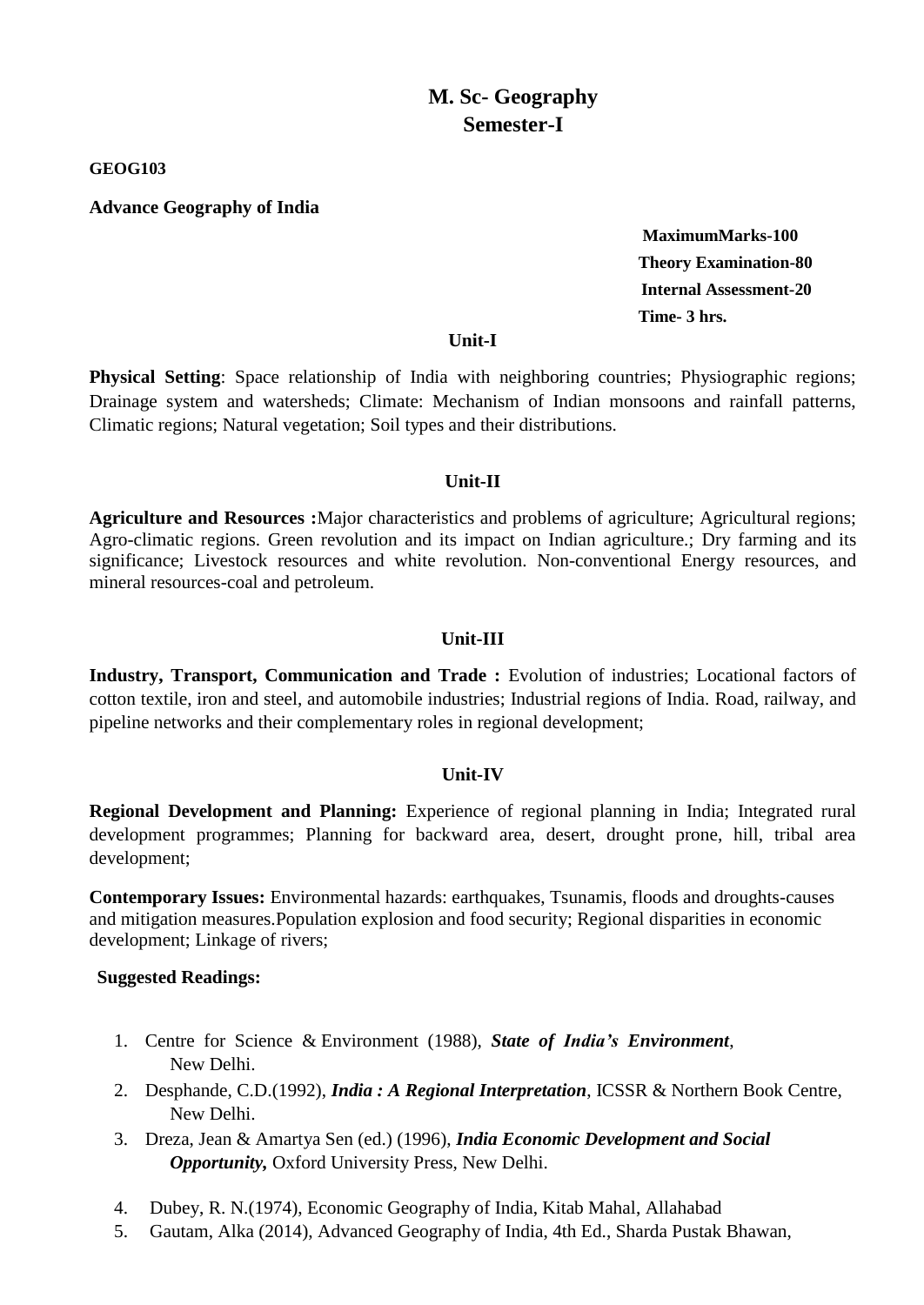Allahabad.

- 6. Hussain, Majid (2015), Geography of India, Mc Graw Hill Education.
- 7. Joshi, H. L.(1990), Industrial Geography of India, Rawat Publications, Jaipur
- 8. Khullar, D.R. (2014), India: A Comprehensive Geography, 3rd Ed., Kalyani Publishers, New Delhi.
- 9. Kundu A. and Raza, Moonis (1992), Indian Economy: The Regional Dimension Speclaum Publishers, New Delhi, 1992.
- 10. Nag, P. and Sengupta, S. (1992), Geography of India, Concept publications. Co., New Delhi.
- 11. Rautray, J.K.(1993), Geography of Regional Disparity, Asian Institute of Technology,Bankok.
- 12. Robinson, Francs (1989), The Cambridge Encyclopaedia of India, Pakistan, Bangladesh, Sri Lanka, Nepal, Bhutan & Maldives, Cambridge University Press, London.
- 13. Sharma, T.C. and Coutinno, O. (1988), Economic and Commercial Geography of India, Vikas Publishing House Pvt. Ltd, New Delhi.
- 14. Singh R.L. (ed.) (1971), India A Regional Geography, National Geographical Society, India, Varanasi.
- 15. Spate OHK & ATA Learnont (1967), India & Pakistan, Methuen, London.
- 16. Tirtha, R. and Gopal Krishan (1996), Emerging India, Reprinted by Rawat Publications, Jaipur.
- 17. Tirtha, R. and Krishan G. (1996), Geography of India, Rawat Publications, Jaipur & New Delhi.
- 18. Tiwari, R. C. (2010), Geography of India, 6th Ed., Prayag Pustak Bhawan, Allahabad.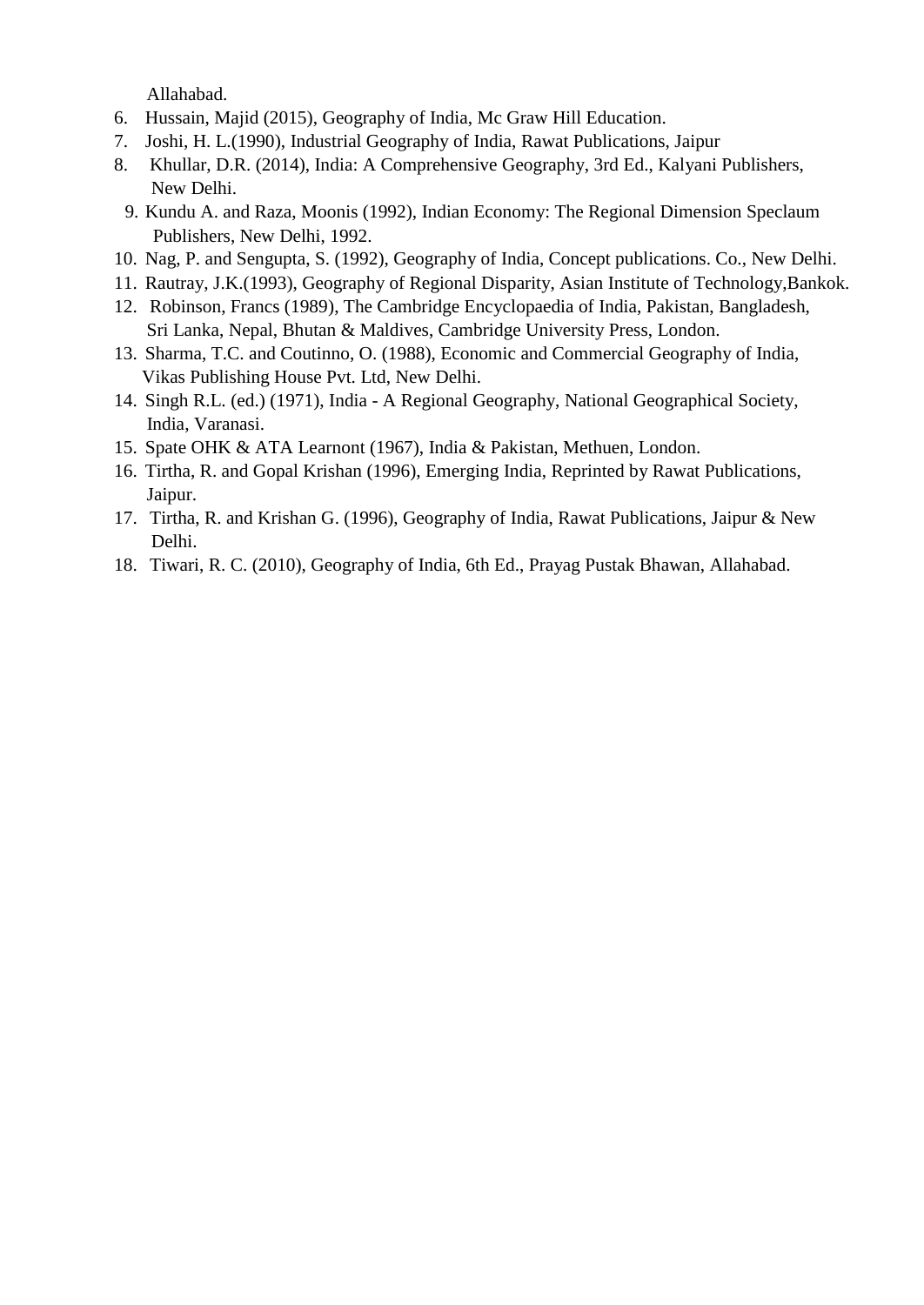**GEOG107**

#### **Lab Course – I: Interpretation of Topographical sheets**

**Maximum Marks-50** 

 **Time- 4 hrs Distribution of Marks : Lab Test : 30 Record on Lab work : 10 Viva Voce : 10**

*Note: The examiner shall set four questions, two from each unit. The candidate shall attempt two questions, ,selecting one from each unit. Each question will carry fifteen marks.*

#### **Unit- I**

1. Introduction to topographical sheets, Uses & importance of topographical sheets; Development of topographical mapping in India, preliminary information on topographical sheets. Publication, availability and procurement of topographical sheets of India. Restricted and unrestricted topographical sheets in India.

2. Index numbering and nomenclature of topographical sheets of India.

3. Introduction to conventional signs used on topographical sheets in India.

#### **Unit- II**

Interpretation of Topographical sheets:

4. Interpretation of natural features (relief, drainage &vegetation).

5. Drawing of serial, superimposed, projected and composite profiles.

6. Interpretation of cultural features (human settlements, land-use, means of irrigation, means of transport.

(at least 12 Exercises).

#### **Recommended Readings:**

**1.** Misra, R.P. and Ramesh, A. (1999), *Fundamentals of Cartography*, Concept Publishing Company, New-Delhi.

2. Monkhouse, F.J. and Wilkinson, H.R. (1980), *Maps and Diagrams,* B. I. Publications, New Delhi.

- 3. Punmia, B.C. (1981), *Surveying* , Standard Book House, New Delhi.
- 4. Sharma, J.P. (1996), *Prayogik Bhoogol*, Restogi Publications, Meerut.
- 5. Singh, R.L. (1979), *Elements of Practical Geography*, Kalyani Publishers, New Delhi.
- 6. Yadav, H.L., (2000), *Prayogik Bhoogol Ke Aadhar* (Fundamentals of Practical Geography), Radha Publication, New Delhi.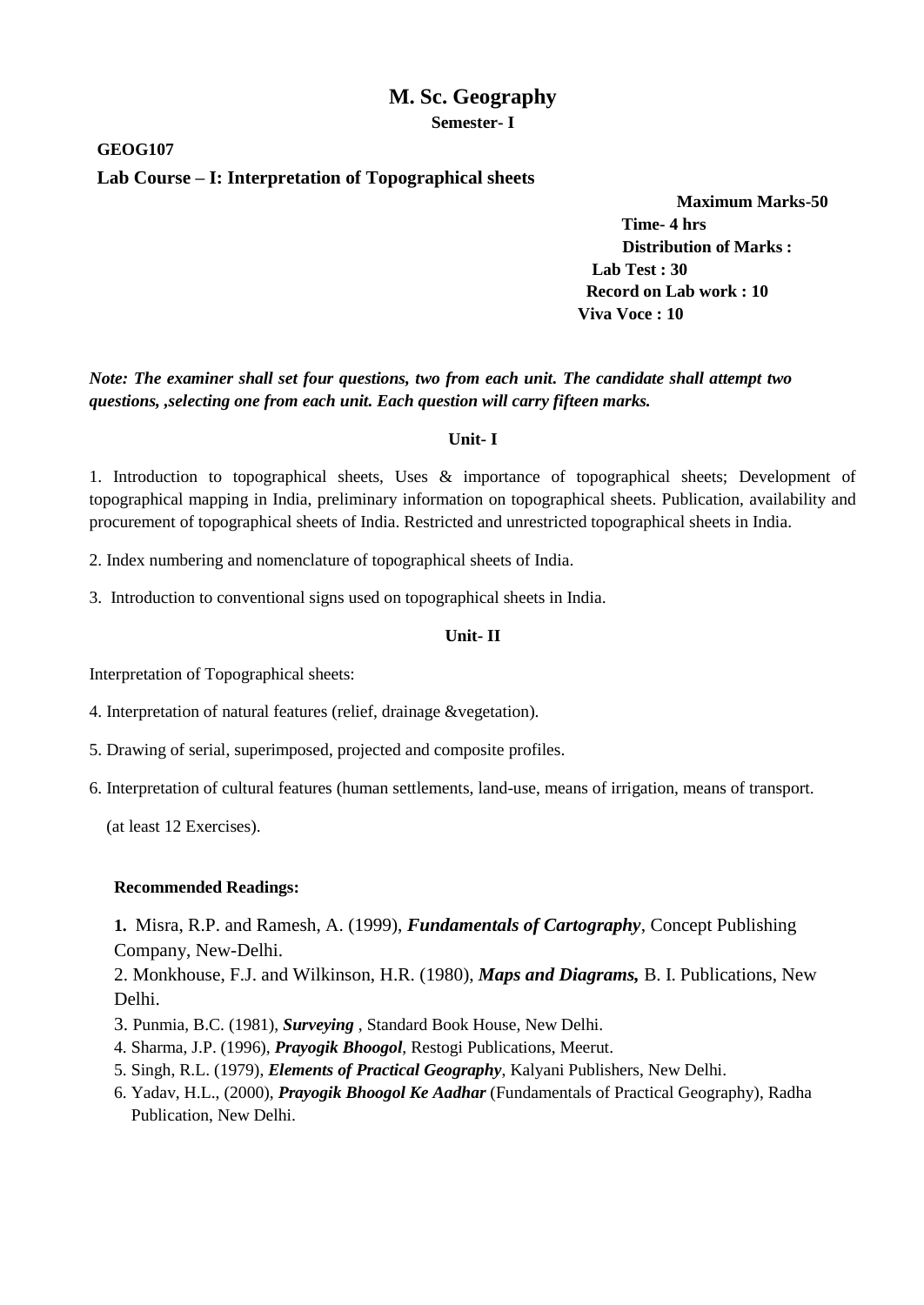## **GEOG108 Lab Course- II : Climatology and Geomorphology**

 **MaximumMarks-50 Time- 4 hrs Distribution of Marks : Lab Test : 30 Record on Lab work : 10 Viva Voce : 10**

*Note: The examiner shall set four questions, two from each unit. The candidate shall attempt two questions, selecting one from each unit. Each question will carry fifteen marks.*

# **UNIT – I: Climatology-19GEOG21CC1**

## **1. Graphical Representation of Climatic Data**

- a. Climograph (Taylor and Foster's)
- b. Rainfall deviation diagrams
- c. Hythergraph
- d. Isopleths

# **2. Forecasting of Weather**

- a. Study of Weather instrument
- b. Elements of Weather
- c. Interpretation of Indian Weather maps
- 3. **Construction of water budget diagram**: using precipitation and potential evapotranspiration data.

# **UNIT – II: Geomorphology- 19GEOG21CC2**

**Morphometric Analysis of Drainage basin**- its geographical significance, basin morphometry of fluvially originated drainage basin,

1. **Linear and aerial Aspects:** Stream ordering based on Horton and Strahler, Bifurcation ratio.

Geometry of basin shape, Basin Perimeter, Length and Area, Stream frequency and Drainage density.

**2. Relief Aspects:** Hypsometric analysis- Hypsometric curve and Integral Hypsometric curve, Clinographic analysis, Altimetric analysis,

3. **Slope Analysis**- Average Slope (Wentworth's method),Relative Relief (Smith's method),

- 1. Singh, L. R. (2013), Fundamentals of Practical Geography, Sharda Pustak Bhawan.
- 2. Singh, R. L. (1986), Practical Geography, Kalyani Publications, Ludhiana.
- 3. Monkhouse, F. J. and Wilkinson (1980), Maps and Diagrams, B.I. Publications, New Delhi.
- 4. Singh Gopal (2012), Map Work and Practical Geography, Vikash Publishing House Pvt. Ltd.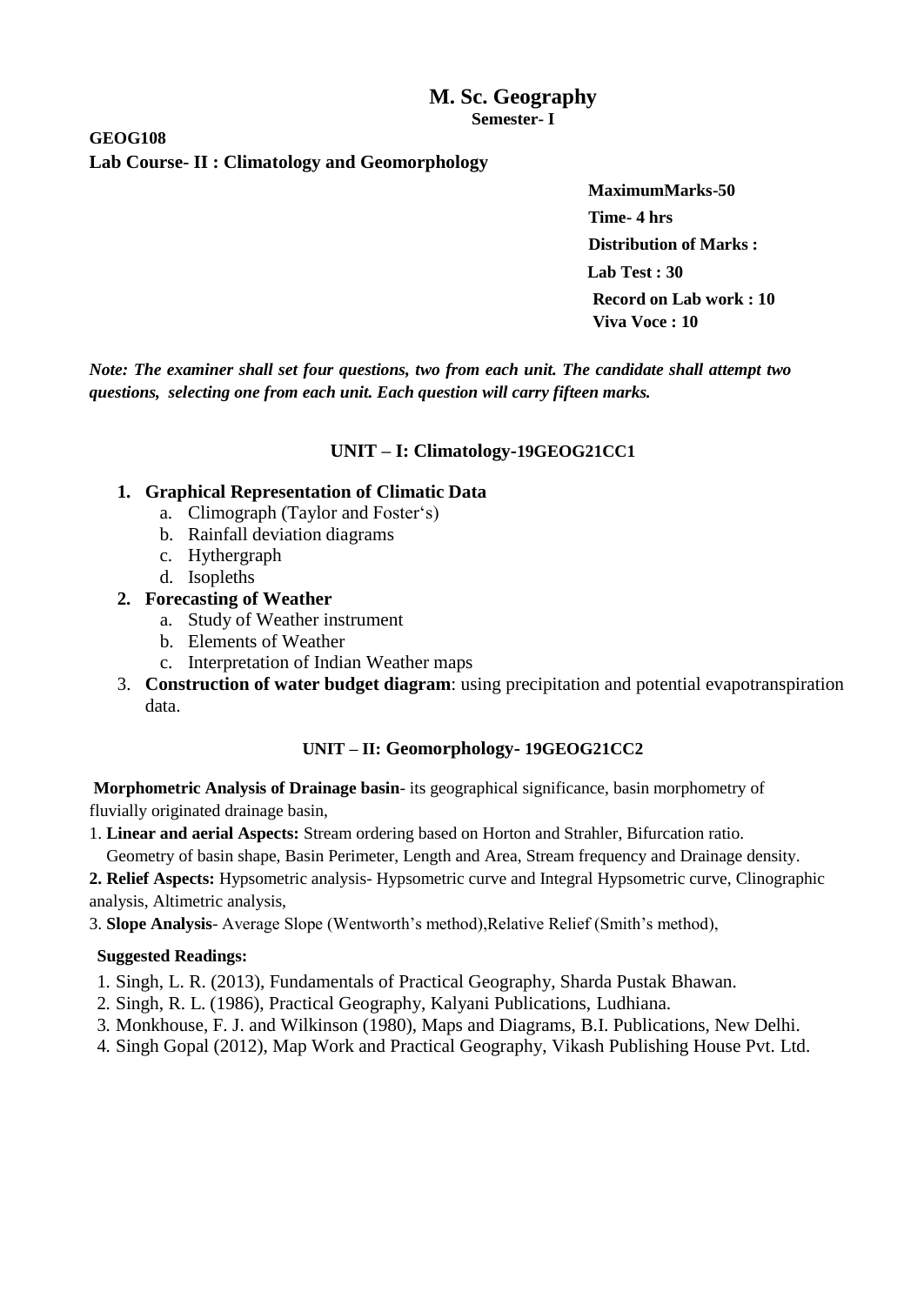**GEOG109 Urban Geography**

> **MaximumMarks-100 Theory Examination-80 Internal Assessment-20 Time- 3 hrs**

*Note: There shall be nine questions in all. Question no. 1 is compulsory, consisting of eight short answer type questions covering the entire syllabus. Two questions will be asked from each unit. Students will have to attempt one question from each unit. Each question shall carry equal marks.*

#### **Unit-I**

Urban Places: Defining Urban places, Identification of urban places, criteria for Identification of urban places and Census definition of urban places; Urban Geography: Definition, nature and scope of Urban Geography; approaches and recent trends in Urban Geography. Origin and evolution of towns in Ancient, Medieval and Modern world. Setting of Towns: site and situation of towns.

#### **Unit-II**

City and region; Spatial linkages (rural-urban linkages) and interactions; Rural-Urban fringe, Sub- urbanization; Size and spacing of cities - Central Place Theory: Christaller & Losch; Rank Size Rule, Primate City; Basic and non-basic functions, functional classification of cities: contribution of foreign and Indian scholars.

#### **Unit-III**

Urban Morphology and land use; Models of city structure: Concentric Zone model by E.W. Burgess, Sector model by Homer Hoyet, Multiple nuclei model by Harris and Ullman; Social area Analysis. Contemporary urban morphology in the wake of globalization-global city.

#### **Unit-IV**

Urbanization and Urbanism , Urbanization Cycle, Trends and Patterns of Urbanization in the world with special reference to India; Problems of Metropolitan cities in India, Urban Planning in India : Study of Master Plans of Delhi and Chandigarh; Concept of Smart Cities in India.

#### **Essential Readings:**

- 1. Michal Pacione; Urban Geography: A Global Perspective. Routledge, 2013.
- 2. Carter (1972): The Study of Urban Geography, Edward Arnold, London.
- 3. Hall P. (1992) Urban and Regional Planning, Routledge, London.
- 4. Kundu, A. (1992): Urban Development and Urban Research in India, Khanna Publication
- **5.** Verma (2008): Urban Geography, Rawat, Jaipur
- 6. Bansal, S.C. (2010), Urban Geography, Meenakshi Prakashan, Meerut.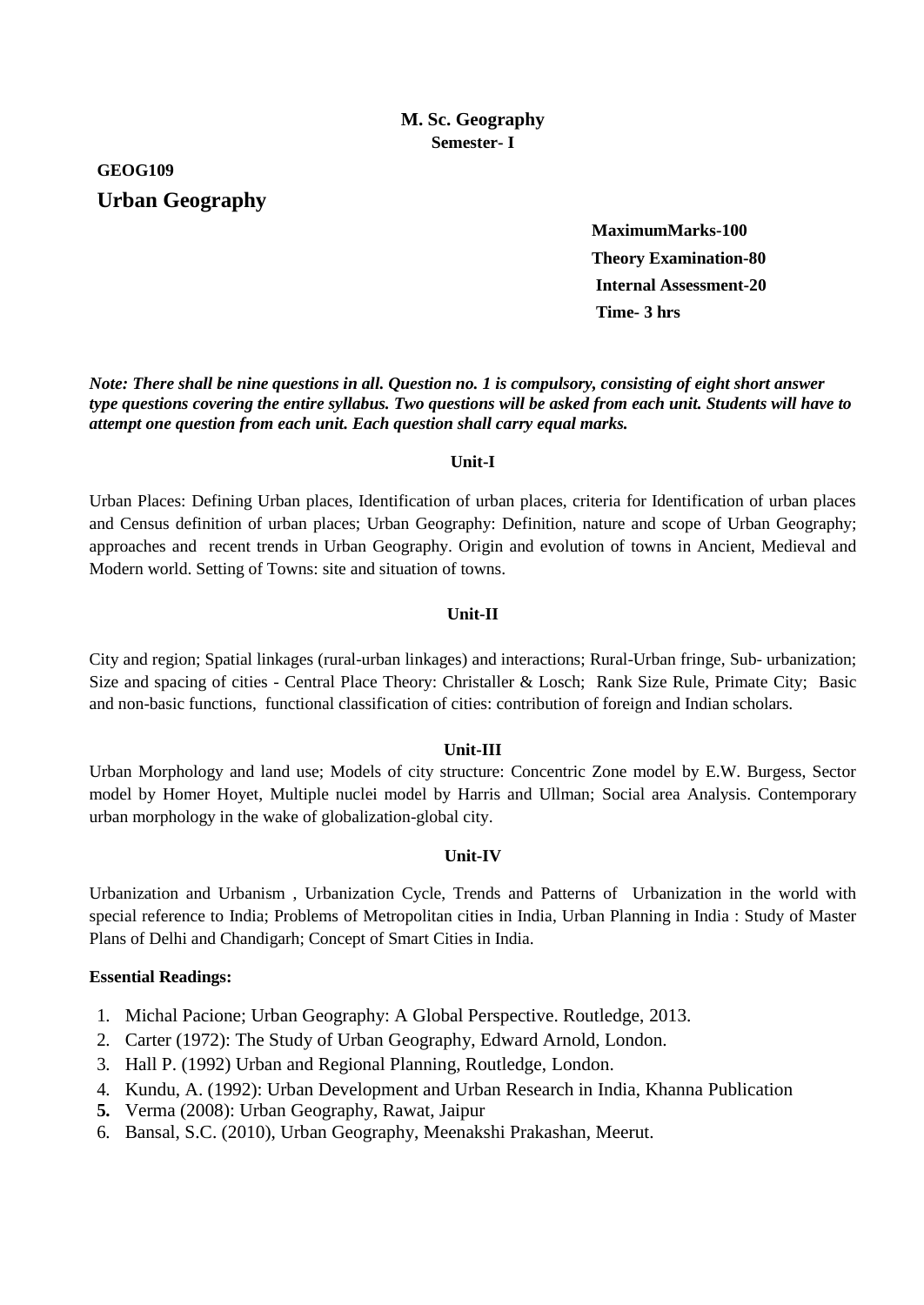- 1. Castells, Manuel (1977); The Urban Question: A Marxist Approach. Cambridge: MIT Press
- 2. Bhattacharya, B. (1979): 'Urban Development in India', Shree Publishing House, New Delhi.
- 3. Brian.R.K. (1996): Landscape of Settlement Prehistory to the present, Routledge, London.
- 4. Johnson, James; Urban Geography: An Introductory Analysis, 2nd Edition
- 5. K. Siddharth and S. Mukherji : Cities, Urbanizations and Urban Systems
- 6. Singh. K. and Steinberg. F. (eds) (1998): Urban India in Crisis. New Age Interns.
- 7. Shah Manzooor Alam : Urbanization in Developing Countries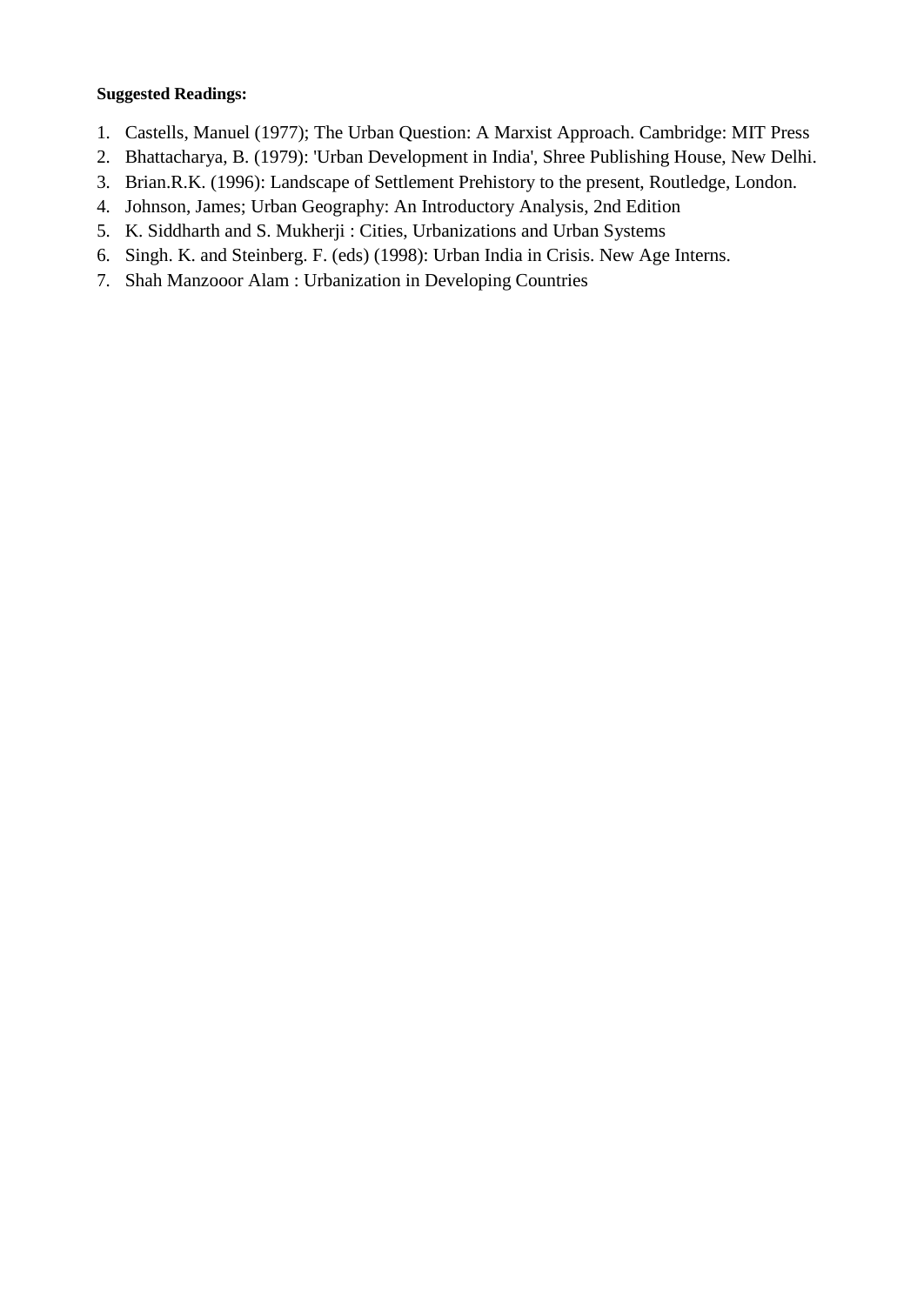**GEOG110 Rural Geography**

> **MaximumMarks-100 Theory Examination-80 Internal Assessment-20 Time- 3 hrs**

*Note: There shall be nine questions in all. Question no. 1 is compulsory, consisting of eight short answer type questions covering the entire syllabus. Two questions will be asked from each unit. Students will have to attempt one question from each unit. Each question shall carry equal marks.*

#### **UNIT-I**

Rural Geography: Meaning, Nature and Scope. Types of community facilities and services - water, sanitation, electricity. Provider of community facilities- governmental, non-governmental and philanthropic organizations; Community facilities and services programmes

# **Unit-II**

Rural House Types **:** House Types based on Building Materials, Size and Shape as basis for classification, House Types based on Socio-Economic Status, Regional Patterns of Houses in India.

#### **Unit-III**

Rural Development in India**-** Determinants of rural development; Approaches to rural development: Community development approach, sectoral approach, target approach, integrated approach, participatory development approach; Sustainable rural development. Issues of Rural Development in India: Land Reforms, Agricultural land-use, Rural Poverty, Rural Unemployment. Rural education, health and health care delivery systems.

#### **Unit-IV**

Rural Planning: District and block level planning; Area specific projects/programmes - Tribal Area Development and Integrated Wasteland Development programme; Agricultural Specific Programmes; High Yielding Variety Programme, Integrated Rural Development Programmes (IRDP).

- 1. Alam, S.M. *et al.* (1982), *Settlement System of India*, Oxford and IBH Publication Co., New Delhi.
- 2. Armendera (1998), *Poverty, Rural Development and Public Policy*; Deep and Deep Publishers, New Delhi.
- 3. Das, K.D. (2007), *Dynamics of Rural Development*, Deep and Deep Publishers, New Delhi.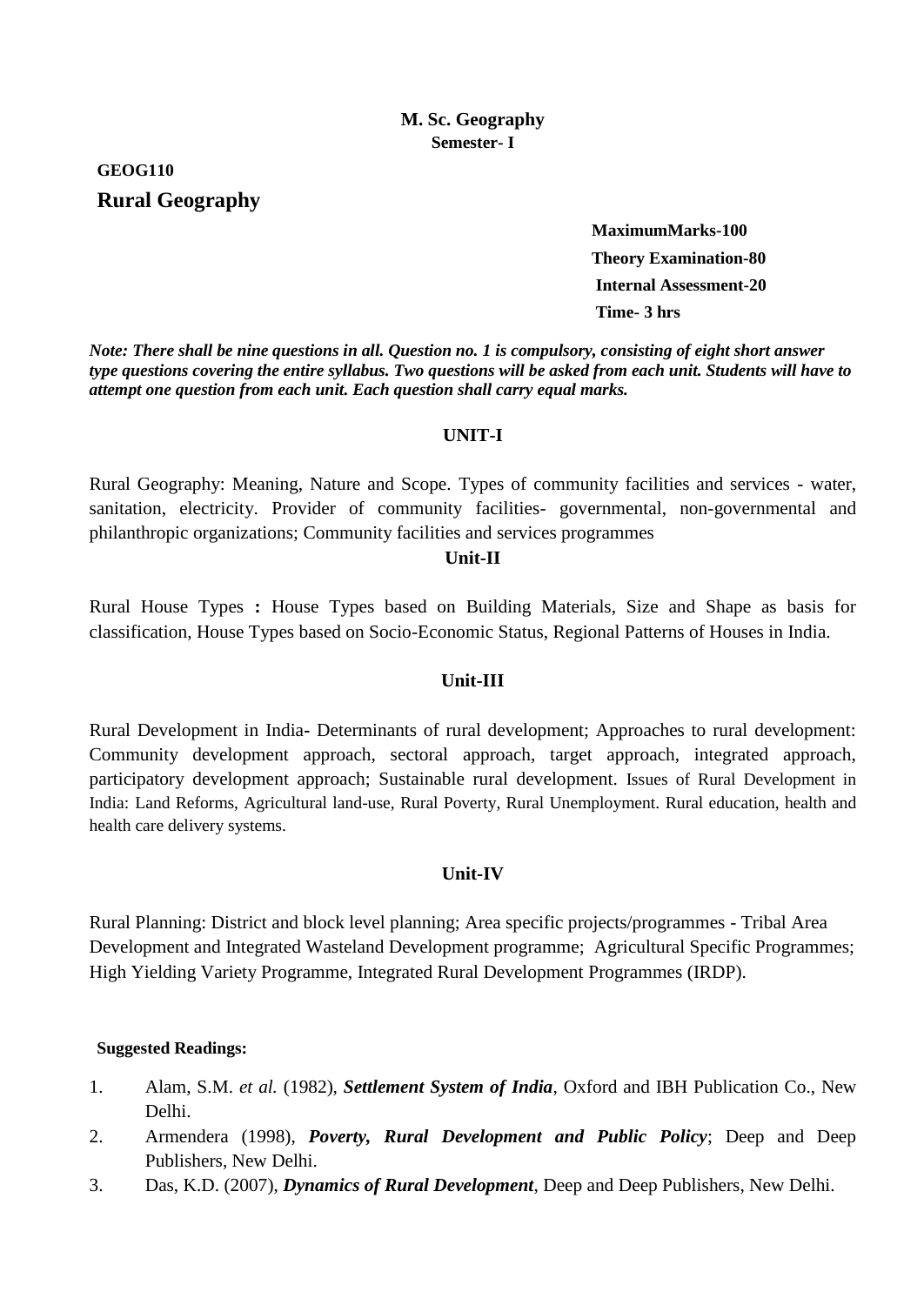- 4. Garg, A. (1992), **Working and Impact of Integrated Rural Development Programme**, Deep and Deep Publishers, New Delhi.
- 5. Hudson, F.S. (1976), *A Geography of Settlements*, Mac Donald & Evans, New York.
- 6. Jha, U.M. (1995), *Rural Development in India: Problems and Prospects*.
- 7. Mandal, R.B. (2001), **Introduction to Rural Settlements**, Concept Publication, New Delhi.
- 8. Misra, H.N. (1987), *Rural Geography*, Vol. IX, Contributions to Indian Geography, Heritage Publishers, New Delhi.
- 9. Nath,V. (2010), *Rural Development and Planning in India*, Concept Publication, New Delhi
- 10. Nikkiran,S. and Ramesh, G. (2010), *Research Methods in Rural Development*, Deep and Deep Publications, New Delhi
- 11. Sahu, B.K. (2003), *Rural Development in India*; Anmol Publishers, Delhi.
- 12. Shah, G. Thorat S. *et al.* (2006), *Untouchability in Rural India*, Sage Publication, New Delhi.
- 13. Singh, R.L. (1976), *Geographic Dimensions of Rural Settlements*, NGSI, Varanasi.
- 14. Singh, R.L. and K.N. Singh eds. (1975), *Readings in Rural Settlements Geography*, NGSI, Varanasi.
- 15. Singh, R.Y. (2005), *Adhiwas Bhugol*, (in Hindi) Rawat Publication, New Delhi.
- 16. Sinha, R.N.P., *Geography and Rural Development*; Manohar Publishers and Distributors, New Delhi.
- 17. Sinha, S.P. & Singh, S. (2007), *Strategies for Sustainable Rural Development,* Deep and Deep Publishers, New Delhi.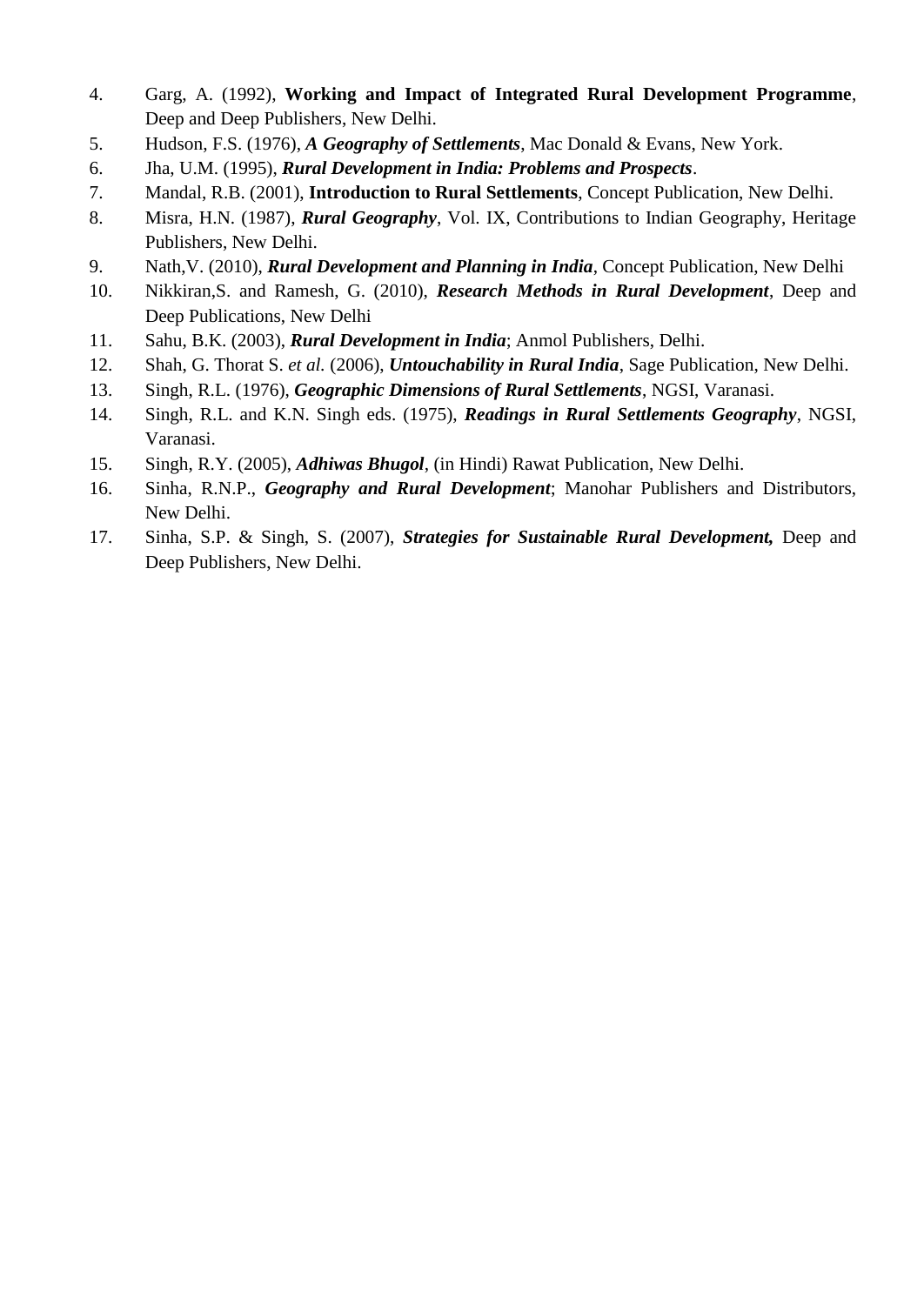**GEOG111**

# **Resource Geography**

**MaximumMarks-100 Theory Examination-80 Internal Assessment-20 Time- 3 hrs**

*Note: There shall be nine questions in all. Question no. 1 is compulsory, consisting of eight short answer type questions covering the entire syllabus. Two questions will be asked from each unit. Students will have to attempt one question from each unit. Each question shall carry equal marks.*

#### **Unit-I**

Concept and Scope of Resource Geography; Resource and ecosystem services: concept and types in relation to related concepts- environment, ecosystem, nature as nurture; World resources: classification of resources- changing profile and concerns; understanding relationship between natural resources and development process, and livelihoods with special reference to poor in the developing world. Sustainable development and some concerns from the past- from dooms day, zero growth to Rio and subsequent Earth summits.

#### **Unit-II**

Natural resource based development processes in history: the agricultural transition, the era of Malthusian stagnation, Emergence of world economy, rise of the Western Europe with special reference to golden era of resource based development (1870-1913), colonial origins and resource exploitation, centre-periphery trade-resource dependency and unequal development.

#### **Unit-III**

Models of Natural Resources Process**:** Zimmermann's Primitive and Advance Models of natural resource process- population, resources and carrying capacity, Kirk's Decision Model, Brookfield System Model; The resource curse hypothesis; open access exploitation hypothesis; factor endowment hypothesis; resources and common property/ entitlement-opportunity hypothesis; Resource exploitation and internal colonization, accumulation by dispossession; poverty and resource degradation.

#### **Unit-IV**

Management of Natural Resources: Meaning and Concept of conservation of Natural Resources, Resources and governance- State, civil society and state- resource tenure and property rights-access and ownership; decentralization, participation and Justice- fundamentals of community based natural resources management (C-BNRM); political economy and C-BNRM; reconciling biodiversity with development. Conservation and Management Methods of Natural resources: Soil Resource, Water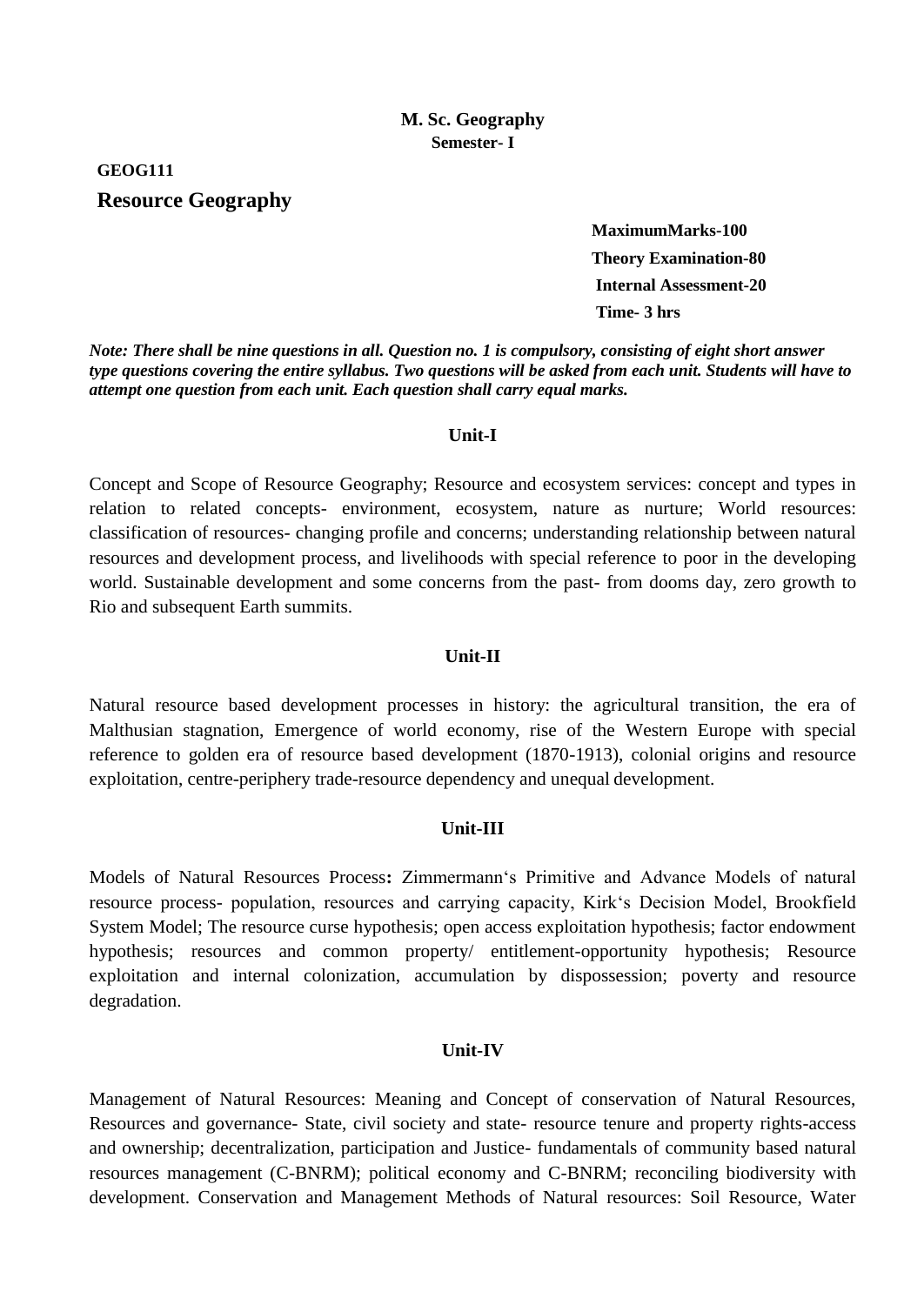Resource, Forest Resource and Mineral Resources, Problems of Natural Resource Management in India. Policies for sustainable resource-based development.

- 1. Barbier, Edward B (2005) Natural Resources and Economic Development, Cambridge University Press.
- 2. Fabricius, C & Eddie Koch Eds. (2004) Rights, Resources and Rural Development: Community- based Natural Resource Management in Southern Africa, Earthscan, London Sterling.
- 3. UNDP & World Resource Institute (2005) The Wealth of the Poor—Managing Ecosystems to Fight Poverty, World Resources Institute, Washington, DC 20002
- 4. 4. Das Gupta, Biplab (1979) the Environmental Debate, Economic and Political Weekly, Vol. 13, No. 6/7, Annual Number (Feb., 1978), pp. 385- 387+389+391+393+395+397-400
- 5. Borton, I and R W Kates (1984) Readings in Resource Management and Conservation, University of Chicago Press, Chicago.
- 6. Bruce, Mitchell (1989) Geography and Resource Analysis, John Wiley and Son, New York.
- 7. Eliot Hurst, M E (1972) A Geography of Economic Behavior : An Introduction, Duxbury Press, California.
- 8. Guha, J L and P R Chattroj (1994) Economic Geography- A Study of Resources, The World Press Pvt. Ltd. Calcutta
- 9. Martino, R L (1969) Resource Management. Mc Graw Hill Book Co., London.
- 10. Negi, B S (2000) Geography of Resources, Kedar Nath and Ram Nath, Meerut
- 11. Owen, Oliver, S (1971) Natural Resource Conservation : A Ecological Approach, McMillion, New Delhi.
- 12. Raja, M (1989) Renewable Resources, Development, Concept Pub. New Delhi.
- 13. Ramesh, A (1984) Resource Geography (Ed.) R P Misra, Contribution to Indian Geography, Heritage Publishers, New Delhi.
- 14. Zimmermann, E W (1951) World Resources and Industries, Harper and Brothers, New Delhi.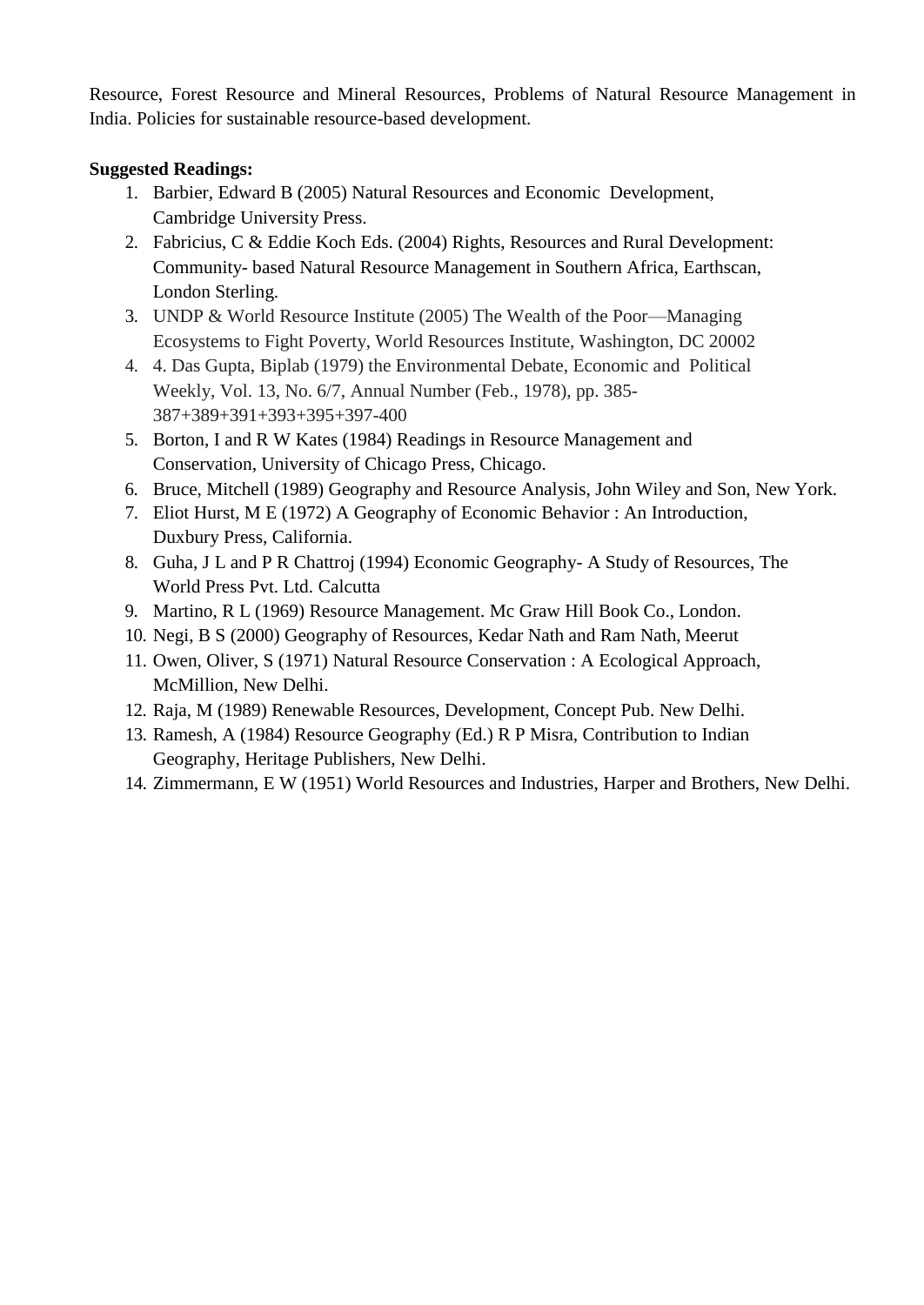**GEOG112**

# **Cultural Geography**

**MaximumMarks-100 Theory Examination-80 Internal Assessment-20 Time- 3 hrs**

*Note: There shall be nine questions in all. Question no. 1 is compulsory, consisting of eight short answer type questions covering the entire syllabus. Two questions will be asked from each unit. Students will have to attempt one question from each unit. Each question shall carry equal marks.*

#### **Unit-I**

Cultural Geography: Meaning, Nature & Scope; The evolutionary approach in Cultural Geography. The evolution of Cultural Geography-contribution of Otto Schluter and Carl Sauer and others. Themes in Cultural Geography-The Cultural Region, Culture Areas & Cultural Realm Determinism and Possibilism.

#### **Unit-II**

Cultural Diversity: Bases of cultural diversity-race, religion and language; Cultural diversity in world; cultural diversity and regionalization in India.

#### **Unit-III**

Role of Environment in the Development of Folk Culture and its Diversity; Revival of Folk Culture. Cultural Adaptation and Environmental perception; Man as modifier of the earth spatial structure.

#### **Unit-IV**

Human races- habitat and economy. Racial Elements in India's Population. Tribes of India ( Bhil, Gond, Toda, Naga); Tribes of World (Eskimo, Pigmy, Bushman).

#### **Suggested Readings:**

1. Ahmad, Aijazuddin, **Social Geography,** Rawat Publication,New Delhi,1999. 2. De Blij. B.d. **Human Geography**. John Wiley and Son, New York. 3. Dreze Jean, Amartya Sen, **Economic Development and Social Opportunity**, Oxford University press, New Delhi,1996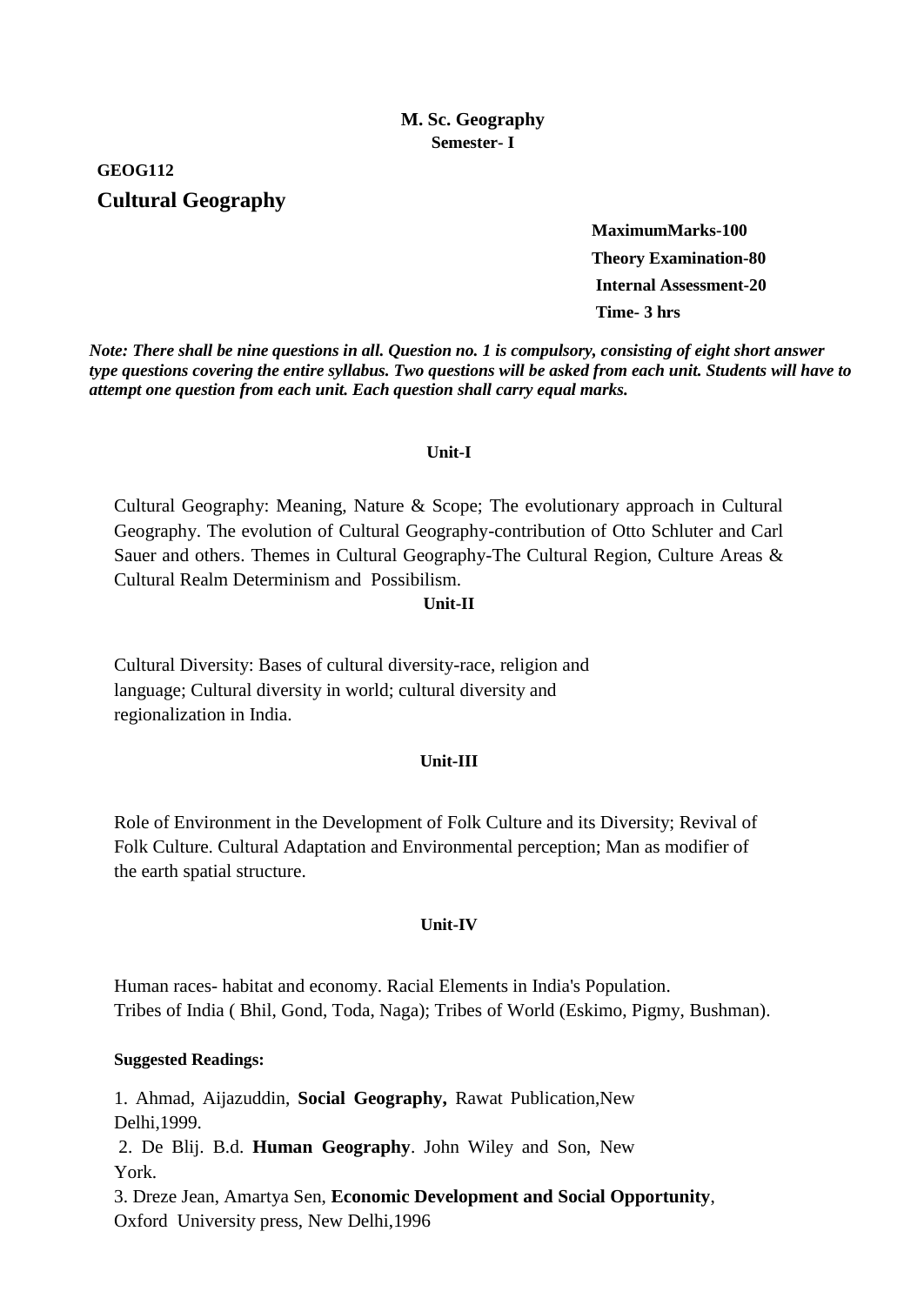4. Dubey, S.C**.: Indian Society**, National Book Trust, New Delhi, 1991.

5. Gregory, D. and UJ. Larry. (eds**.) Social relations and Spatial Structures**, McMillan, 1985.

6. Haq, Mahbubul**: Reflection on Human Development.** Oxford University Press.New Delhi

7. Maloney, Clarence: **People of South Asia**, Winston, New York, 1974 .

8. Planning Commission**, Government of India**: Report on Development of Tribal areas. 1981

9. Rao, M.S.A.: **Urban Sociology in India**. Orient Longman, 1970 .

10. Schwartzberg Joseph**: An Historical Atlas of South Asia**. University of Chicago Press, Chicago, 1978 .

11. Sen, Amartya and Dreze Jean**, Indian Development Selected Regional Perspectives**. Oxford University Press,1996 .

12. Smith, David: Geography**: A Welfare Approach**. Edward Arnold,

London, 1977. Sopher, David: **An Exploration of India**. Cornell University Press. 1980 .

13. Subba Rao (1958), **Personality of India: Pre and Proto Historic Foundation** 

**of India and Pakistan**, M.S. University, Baroda, Vadodara.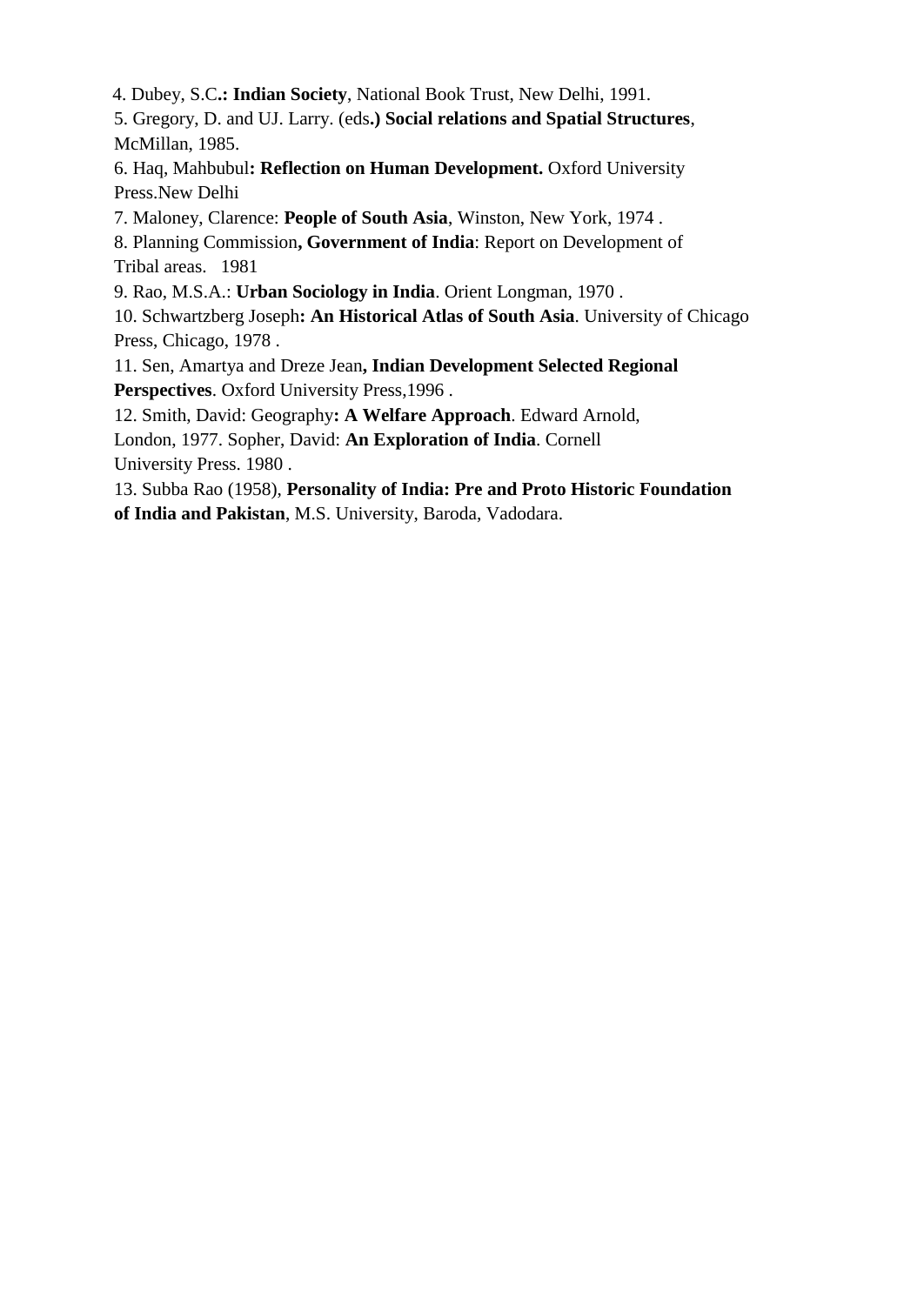# **GEOG201 Geographical Thought**

# **MaximumMarks-100 Theory Examination-80 Internal Assessment-20 Time- 3 hrs**

*Note: There shall be nine questions in all. Question no. 1 is compulsory, consisting of eight short answer type questions covering the entire syllabus. Two questions will be asked from each unit. Students will have to attempt one question from each unit. Each question shall carry equal marks.* **Unit-I**

Classification of knowledge and place of Geography in the realm of knowledge, Geography as a science and its relationship with other science, Significance of space, place and location in geography, Explanations in Geography: Methodological and philosophical settings.

#### **Unit-II**

Development of Geographical knowledge during ancient (Greek and Roman) and medieval (Arab) periods, Foundation of Modern Geography- Varenius, Kant, Humboldt and Ritter

Concepts of Modern Geography- chorology, landscapes, areal differentiation, environmental determinism and possibilism, Dichotomy and dualism in Geography: Physical vs Human Geography, and Systematic vs Regional Geography

#### **Unit-III**

Quantitative Revolution and Emergence of theoretical geography, Positivist Explanations in Geography- Laws, theories, models, Inductive & deductive logic.

#### **Unit-IV**

Behavioral and Humanistic Perspectives in Geography, Social Relevance in Geography- Welfare, Radical and Feminist Perspectives, Postmodernism and geography.

- 1. Dickinson, R E (1959), The Makers of Modern Geography, London.
- 2. Dikshit, RD (1997), Geographical Thought- A Contextual History of Ideas, Prentice Hall of India, New Delhi.
- 3. Harvey David (1989), Explanation in Geography, Edward Arnold, London.
- 4. Hartshorne, R (1959), Perspectives on the Nature of Geography, Rand MacNelly, Chicago.
- 5. James PE and Martin J Geoffrey (1972) All possible Worlds, John Wiley and Sons,New York.
- 6. Johnston, RJ (1983) Geography and Geographers, Edward Heinemann, London
- 7. Peet, Richard (1998) Modern Geographical Thought, Oxford, Blackwell Publishers.
- **8.** Hebert and Matthew (2012), Re-unifying geography: Common Heritage and shared future, Routledge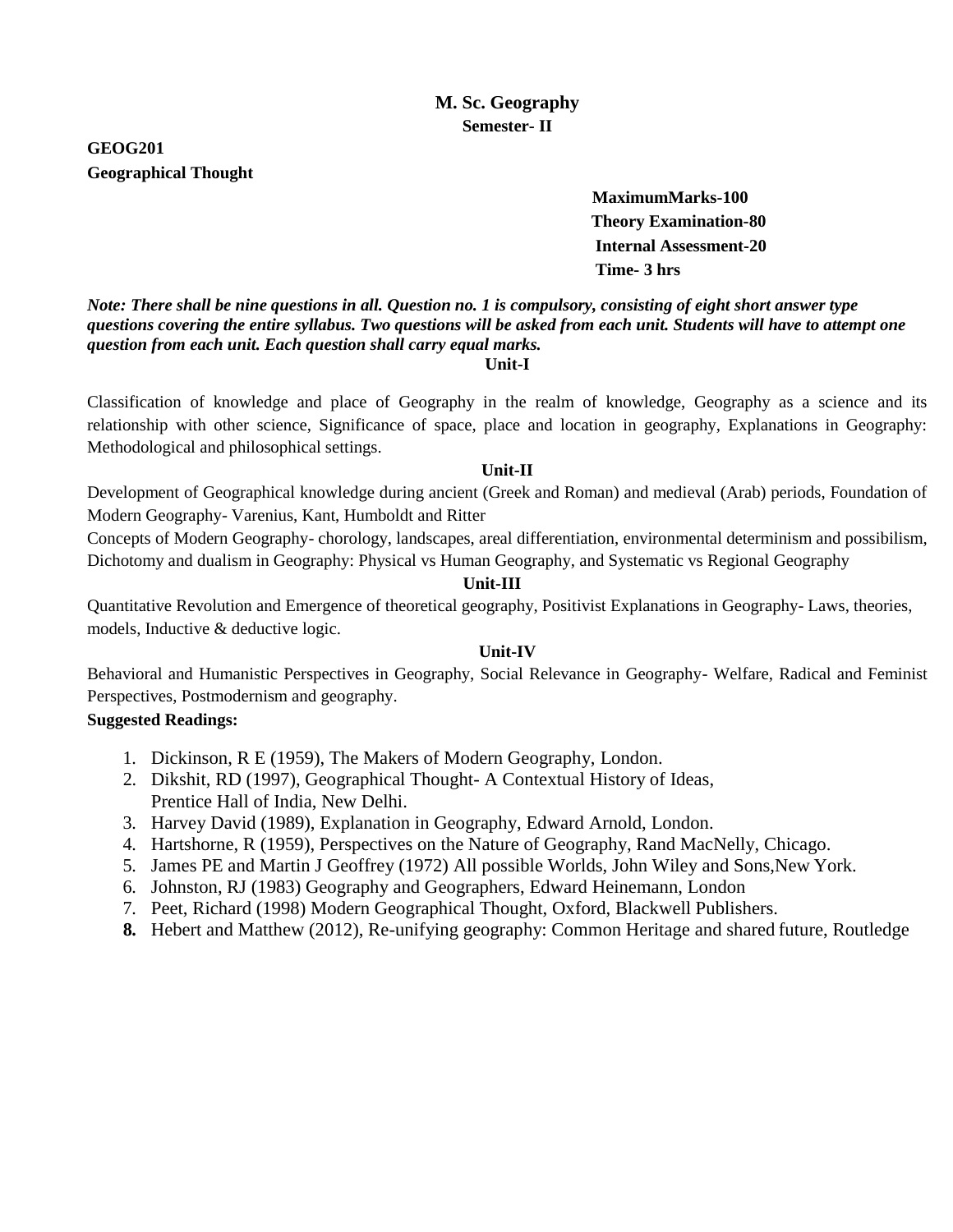# **GEOG202 Economic Geography**

 **MaximumMarks-100 Theory Examination-80 Internal Assessment-20 Time- 3 hrs**

*Note: There shall be nine questions in all. Question no. 1 is compulsory, consisting of eight short answer type questions covering the entire syllabus. Two questions will be asked from each unit. Students will have to attempt one question from each unit. Each question shall carry equal marks.*

#### **Unit-I**

Definition, nature, scope and approaches of Economic Geography, Relationship of economic geography with economics and other branches of social sciences, World Economies: bases of classification, patterns and characteristics of developed and developing economies of the world.

#### **Unit-II**

Functional Classification of Economic Activities, World production and distribution of energy resources: coal and petroleum. World production and distribution of mineral resources: iron-ore and bauxite.

#### **Unit-III**

Network structure and economic activities, impact of transport on economic activities, Edward Ullman's spatial interaction model, Location models: Weber, Christaller and Losch models

#### **Unit-IV**

Concept of economic growth and development, globalization and pattern of economic development, Theories of economic development: Modernizing theories; Dependency theories; Expert based model and Basic need theory, Theories of New Economic geography (Krugman).

- 1. Hartshorne, T. A. and Alexander, J. W., Economic Geography (fourth Edition) 2001,New Delhi, Prentice Hall of India.
- 2. Jones, C. F., and Darkenwarld , G. G., Economic Geography New York, TheMacmillan and Co.
- 3. James. D., Wheeler and Peter O., Muller, Economic Geography, New York, JohnWiley and Sons.
- 4. Knox, P. 2003. The Geography of World Economy. Arnold, London.
- 5. Hudson, R. 2005. Economic Geography. Sage Publication, New Delhi.
- 6. Gautam, A.2010. Advanced Economic Geography.ShardaPustakBhawan, Allhabad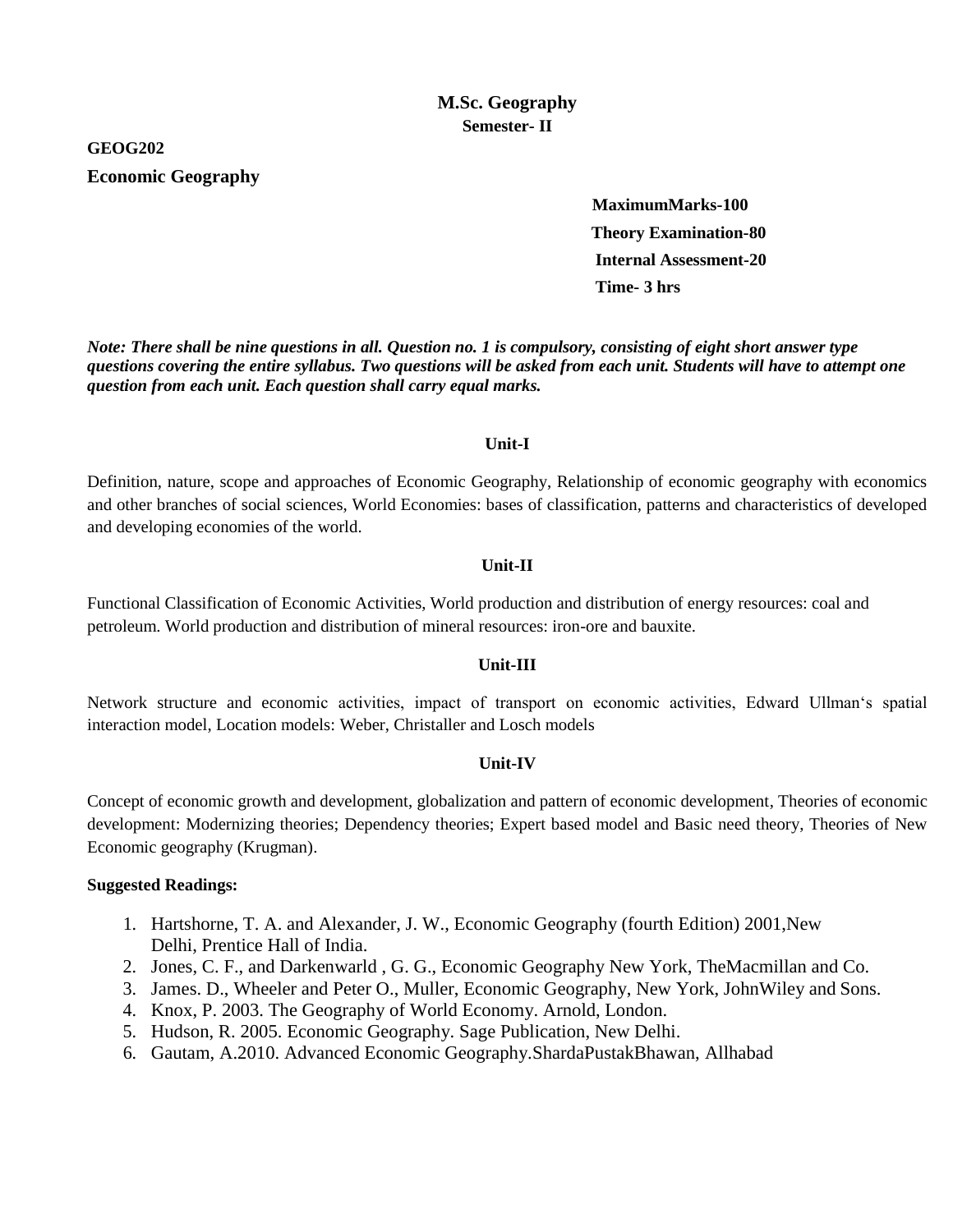# **GEOG203 Population Geography**

 **MaximumMarks-100 Theory Examination-80 Internal Assessment-20 Time- 3 hrs**

*Note: There shall be nine questions in all. Question no. 1 is compulsory, consisting of eight short answer type questions covering the entire syllabus. Two questions will be asked from each unit. Students will have to attempt one question from each unit. Each question shall carry equal marks.*

#### **Unit- I**

Population Geography: Definition, nature and scope, Conceptual framework and historical development, Sources of population data with particular reference to India – census, vital or civil registration system, Sample Registration System.

#### **Unit-II**

Population Distribution and Density, Factors and Determinants, Population growth - trends and determinants; Theories of population growth – pre-Malthusian views, Malthus's Theory, views of socialist writers, optimum population theory, demographic transition model.

#### **Unit- III**

Components of population change: determinants of fertility and mortality, trends and patterns in fertility and mortality levels in India, Migration: major international migrations, features of internal migration in India, theories of migration, Population composition and characteristics - age and sex composition, literacy, marital status and economic characteristics of population.

#### **Unit- IV**

Population and development: population growth and economic development, population growth and environmental quality, Population Policies of India and China, Post independence development – Reproductive and Child Health Programme.

- 1. Beaujeu, Garnier, J. (1966) Geography of Population, Longman, London.
- 2. Brooks, S. (1977): The World Population Today (Ethnodemographic Process),USSR Academy of Sciences, Moscow.
- 3. Cassen, Robert & Bates, Lisa M. (1994) : Population Policy : A NewConsensus Overseas Development Council, Washington, D.C.
- 4. Chandna, R. C. (1998) :A Geography of Population : Concepts, Determinantsand Patterns, Publishers, New Delhi.
- 5. Clarks, John, I. (1971) : Population Geography and the Developing Countries, Pergamon Press, New York.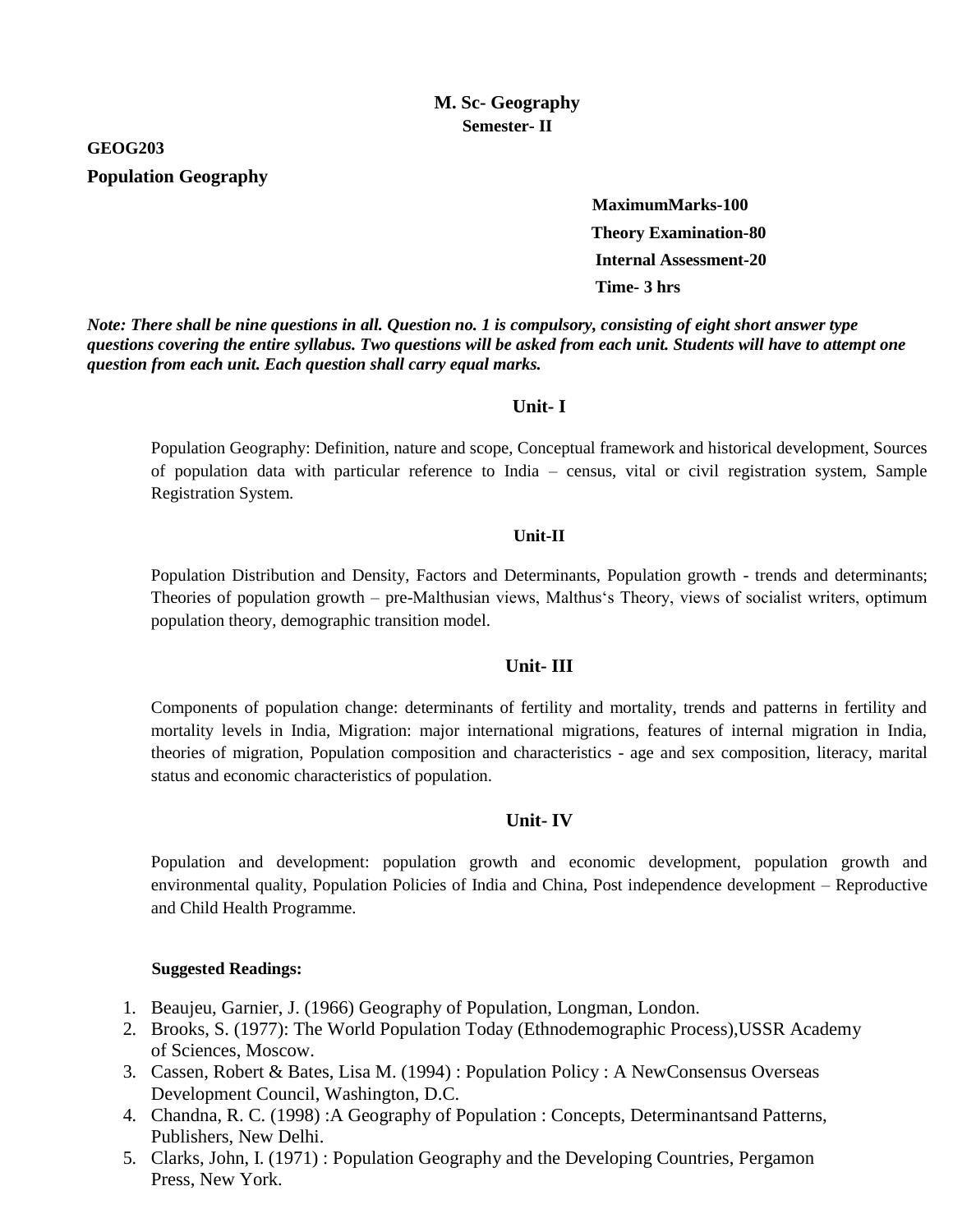- 6. Demko, G. J. and others (Eds.) (1971) : Population Geography, Reader, McGraw-Hill Books Co., New York
- 7. Jones, Huw, R. (1981) : A Population Geography, Harper and Row Publishers, London.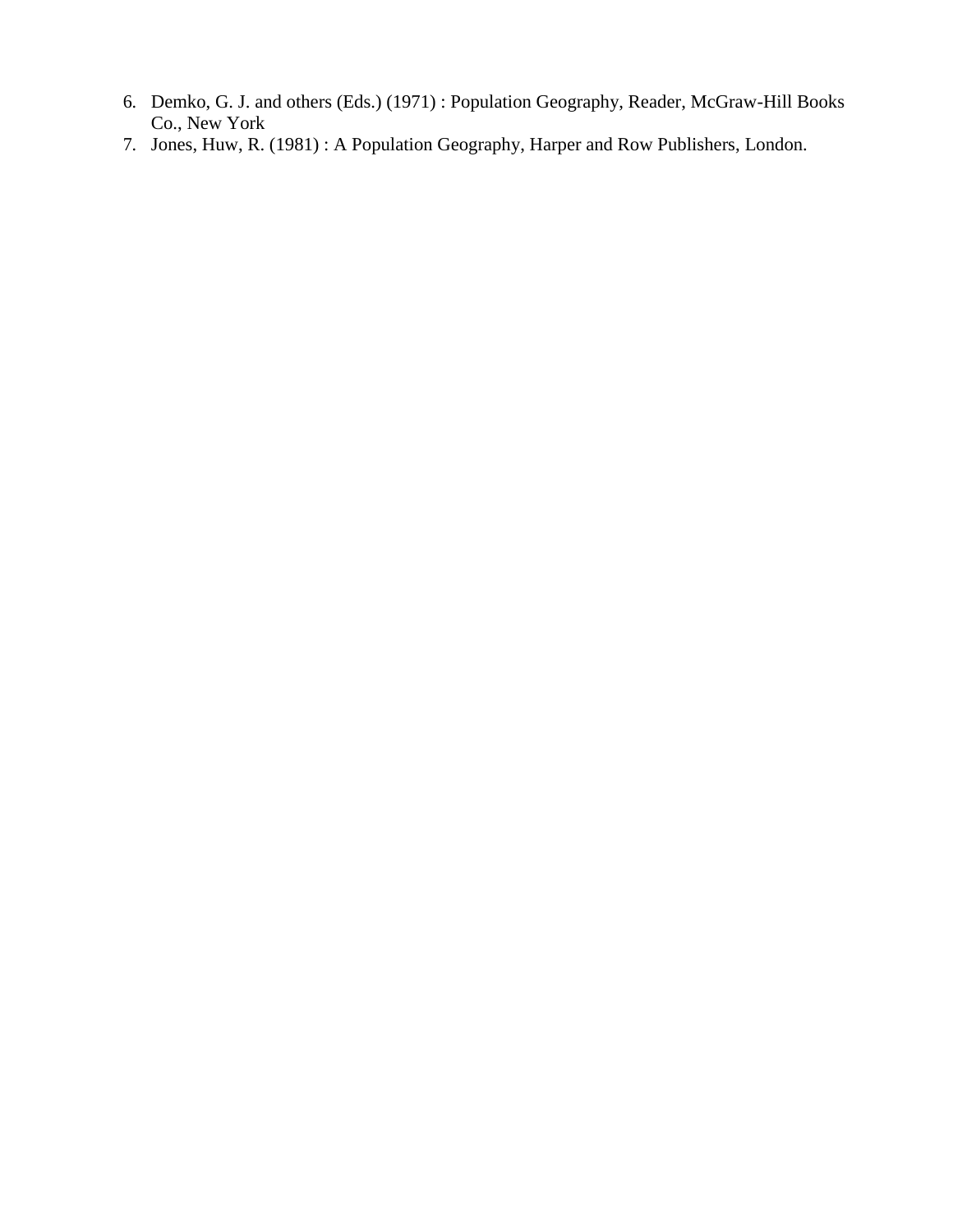**GEOG204**

#### **Statistical Methods in Geography**

 **MaximumMarks-100 Theory Examination-80 Internal Assessment-20 Time- 3 hrs**

*Note: There shall be nine questions in all. Question no. 1 is compulsory, consisting of eight short answer type questions covering the entire syllabus. Two questions will be asked from each unit. Students will have to attempt one question from each unit. Each question shall carry equal marks.*

#### **Unit- I**

Geography and statistics, significance of statistics in geographical studies. Nature and characteristic. Descriptive statistics: tabulation and graphical representation of data. Measures of central tendency: mean, median and mode. Partitioned values: Quartiles and deciles. Centrographic techniques- Mean center and Median center.

#### **Unit- II**

Measure of dispersion: Absolute measure; Range, quartile deviation, mean deviation, standard deviation and Standard Distance. Relative measure of dispersion: coefficient of variation. Measures of inequality: location quotient and Lorenz curve and Gini's coefficient.

#### **Unit- III**

Bivariate analysis: scatter diagram, correlation analysis, Spearman's rank correlation and Karl Pearson's correlation coefficient. Test of significance: Chi-square test, student's t-test, F-test.

#### **Unit- IV**

Simple linear regression model: regression equations, construction of regression line, computation of residuals and mapping. Basis of multivariate analysis: correlation matrix partial and multiple correlations.

- 1. Mahmood A (2008) Statistical Methods in Geographical Studies, Rajesh Publications, New Delhi.
- 2. Paul S K (1998) Statistics for Geoscientists: Techniques and Applications, Concept Publishing Company, New Delhi.
- 3. Gupta C B and Gupta V (2009) An Introduction to Statistical Methods, Vikas Publishing House, Delhi.
- 4. Gregory S (1978) Statistical Methods and the Geographers, Longman, London.
- 5. Hoshmand A R (1998) Statistical Methods for Environmental and Agricultural Sciences, CRC Press, New York, 2<sup>nd</sup> Edition.
- 6. Johnston R J (1989) Multivariate Statistical Analysis in Geography, John Wiley & Sons, 4th edition
- 7. Smith D M (1977) Patterns in Human Geography, Penguin Books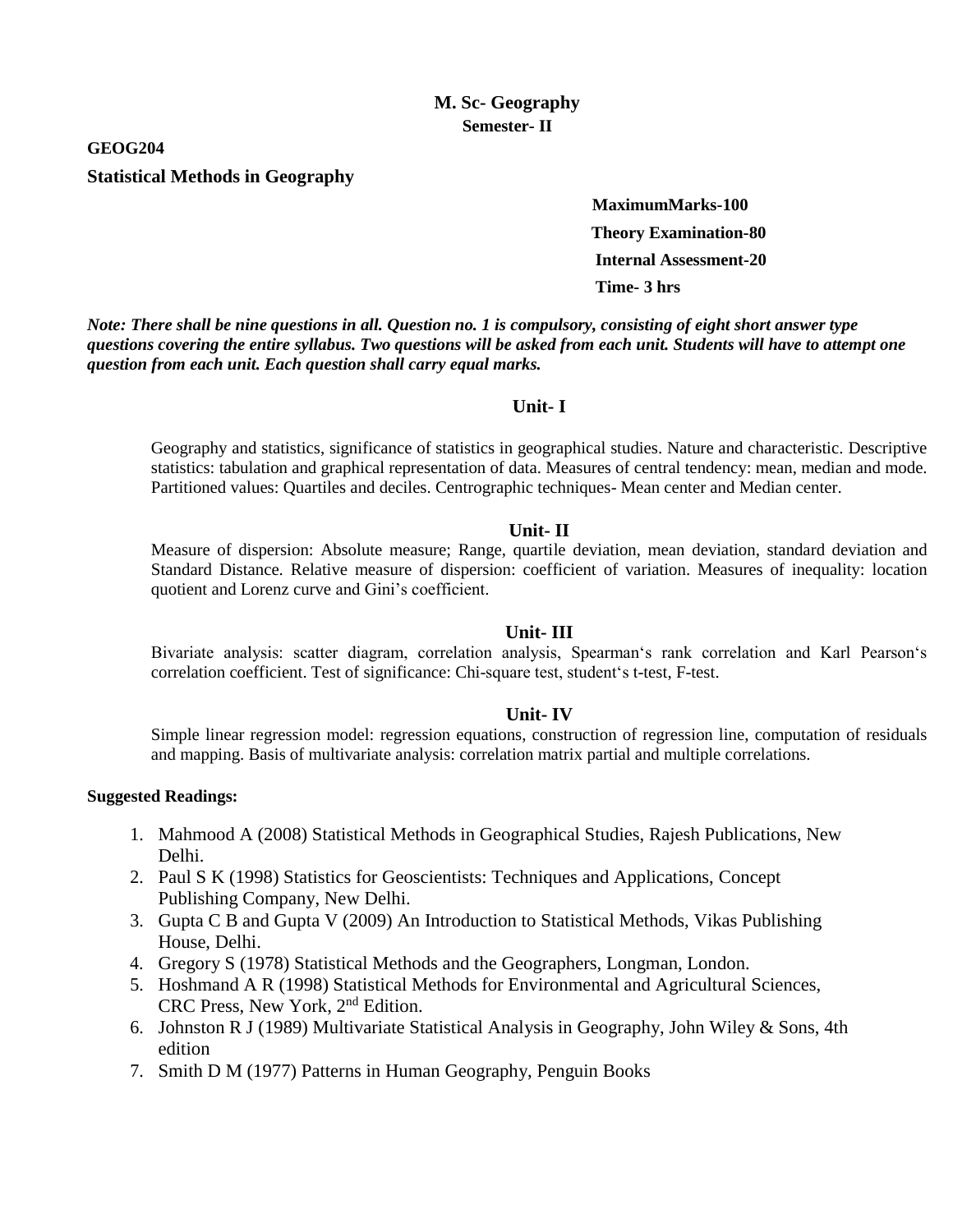#### **GEOG207**

**Lab Course- I : Economic Geography & Population Geography**

 **MaximumMarks-50 Time- 4 hrs Distribution of Marks : Lab Test : 30 Record on Lab work : 10 Viva Voce : 10**

*Note: Note: The examiner shall set four questions, two from each unit. The candidate shall attempt two questions, selecting one from each unit. Each question will carry fifteen marks.*

#### **Unit-I**

- 1. Representation of Economic Data
	- a. Distribution of Coal and Petroleum in India
	- b. Distribution of Iron-ore and Bauxite in India
	- c. Construction of isodapane using suitable data
	- d. Analysis of sectoral contribution in Haryana/India
	- e. Distribution of cultivators, agricultural labours and other workers.

#### **Unit-II**

- 1. Representation of Population Data
	- a. Population distribution map
	- b. Population density map
	- c. Age –sex structure of population
	- d. Fertility, mortality and natural growth of population by polygraph
	- e. Calculation of life Table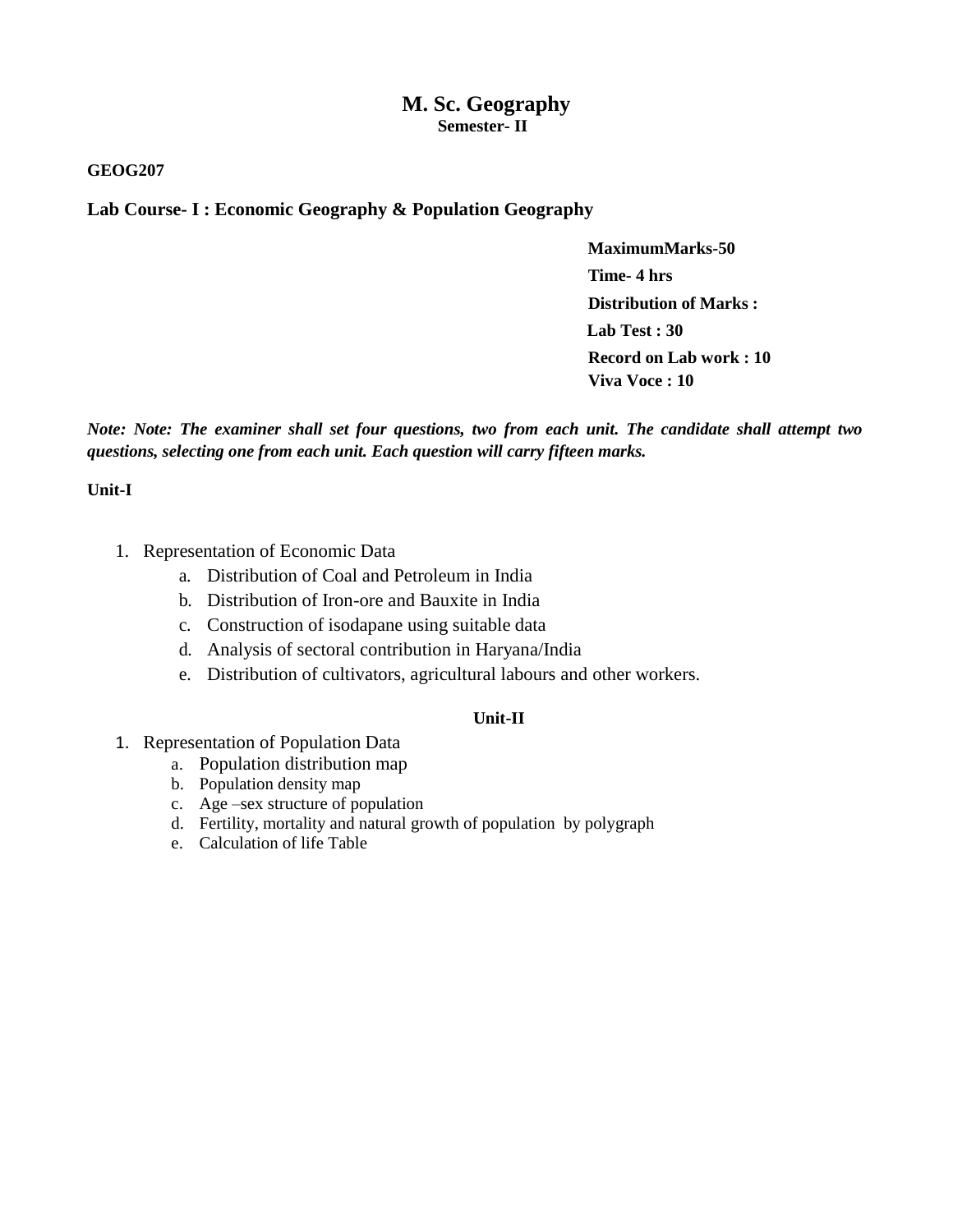#### **GEOG208**

**Lab Course- 2 : Computer based data management and Cartography**

 **MaximumMarks-50 Time- 4 hrs Distribution of Marks : Lab Test : 30 Record on Lab work : 10 Viva Voce : 10**

*Note: The examiner shall set four questions, two from each unit. The candidate shall attempt two questions, selecting one from each unit. Each question will carry fifteen marks.*

#### **Unit-I**

- 1. Introduction to Computer System and M S Office
- 2. Entering and Managing data using Spreadsheets
- 3. Representation of Geospatial Data
	- a. Line graph (Single and Polygraph)
	- b. Bar graph (Simple, Compound and Multiple)
	- c. Pie Charts
	- d.
	- e. X, Y scatter plots
	- f. Trend Line

#### **Unit-II**

- 1. Introduction to Data Analysis Program.
- 2. Entering and Managing data in Program.
- 3. Analysis of data using different statistical methods in Program.
- 4. Preparation and interpretation of Simple and multiple correlation regression matrix in SPSS
- 5. Preparation of Distribution Maps
	- a. Choropleth maps- monovariate and bivariate.
	- b. Dot method
- 6. Miscellaneous diagrams and graphs
	- a. Cartograms
	- b. Accessibility maps

- 1. Monkhouse, F.J., and Wikinson, H.R. : Maps and diagrams, B. I Publications put. Ltd.
- 2. Singh L.R. : Practical Geography, Sharda Pustak Bhawan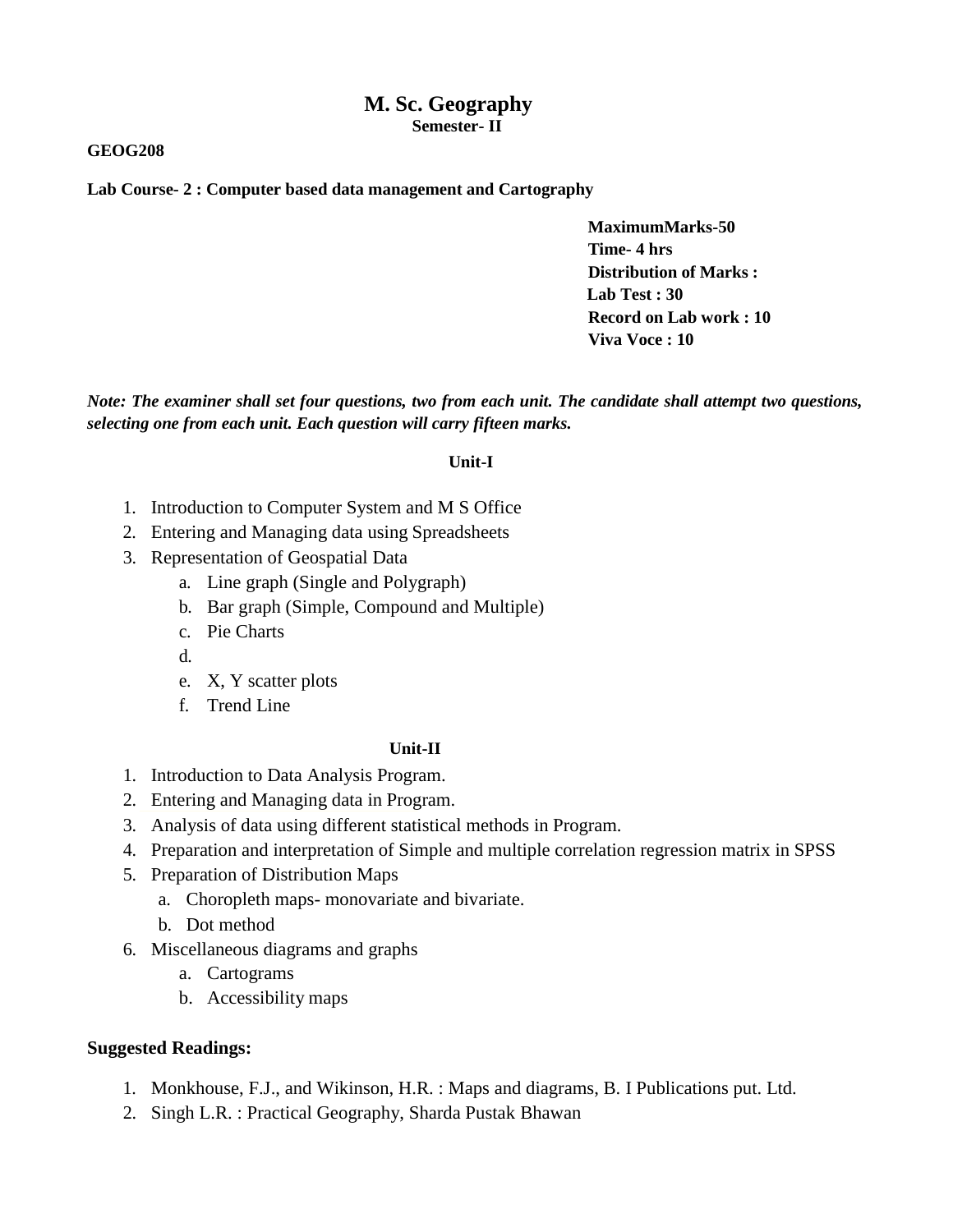#### **GEOG209**

#### **Oceanography**

 **MaximumMarks-100 Theory Examination-80 Internal Assessment-20 Time- 3 hrs**

*Note: There shall be nine questions in all. Question no. 1 is compulsory, consisting of eight short answer type questions covering the entire syllabus. Two questions will be asked from each unit. Students will have to attempt one question from each unit. Each question shall carry equal marks.*

#### **Unit-I**

Definition, Nature and Scope of Oceanography; Oceanography and other branches of knowledge; Distribution Pattern of Land and Water; Origin of Ocean Basins: Wegner's Drift Hypothesis, Sea Floor Spreading and Plate tectonics.

#### **Unit-II**

Features of Ocean Basins; Continental Margins and Deep Oceanic Basins; Oceanic Floor Profile: Continental self, Slope, Ridge and Deeps, Abyssal Plains; Submarine Canyons; Coral reefs: Types, Origin and Distribution; Configuration of Ocean Floor of Indian, Atlantic and Pacific Ocean.

#### **Unit-III**

Ocean Currents: origin, types and dynamics; Currents of Pacific, Atlantic, and Indian ocean; Impact of ocean currents; Physical properties of sea water: Temperature and Density; Chemical properties: Salinity and Dissolved Gases; Waves, Tides and Tsunami.

#### **Unit-IV**

Ocean Currents: origin, types and dynamics; Currents of Pacific, Atlantic, and Indian ocean; Impact of ocean currents; Physical properties of sea water: Temperature and Density; Chemical properties: Salinity and Dissolved Gases; Waves, Tides and Tsunamis

- 1. Davis, Richard J.A.(1986), Oceanography An Introduction to the Marine Environment, Wm. C. Brown, lowa.
- 2 .Denny, M. (2008), How the Ocean Works: An Introduction to Oceanography, Princeton University Press, New Jersey.
- 3 .Duxbury, C.A and Duxbury, B. (1996), An Introduction to the world's Oceans, 2nd Edition, C. Brown, Iowa.
- 4 .Garrison, T. (1995), Essentials of Oceanography, Wards worth Pub. Co., London.
- 5. Garrison, T. (2001), Oceanography-An Introduction to Marine Science, Books/Cole, Pacific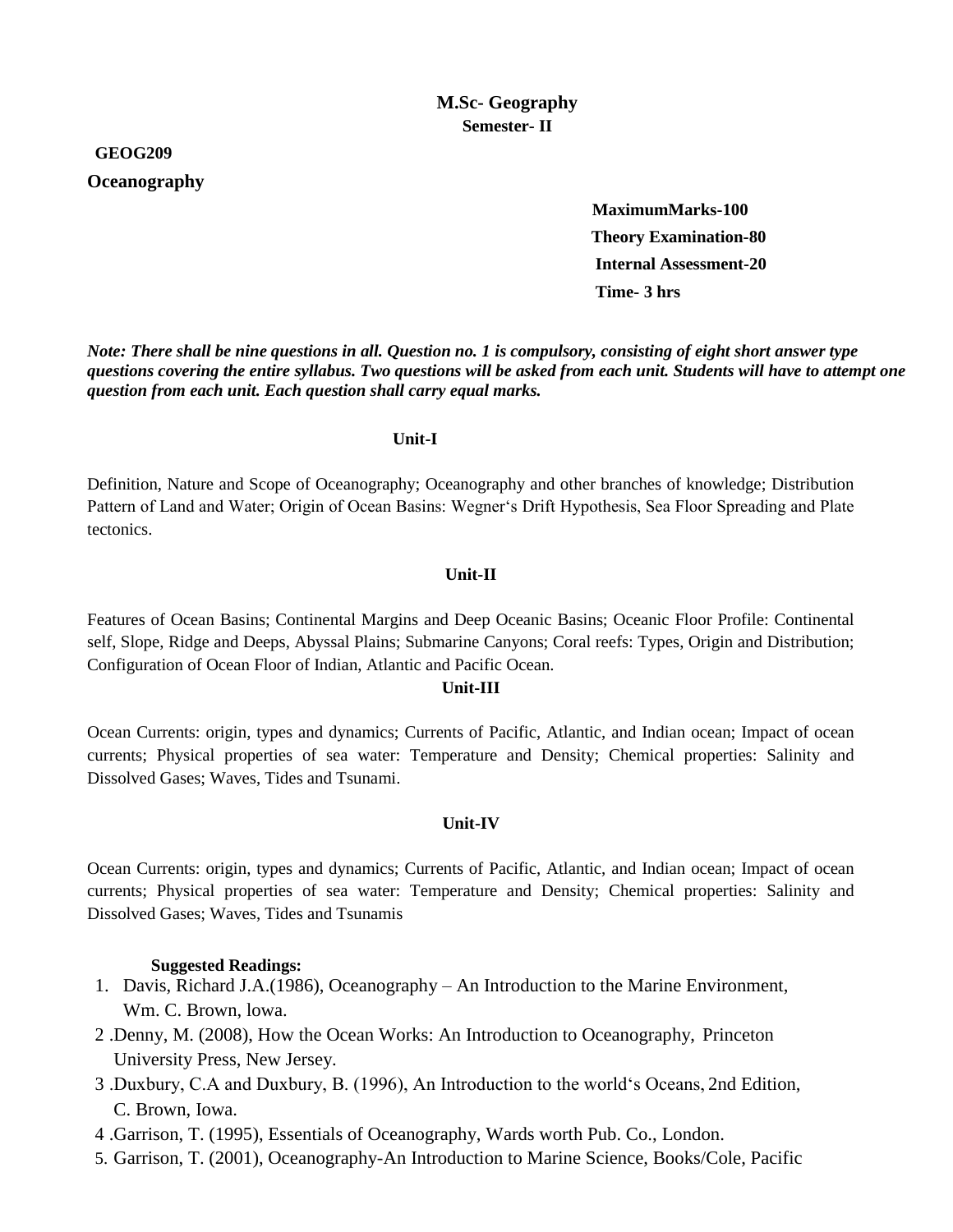Grove, USA.

- 6.Gross, M. Grant (1987), Oceanography: A View of the Earth, Prantice Hall Inc. New Jersy.
- 7.Kennel, J.P. (1982), Marine Geology, Prentice Hall, Englewood Cliff, New Jersey.
- 8. Kerhsaw, S. (2004), Oceanography : An Earth Science Perspective, Routledge, UK.
- 9.King, C.A.M. (1962), Oceanography for Geographers.
- 10.Sharma, R.C. (1985), The Oceans, Rajesh Publications, New Delhi.
- 11.Shepart, F. (1969), The Earth Beneath the Sea, Rev. ed., Athneum,NewYork.
- 12.Sieboldt, E. and W.H. Berger (1994), The Sea Floor, 2nd ed., Freeman, New York.
- 13.Von Arx, W.S. (1962), An Introduction to Physical Oceanography, Addison, Wesley, New York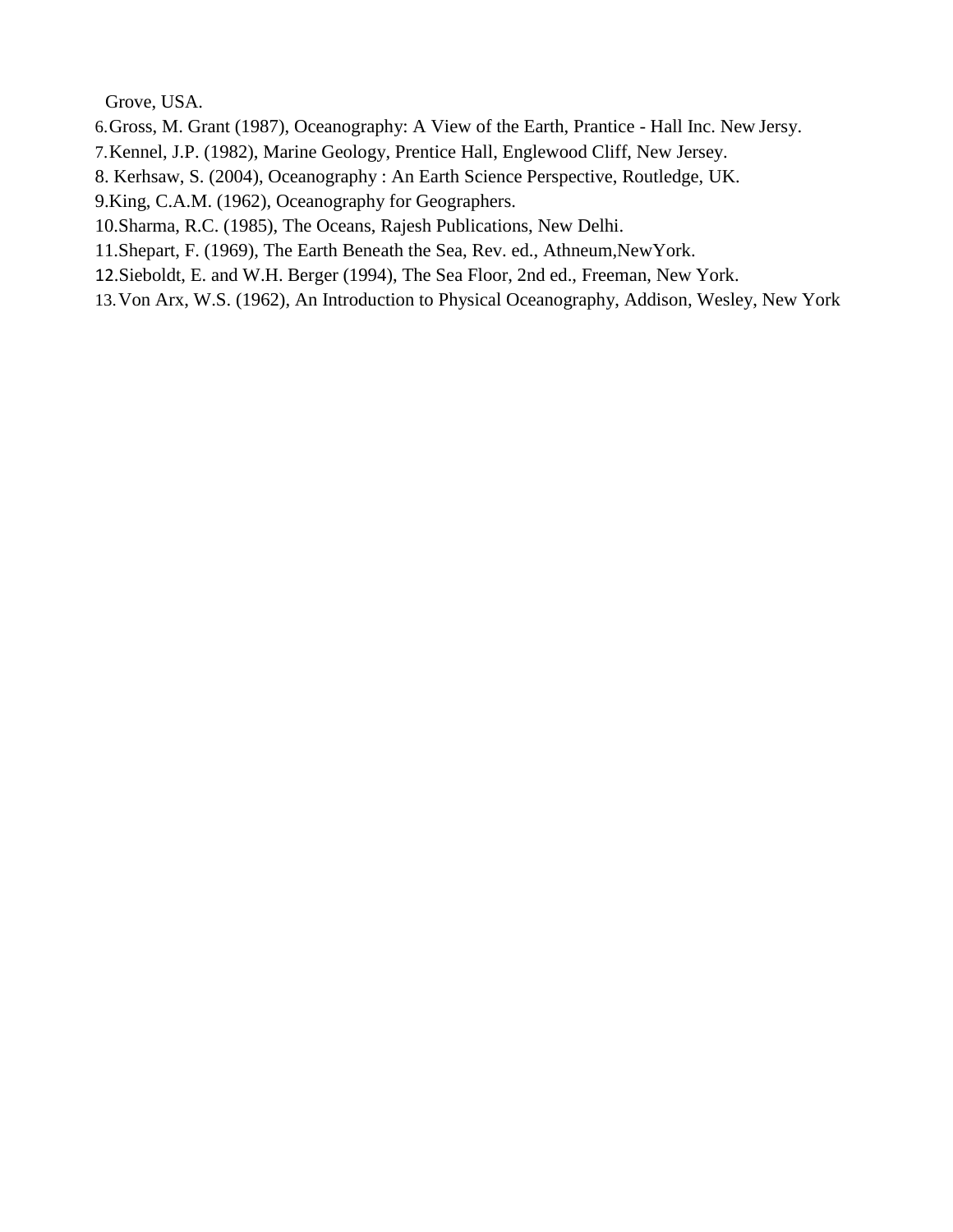# **GEOG210 Soil Geography**

 **MaximumMarks-100 Theory Examination-80 Internal Assessment-20 Time- 3 hrs**

*Note: There shall be nine questions in all. Question no. 1 is compulsory, consisting of eight short answer type questions covering the entire syllabus. Two questions will be asked from each unit. Students will have to attempt one question from each unit. Each question shall carry equal marks.*

#### **Unit-I**

Nature, scope and significance of Soil Geography; its relationship with Pedology. Soil forming factors: parent material, organic, climatic, topographic; and Processes of soil formation and soil development (physical, biotic and chemical). Soil Profile and its development.

#### **Unit - II**

Pedogenic regimes: podzolization, laterisation, calcification and gleezation and salinization. Physical properties of soils: morphology, texture, structure, water, air, temperature and other properties of soil,Chemical properties of soil and soil reaction; methods to improve the physical qualities of soils.

#### **Unit - III**

Genetic classification of soils; Taxonomic classification of soils: zonal, azonal and intra-zonal soils, their characteristics and world patterns; classification and spatial distribution of Indian soils.

#### **Unit - IV**

Soil conservation in India; Conservation methods to improve the physical qualities of soils; Soil erosion, and degradation; Soil Survey - methods and mechanism.Integrated soil and water management; Sustainable development of soil resources with reference to India.

- 1. Backman, H.O and Brady, N.C. (1960), *The Nature and Properties of Soils*, McMillan, New York.
- 2. Basile, R.M. (1971), *A Geography of Soils*, William C. Brown, Dubuque, Ia.
- 3. Bennet, Hugh H.: *Soil Conservation***,** McGraw Hill, New York.
- 4. Birkland P.W. (1999), *Soils and Geomorphology*, Oxford University Press, Inc., New York.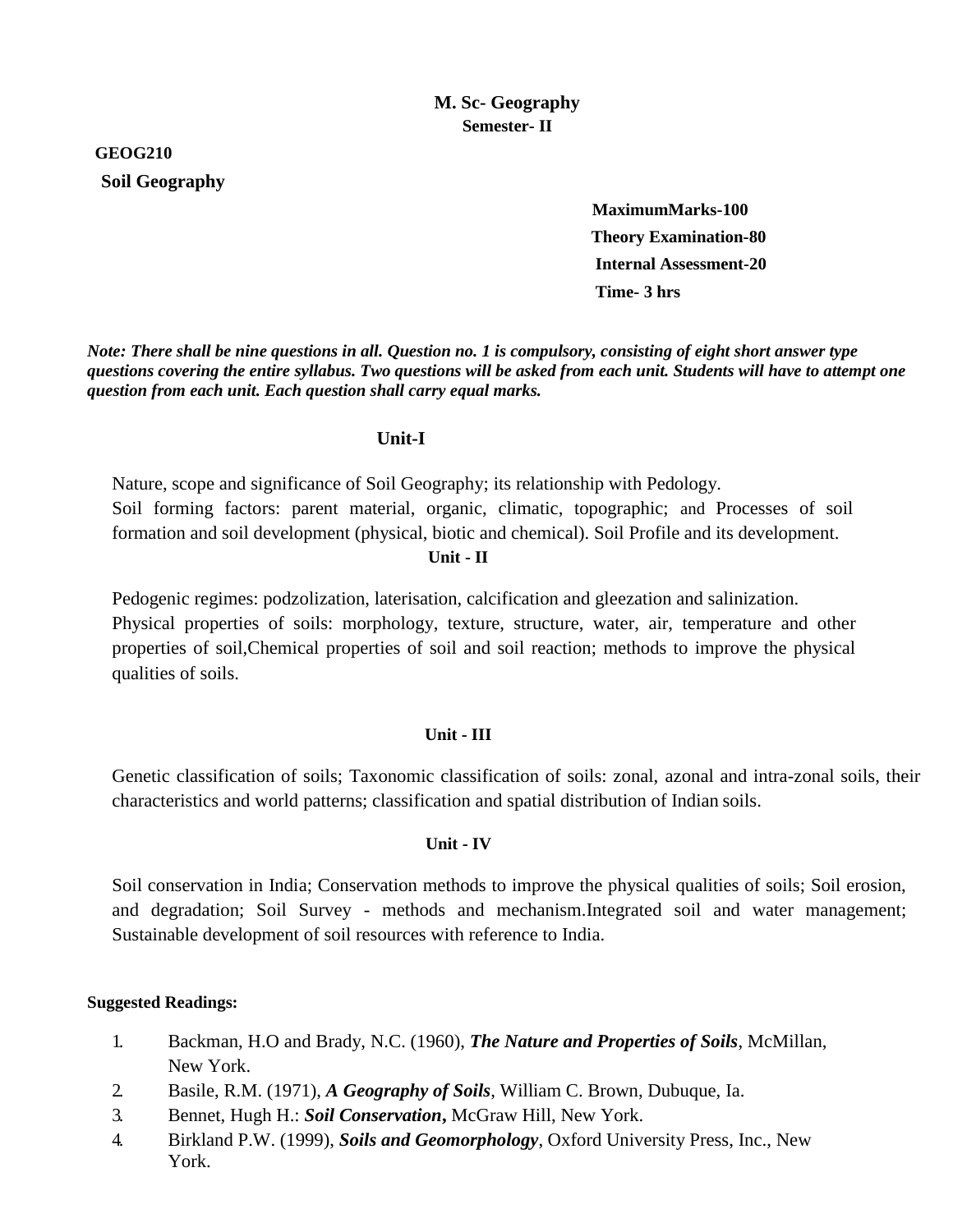- 5. Brady Nyle, C. and Weil Raymond, C. (2012), *The Nature and Properties of Soils*, Pearson publishing, Prentice hall of India, Pvt. Ltd. , New Delhi.
- 6. Bunting, B.T. (1973), *The Geography of Soils*, Hutchinson, London.
- 7. Clarke, G.R. (1957), *Study of the Soil in the Field*, Oxford University Press, Oxford.
- 8. Daji, J.A.(1970), *A Text Book of Soil Science,* Asia Publishing House, New Delhi.
- 9. De N.K. and Ghos, P. (1993), *India: A Study in Soil Geography*, Sribhumi Publishing Co., Calcutta.
- 10. Foth H.D. and Turk, L.M. (1972), *Fundamentals of Soil Science*, John Wiley, New York.
- 11. Govinda Rajan, S.V. and Gopala Rao, H.G. (1978), *Studies on Soils of India,* Vikas, New Delhi.
- 12. Govinda Rajan, S.V. and Gopala Rao, H.G.(1978), *Studies on Soils of India,* Vikas Publications, New Delhi.
- 13. James S. Gardiner (1977), *Physical Geography*, Harper's College Press, New York.
- 14. Mc. Bride, M.B.: Environmental Chemistry of Soils, Oxford University Press, New York1999.
- 15. McBride, M.B. (1999), *Environmental Chemistry of Soils*, Oxford University Press, New York.
- 16. Mcknight, Tom L. (1987), *Physical Geography: A Landscape Appreciation*  $(2^{nd} Ed.)$ , Prentice Hall, inc., Englewood Cliffs, N.J.
- 17. Pitty, A.F. (1978), *Geography and Soil Properties.* University Press, London.
- 18. Raychoudhuri, S.P. (1958), *Soils of India*, ICAR, New Delhi.
- 19. Sehgal, J. (2000), *Pedology-Concepts and Applications*. Kalyani Publications, New Delhi.
- 20. Steila, D. (1976), *The Geography of Soils*, Prentice Hall, inc., Englewood Cliffs, N.J.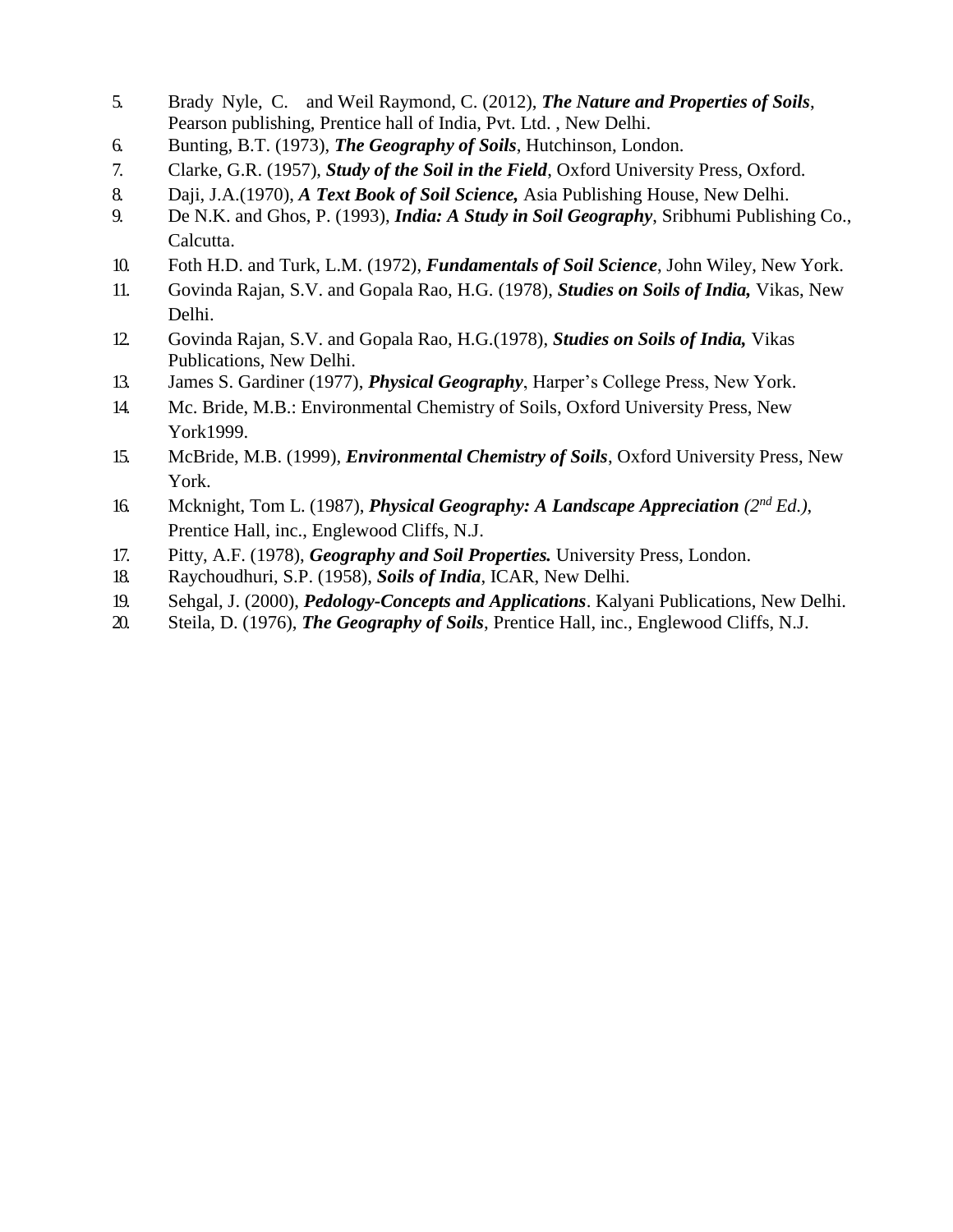# **GEOG211 Communication Skills**

 **MaximumMarks-100 Theory Examination-80 Internal Assessment-20 Time- 3 hrs**

## *Note: There shall be nine questions in all. Question no. 1 is compulsory, consisting of eight short answer type questions covering the entire syllabus. Two questions will be asked from each unit. Students will have to attempt one question from each unit. Each question shall carry equal marks.*

#### **Unit-I**

Human Communication (Theoretical perspective): Its uniqueness, its nature, models of communication. Types of Human communication, Language, non-verbal communication, logic and reasoning, lateral thinking. The concept of facilitating: factors, barriers and filters in communication; the seven C's of effective communication, Preparing for interviews, CV/Biodata.

## **Unit-II**

Self communication, interpersonal communication, dyadic communication , small group communication. Public communication . Mass Communication . Reliability of Communication. Input and Evaluation Processes (Practice): Listening (process, comprehension, evaluation). Reading (process, comprehension, evaluation). Watching (process, comprehension, evaluation). Email Do's and Don'ts.

#### **Unit-III**

Output and Interaction Processes (Practice): Speech (conversation, interview, group discussion, public speech). Writing (spontaneous writing, guided writing, creative writing). Organizing ideas (noting, summary, flow charts, concept maps). Correspondence (personal, business).

#### **Unit-IV**

Geographical Terminology used in Weather Science, Reporting of Indian daily weather. Geographical Terminology used in Natural hazards – Floods, Cyclones, Volcanoes, Earth Quakes, Tsunami and drought. Preparing a record and presenting a report of major disasters occurred in India during the recent years. **Suggested Readings:**

- 1. Communicating a social and career focus, K. M. Berko, Andrew D. Wolvyn and Darlyn R. Wolvyn, Houghton Mifflin Co., Boston (1977)
- 2. The Craft of Scientific Writing (3rd Edition), Michael Alley, Springer, New York (1996)
- 3. Science and Technical Writing A Manual of Style (2nd Edition), Philip Reubens (General editor), Routledge, New York (2001)
- 4. Writing Remedies Practical Exercises for Technical Writing Edmond H. Weiss, Universities Press (India) Ltd., Hyderabad (2000)
- **5.** Effective Technical Communication, M. Ashraf Rizvi, Tata Mc Graw Hill Publishing Co. Ltd., New Delhi (2005)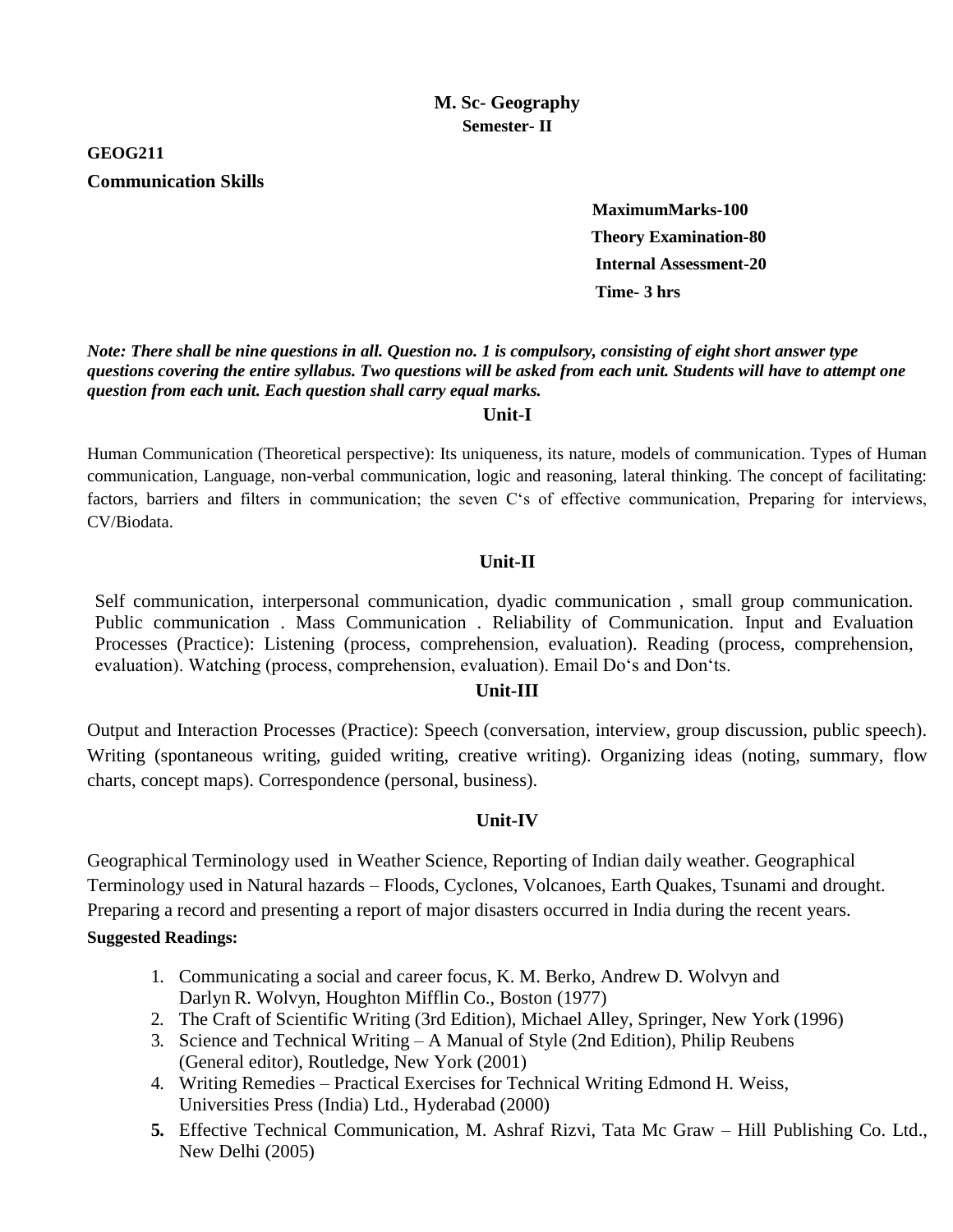# **GEOG301 Regional Development Planning with special reference to India**

 **MaximumMarks-100 Theory Examination-80 Internal Assessment-20 Time- 3 hrs**

*Note: There shall be nine questions in all. Question no. 1 is compulsory, consisting of eight short answer type questions covering the entire syllabus. Two questions will be asked from each unit. Students will have to attempt one question from each unit. Each question shall carry equal marks.*

#### **Unit-I**

Concept in development and regional studies; regional and spatial disparities, methods of regional delineation, types of planning region, balanced regional development.

#### **Unit-II**

Development Theories: Trickle-down Theory (Hirschman), Growth Pole Model (Parroux), Cumulative causation model (Myrdal), Core-Periphery Theory (Friedman); Recent Divergence and convergence theories: Kuznets curve, Dependency theory, bio-regionalism, Eco-feminism, Deep ecology, sustainable development.

#### **Unit-III**

Need for Planning Region; Characteristics of Planning Regions; Planning Process- Sectoral, Temporal and Spatial dimensions; Short-term and Long-term Perspective of Planning; Planning for a Region's development and Multi-regional planning in National Context; sectoral-spatial development with special reference to agricultural and industrial development in India; decentralization and development; State, civil society and market in the Neo-liberal economic framework; Globalization

#### **Unit-IV**

Regional Planning in India: Regional Imbalances/Disparities- Causes and Consequences; Measurements of Regional Disparities; Planning Policies for Regional Development; National Capital Region, study of regional development planning and programmes: Backward area development, Tribal area development, Hilly area development, Arid/Desert area development, flood and drought prone areas development and coastal area development.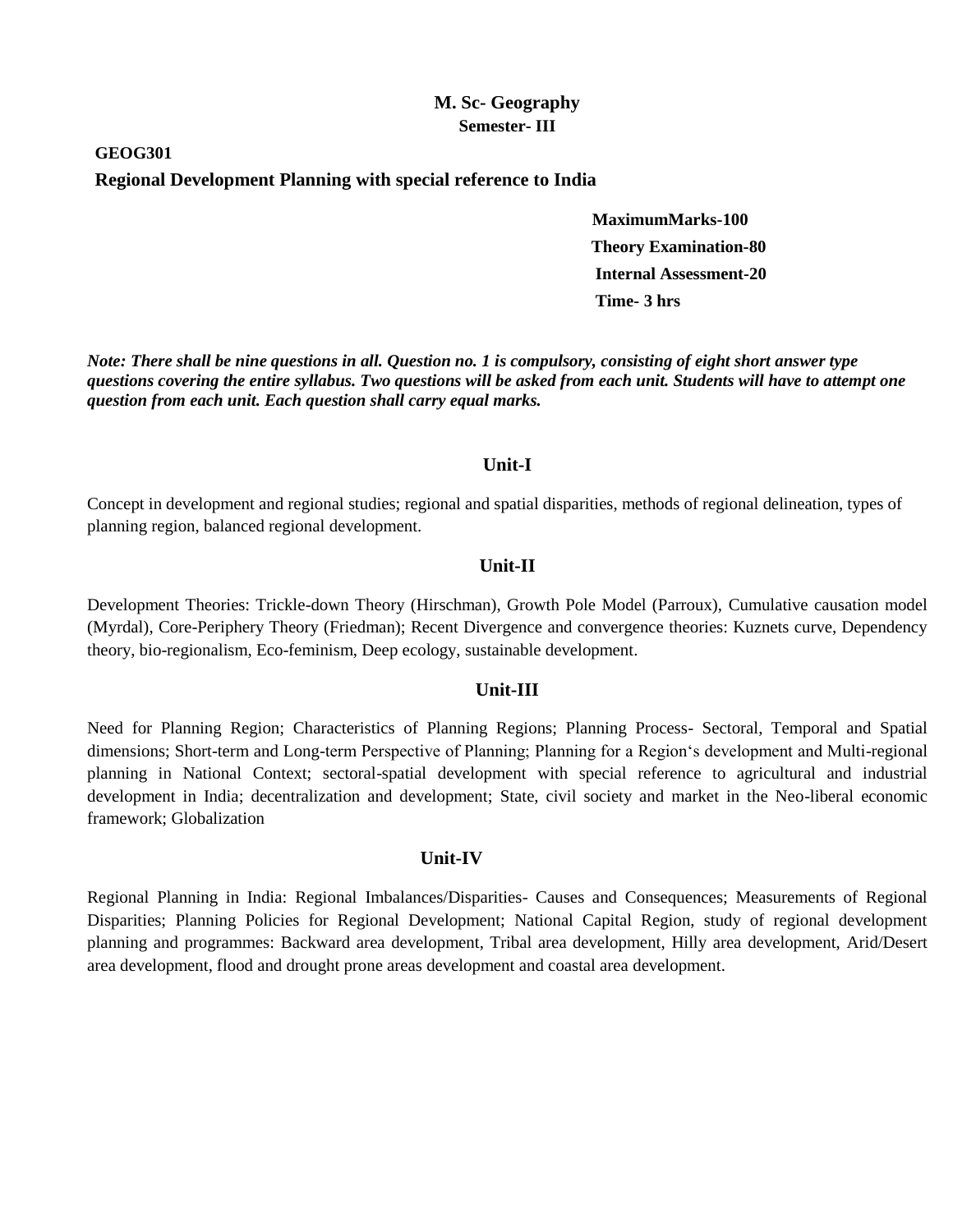#### **Suggested Readings:**

- 1. Bhatt, L.S. (1972) *Regional Planning in India*, Statistical Publishing Society, Calcutta.
- 2. Bhatt, L.S. et. al. (ends) (1982) *Regional Inequalities in India*, Society for the
- study Regional Disparities, New Delhi.
- 3. Blunder. J. et. al. (1973) *Regional Analysis and Development*, Harper & Row, London.
- 4. Chand, M and V.K. Puri (1985) *Regional Planning in India*, Allied Pub. Pvt. Ltd.

New Delhi.

- 5. Coates, B.R. and R.J. Johnston (1977) *Geography and Inequality*, Oxford University Press, Oxford.
- 6. Friedmann, J and William Alonso (1967*) Regional Development and*

*Planning: a Reader*, MIT Press, Cambridge Massachesetts.

- 7. Kuklinski, A.R. (ed) (1972) *Growth Poles and Growth Centres in Regional Planning* , Monton, The Hague.
- 8. Misra R.P. et. al. (eds.) (1974) *Regional Development Planning in India*, Vikas, New Delhi.

9. Raza, Moonis (1988) *Regional Development, Heritage*, New Delhi.

**10.** Sundram, K. V. (1977) *Urban and Regional Planning in India*, Vikas Publishig House Pvt Ltd, New Delhi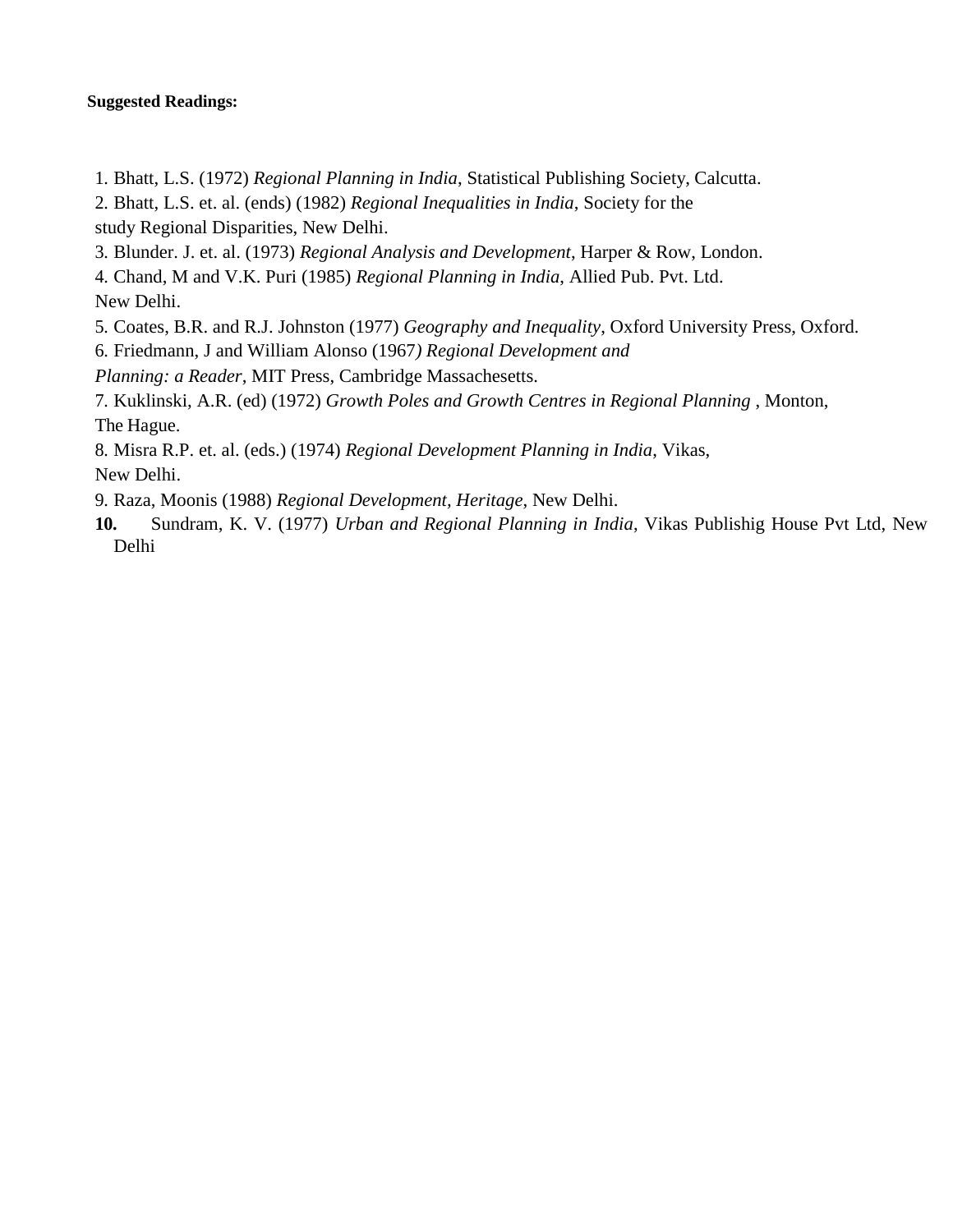# **GEOG302 Environmental Geography**

 **MaximumMarks-100 Theory Examination-80 Internal Assessment-20 Time- 3 hrs**

*Note: There shall be nine questions in all. Question no. 1 is compulsory, consisting of eight short answer type questions covering the entire syllabus. Two questions will be asked from each unit. Students will have to attempt one question from each unit. Each question shall carry equal marks.*

#### **Unit-I**

Environmental Geography: meaning, and scope; Principles of Ecology; Human ecological adaptations; Influence of man on ecology and environment; Global and regional ecological changes and imbalances,Concept of Environment; Components of environment – abiotic & biotic types of environment; Biodiversity and Biosphere Reserve.

#### **Unit-II**

Ecosystem: concept, types, components, and functions; Energy flow in ecosystem: food chain, food web, trophic levels, ecological production and ecological pyramids.Biogeochemical cycles: hydrological, carbon, oxygen and nitrogen cycles. Ecosystems- their management and conservation; Ecological regions of India.

#### **Unit-III**

Environmental Degradation–meaning, types, causes, management and conservation; Environmental Pollution- meaning, types, sources, causes and effects of environmental pollution with special reference to air pollution and water pollution.

Environmental Hazards: earthquakes, volcanoes, tsunamis, floods, droughts, famines distribution, causes, consequences and measures; Global warming and climate change - Green house effect; Ozone depletion; Acid Rain; Urban smog.

#### **Unit-IV**

Environmental education and legislation; Environment Impact Assessment (EIA); Global Summits and Agencies of Environmental Conservation, .Environmental issues and policies in India; National Environmental Policy-2006 of India.

#### **Suggested Readings:**

1. Anderson J.M. (1981), *Ecology for Environmental Science : Biosphere, Ecosystems and Man*, Arnold, London.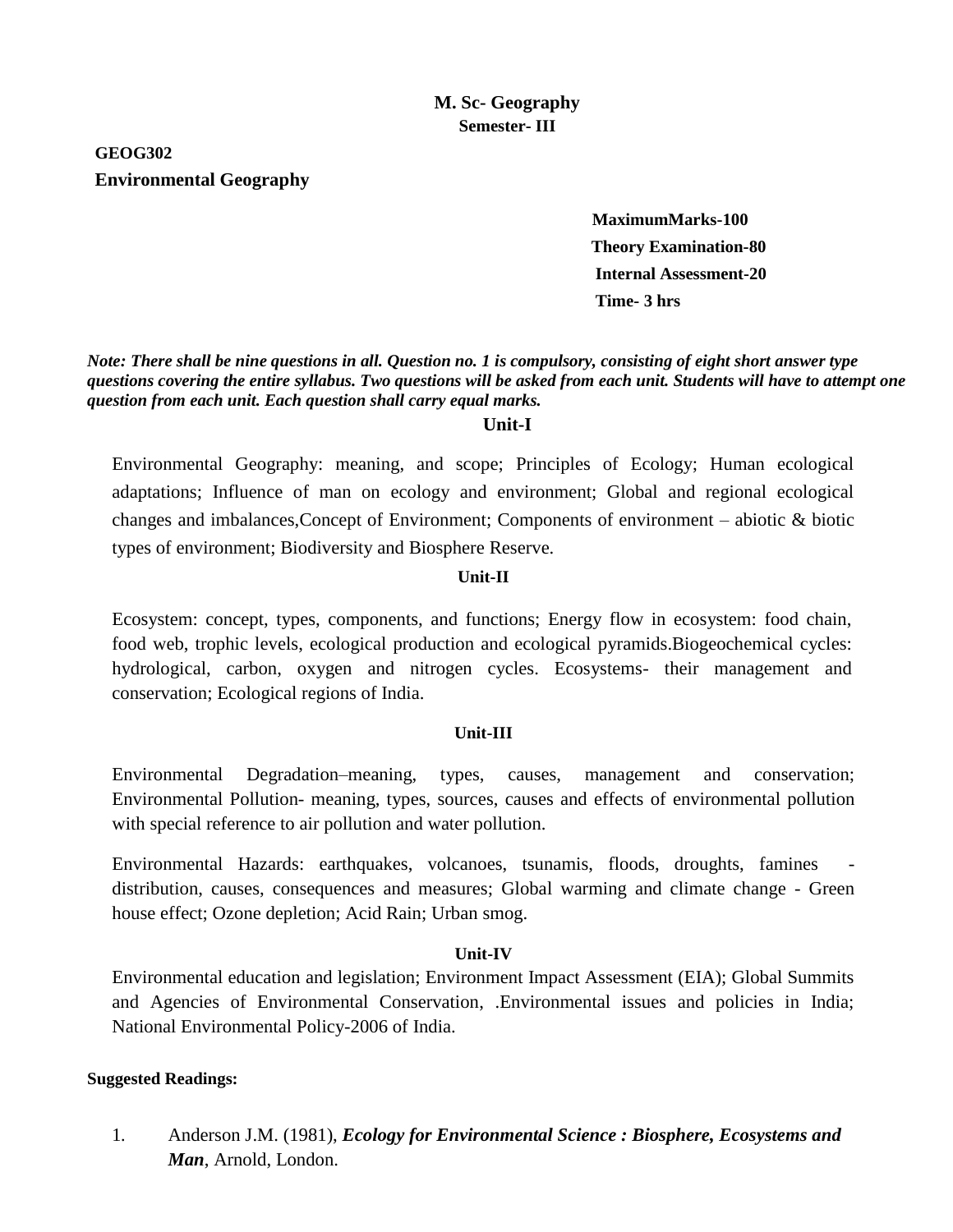- 2. Awasthi, N.M. and Tiwari, R.P.L. (1995), *Paryavaran Bhugool (Environmental Geography),* Madhya Pradesh Hindi Granth Academy, Bhopal.
- 3. Botkin, D.B., Keller, E.A. (2007), *Environmental Science: Earth as a Living Planet,* John Wiley and Sons, New York.
- 4. Chandna, R.C. (1988), *Environmental Awareness*, Kalyani Publishers, New Delhi.
- 5. Chandna, R. C. (2002), *Environmental Geography*, Kalyani, Ludhiana.
- *6.* Cunningham, W. Cunningham, Mary (2010), *Environmental Science: A Global Concern,* MacGraw-Hill, London.
- 7. Goudie, Andrew (1984), *The Nature of the Environment*, Oxford Katerpring Co. Ltd.
- 8. Government of India (2010), *Status of Environment Report*, New Delhi.
- 9. McKinney, M.L., Schoch, R.M. (2003), *Environmental Science: Systems and Solutions*, Jones & Bartlett Learning.
- 10. Marsh, W.M., Grossa, J. (2005), *Environmental Geography: Science, Land Use, and Earth Systems*. John Wiley, New York.
- 11. Miller, G.T, Spoolman, Scott (2011), *Environmental Science*. Brooks Cloe, London.
- 12. MoEF (2006), *National Environmental Policy-2006*, Ministry of Environment and Forests, Government of India, New Delhi.
- 13. Nobel and Wright (1996), *Environmental Science*, Prentice Hall, New York.
- 14. Odum, E.P. (1971), *Fundamental of Ecology*, W.B. Sanders, Philadelphia.
- 15. Saxena, H.M. (1994), *Prayavaranevn Paristhitiki Bhugool (Geography of Environment and Ecology)*, Rajasthan Hindi Granth Academy, Jaipur.
- 16. Saxena, H.M. (1999), *Environmental Geography*, Rawat Publications, Jaipur.Singh, Savindra (1991), *Environmental Geography*, Prayag Pustak Bhawan, Allahabad.
- 17. Singh, R.B. (ed.) (1989), *Environmental Geography*, Heritage, New Delhi.
- 18. Strahler, A.N. and Strahler, A.H. (1973), *Environmental Geosciences: Interaction between Natural Systems and Man*, John Wiley and Sons, New York.
- 19. Strahler, A.H. and Strahler A.N. (1977), *Geography and Mans Environment*, John Wiley, New York.
- 20. UNEP (2007), *Global Environment Outlook: GEO4: Environment For Development*, United Nations Environment Programme.
- 21. William, M.M. and John, G. (1996), *Environmental Geography - Science, Landuse and Earth System*, John Wiley and Sons, New York.
- *22.* Wright, R.T., Nebel, B.J. (2005), *Environmental Science: Toward a Sustainable Future,* Pearson/Prentice Hall, New Jersey.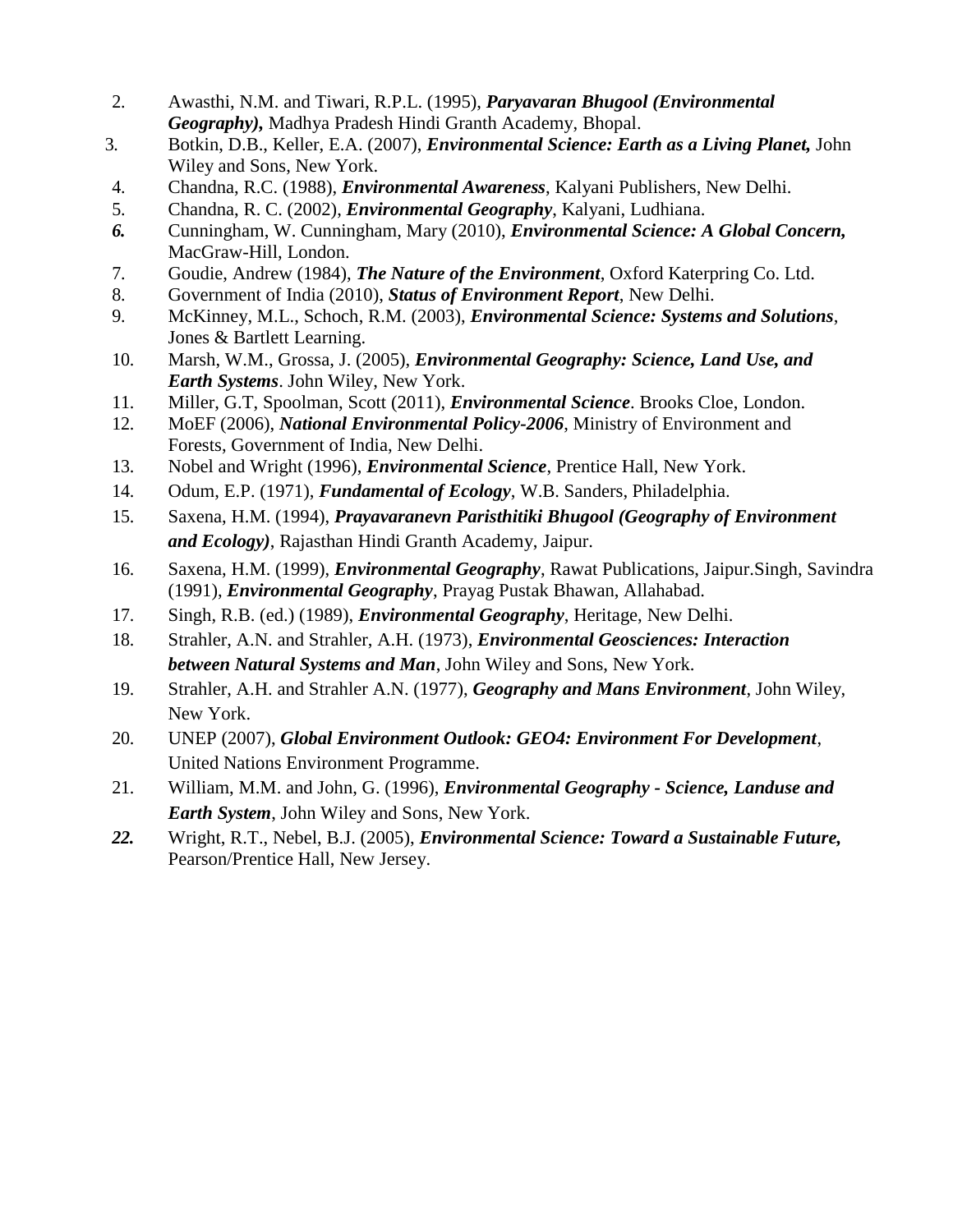# **GEOG303 Remote Sensing**

 **MaximumMarks-100 Theory Examination-80 Internal Assessment-20 Time- 3 hrs**

*Note: There shall be nine questions in all. Question no. 1 is compulsory, consisting of eight short answer type questions covering the entire syllabus. Two questions will be asked from each unit. Students will have to attempt one question from each unit. Each question shall carry equal marks.*

#### **Unit-I**

Aerial photography: History, Definition, advantages and limitations; Elements of photographic systems- aerial camera and films; Aerial photographs: Types, scale and resolution; Geometric properties of single vertical aerial photograph, Mirror Stereoscope and Stereoscopic vision; Stereoscopic parallax and relief displacement; Image Interpretation: types of images- Panchromatic, False and True colour combination and elements of image interpretation.

# **Unit-II**

Remote sensing- definition, scope and development; Electromagnetic radiation and spectrum; Black body radiation and Kirchhoff's Law; Interaction of EMR with atmosphere and Earth's surface features, Atmospheric windows; Orbits: Geo-stationary and sun synchronous; Remote Platforms and sensors; Resolution: Spatial, Radiometric and temporal.

#### **Unit-III**

Active and Passive remote sensing; Concept and principal of microwave remote sensing: platforms and sensor, Synthetic Aperture Radar (SAR), Hyper Spectral Remote sensing; Indian Space Programmes and remote sensing missions.

#### **Unit-IV**

Introduction to digital image processing: digital images and data formats; Image restoration: radiometric and geometric corrections; Introduction to contrast stretching techniques; Methods of classification: supervised and unsupervised classifications, accuracy of classified maps and recent trends in digital image processing.

# **Essential Readings:**

- 1. Campbell, J.B. (2002) Introduction to Remote Sensing,  $3<sup>rd</sup>$  ed., Taylor & Francis, New York, USA.
- 2. George Joseph: Fundamentals of Remote Sensing, 2<sup>nd</sup> ed., Universities Press
- 3. Paul R. Wolf, Bon A. Dewitt: Elements of Photogrammetry with Applications in GIS,  $3^{rd}$  ed., Mc Graw Hill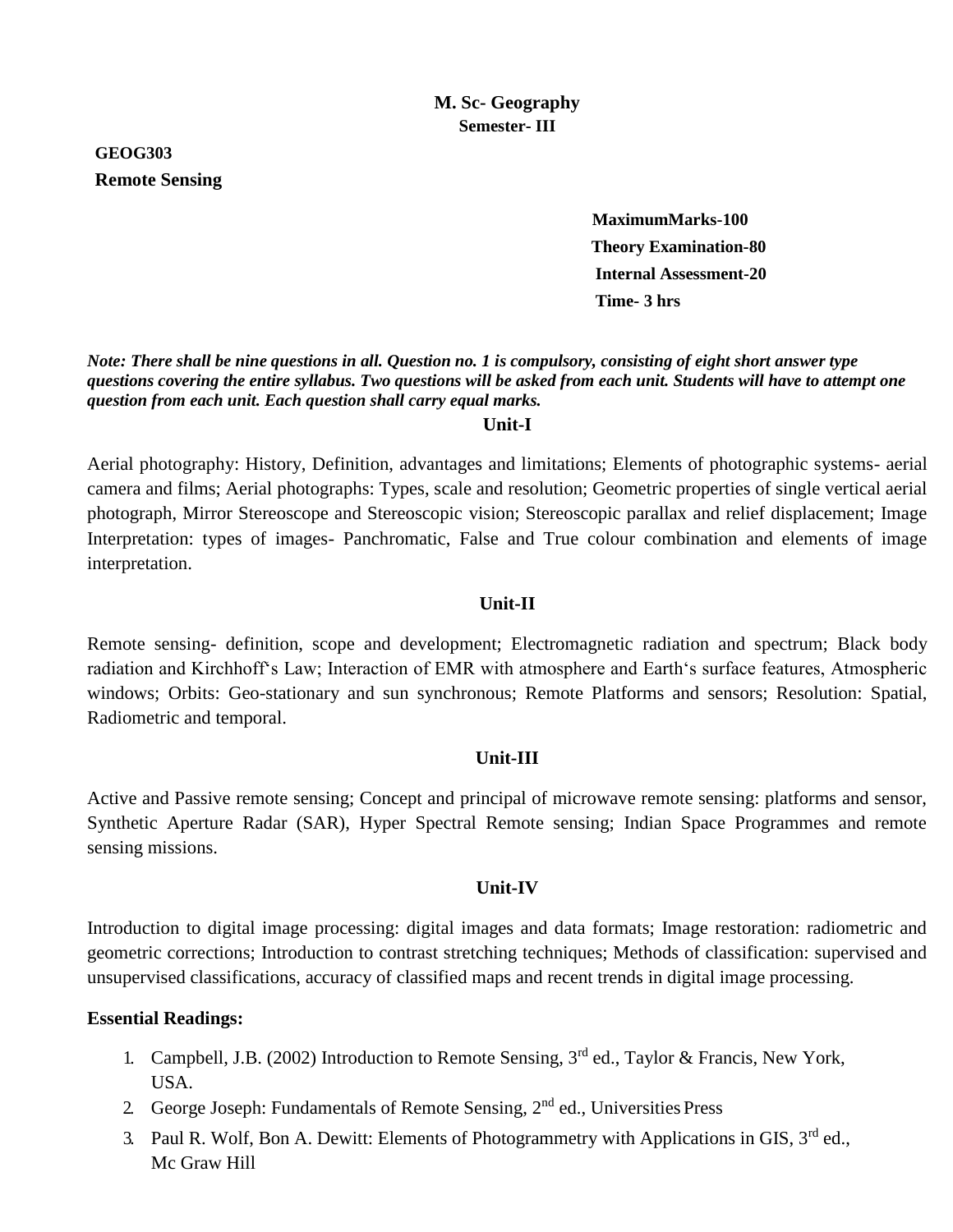**4.** Basudeb Bhatta: Remote Sensing and GIS, 2nd ed. OUP, India, 2011

- 1. Avery T.E., and G.L. Berlin (1992): Fundamentals of Remote Sensing and Air Photo Interpretation, 514 Ed. Macmillan, New York, USA.
- 2. Lillesand, Thomas M. and R. Kiffer (1994), Remote sensing and image Interpretation, 3<sup>rd</sup> edition, john Willy & sones, Inc New York, USA.
- 3. Sabins, F (1982): Remote sensing principles and Application, Freemass and Compare, New York.
- 4. Jensen, J.R. (2000), Remote sensing of the Environment: An earth Resource Perspectives, pearson Education Inc. India.
- 5. Aggarwal C.S. and P.K. Garg (2000). Remote Sensing, A.H. Wheeler & Co. Ltd, New Delhi.
- **6.** Nag and Kudrat (2002), Remote sensing and Image Interpretation, Concept publishers, Delhi.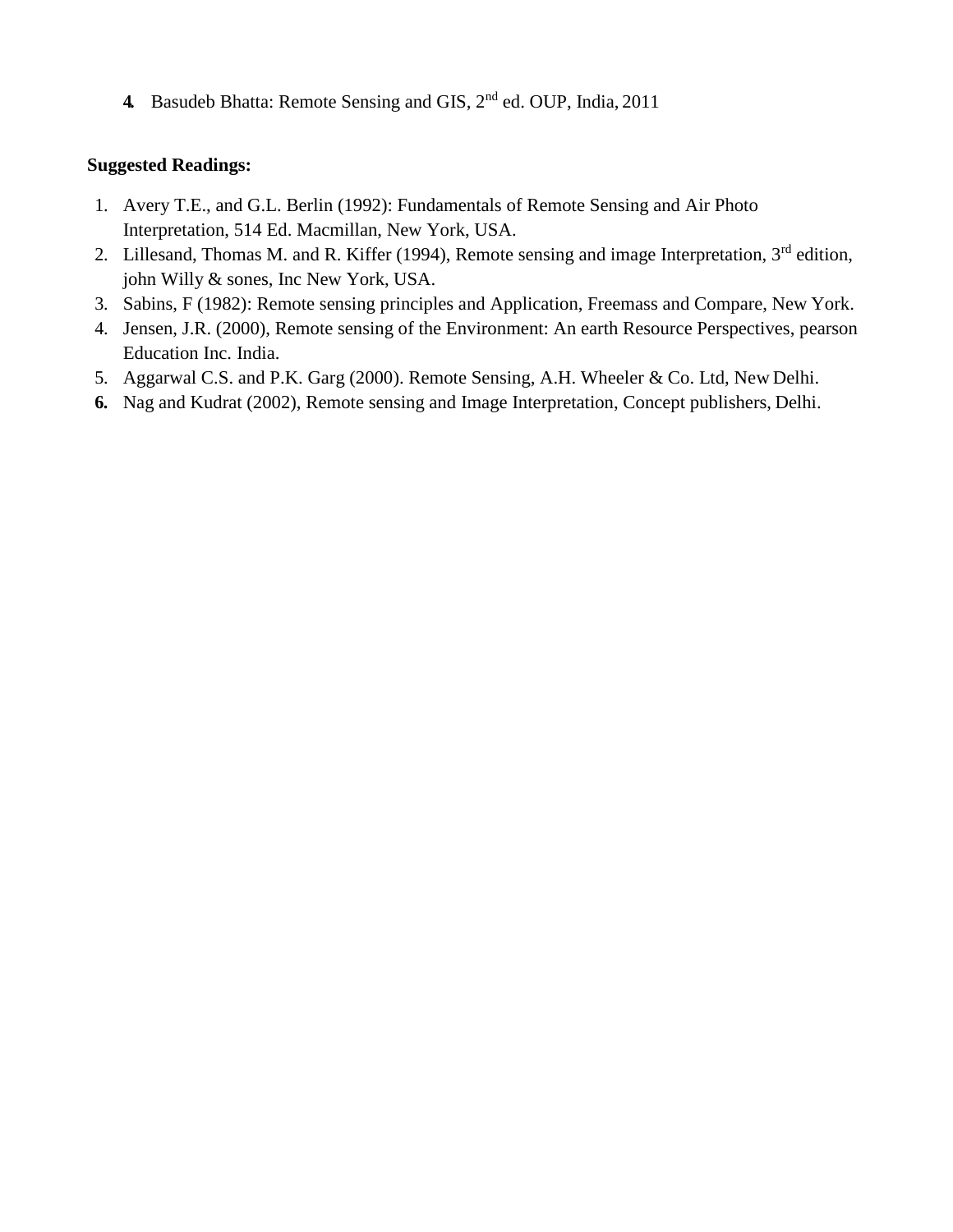# **GEOG304 Geographical Information System**

 **MaximumMarks-100 Theory Examination-80 Internal Assessment-20 Time- 3 hrs**

*Note: There shall be nine questions in all. Question no. 1 is compulsory, consisting of eight short answer type questions covering the entire syllabus. Two questions will be asked from each unit. Students will have to attempt one question from each unit. Each question shall carry equal marks.*

#### **Unit-I**

GIS: Definition and scope; Components and Elements; Geographic framework: Geoid and Spheroid. Coordinate projection system: Definition and need; Implications of spherical and planar coordinate systems and their transformations in GIS;

#### **Unit-II**

Geographic Entities: Point, line and Polygon; Data Types: Raster and Vector; Data formats: Spatial and non-spatial; Sources of data input; Generation of Geo-data bases; Data base management system; Spatial topology.

#### **Unit-III**

Spatial Analysis: Overlay, Neighbourhood and Proximity; Integration of raster and vector data; GIS and Map Production; GIS and Cartography; Bertin's visual variables

#### **Unit-IV**

Fundamentals of Global Positioning System (GPS): Concept and Principles; GPS Segment: Space, Control and User; GPS devices: handle and differential GPS; GPS system: NAVSTAR, GALILIO and GAGAN. Applications of GPS

#### **Essential Readings:**

- 1. Burrough, P.A. and McDonnell, R. (1998): Principles of Geographic Information Systems. Oxford University Press, Oxford.
- 2. Chang, K.T. (2003): Introduction to Geographic Information Systems. Tata McGraw Hill Publications Company, New Delhi.
- 3. Ahmed El-Rabbany: Introduction to GPS, 2<sup>nd</sup> ed., Artech House, Boston
- 4. Chauniyal, D. D. (2004): Remote Sensing and Geographic Information Systems. (in Hindi). Sharda Pustak Bhawan, Allahabad.
- 5. Demers, M. N. (2000): Fundamentals of Geographic Information Systems. John Wiley and Sons, Singapore.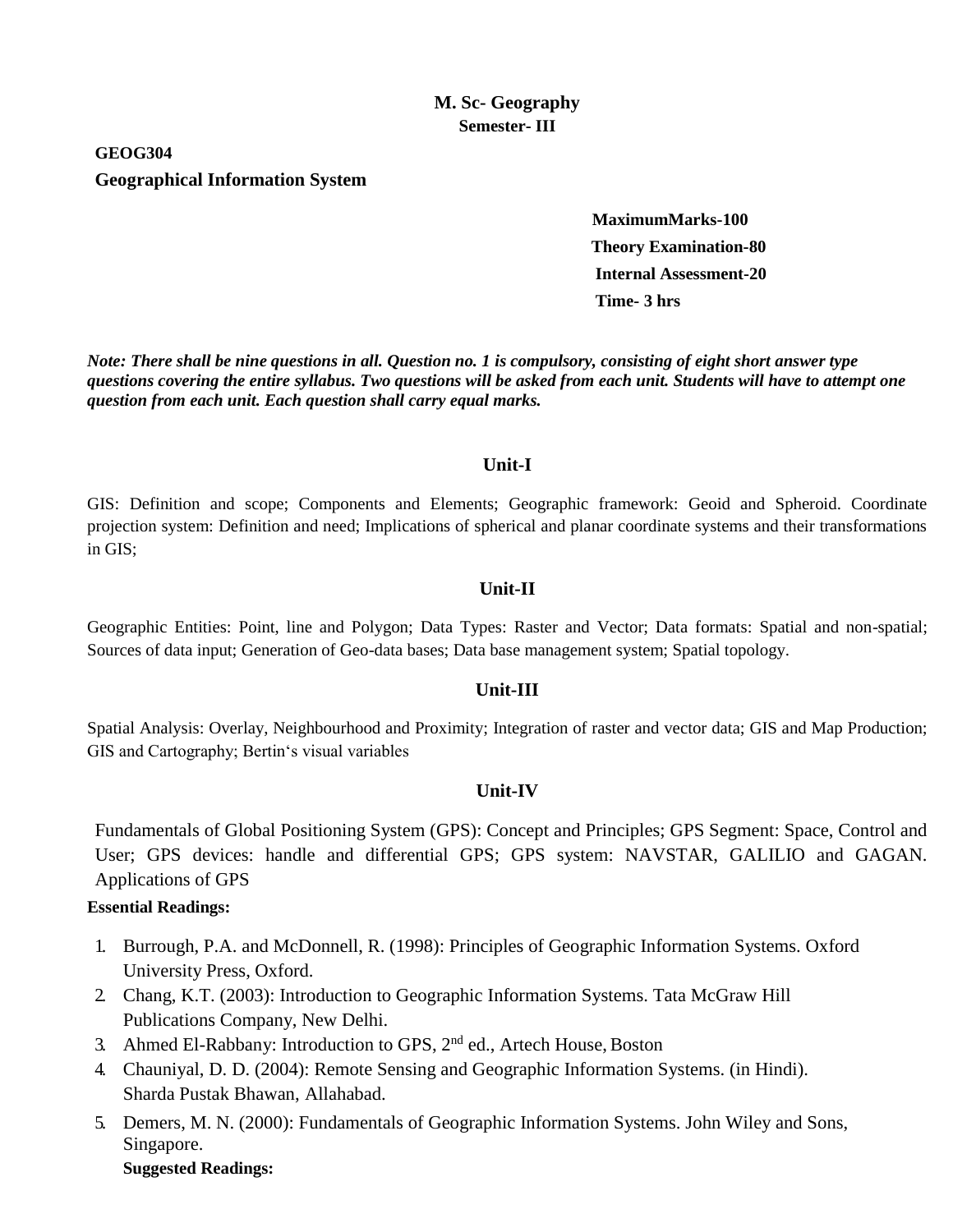- 1. Albrecht, J.: \_Key Concepts and Techniques in GIS', Sage Publications Ltd., London 2007.
- 2. Bonham, Carter, G.F. (1995): Information Systems for Geoscientists Modelling with GIS. Pergamon, Oxford.
- 3. Bradford W. Parkinson & James Spilker., Global Positioning System: Theory and Applications, Vol I,1996
- 6. ESRI: Understanding GIS, Environmental Systems Research Institute, U.S.A., 1993.
- 7. Gunter Seeber., Satellite Geodesy Foundations-Methods and Applications,2003.
- 8. Heywood, I. et al. (2004): An Introduction to Geographic Information Systems, Pearson Education.
- 9. Hofmann W.B & Lichtenegger, H. Collins., Global Positioning System Theory and Practice, Springer-Verlag Wein, New York,2001.
- 10. Elliot Kaplan, Christopher Hegarty; Understanding GPS: Principles and Apllications, 2<sup>nd</sup> ed., Artech House, Boston
- 11. Gunter Seeber., Satellite Geodesy Foundations-Methods and Applications,2003.
- **12.** N.K.Agarwal (2004), Essentials of GPS, Spatial Network Pvt. Ltd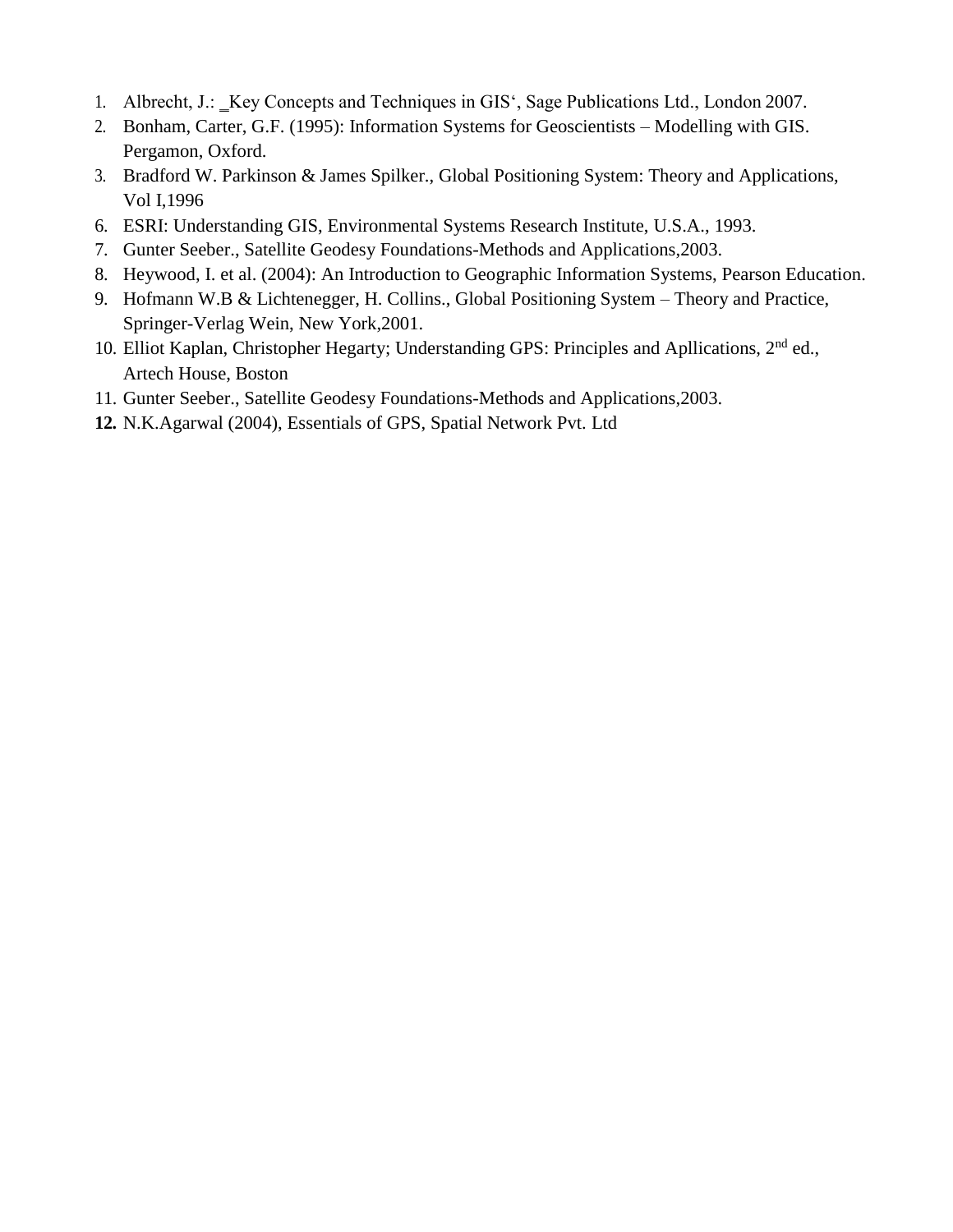#### **GEOG307**

### **Lab Course- I : Visual Interpretation of Aerial photographs**

 **MaximumMarks-50 Time- 4 hrs Distribution of Marks : Lab Test : 30** 

 **Record on Lab work : 10 Viva Voce : 10**

*Note: The examiner shall set four questions, two from each unit. The candidate shall attempt two questions, selecting one from each unit. Each question will carry fifteen marks.*

#### **Unit – I : Interpretation of Arial photographs**

- 1. Basic information on aerial photographs( annotation and markings)
- 2. Identification of Principal Points, Fiducial Points, Conjugate point and Calculation of scale of aerial photographs
- 3. Determination of flight line and flight direction;
- 4. Determination of height of objects from single vertical aerial photographs;
- 5. Test of 3d vision using stereoscope, Identification of objects and features on Aerial Photographs with stereoscope (pocket and mirror) and preparation of thematic maps.
- 6. Parallax bar measurement and height determination from stereo pairs

#### **Unit-II : Interpretation of satellite images:**

- 1. Identification, mapping and Interpretation of different natural and cultural features.
- 2. Comparison of features on panchromatic, true colour and false composite images
- 3. Preparation of interpretation keys.
- **4.** Preparation of thematic maps i.e. land use and land cover map

- 1. Wolf, Paul.R., Elements of Photogrammetry,  $2<sup>nd</sup>$  ed., McGraw-Hill, New York, 1983
- 2. Lillesand, T.M. and Kiefer, R.W. (2002), Remote Sensing and Image Interpretation, John Wiley and Sons, New York.
- 3. Nag. P. and Kudrat M. (1998) Digital Remote Sensing, Concept Publishing Co., New Delhi.
- 4. Rampal, K.K. (1999) Handbook of Aerial Photography and Interpretation, Concept Publishing Co., New delhi.
- 5. Robbert, G. Reavesa et. al. (1981) Manual of Remote Sensing (eds.), Fourth Edition, Vol. I & II, American Society of Photogrammetry, Falls Church, U.S.A.
- 6. Sabins, F.F. (1986) Remote sensing-Principles and Interpretation, Second Edition, WH Freeman and Co., New York.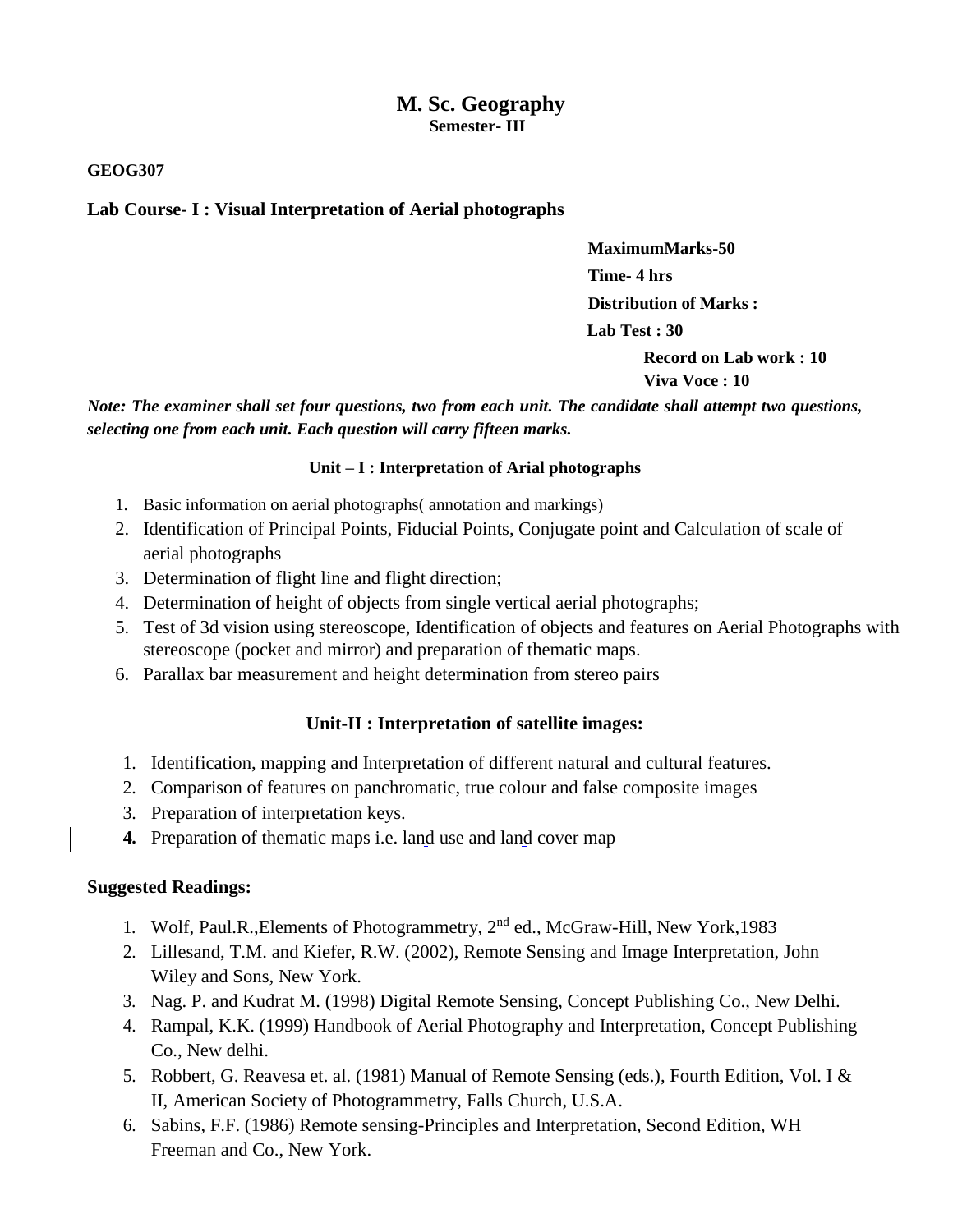# **M. Sc. Geography**

#### **Semester- III**

#### **GEOG308**

#### **Lab Course- 2 : Field- Work) : Socio- Economic Survey & Report Writing**

 **MaximumMarks-50 Time- 4 hrs Distribution of Marks : Lab Test : 30 Record on Lab work : 10 Viva Voce : 10**

*The question paper of Lab work test shall contain three questions in all. Candidate(s) are required to attempt two questions in all. All questions carry equal marks.*

#### **Unit-I**

Significance of Field work in Geographical studies: Identification of Research Problem and Formulation of Research Design in Geography.

Sources of data – primary and secondary; Collection of primary data: methods of primary data collection - Observation method, Interview method, Questionnaires, Schedules, and Case Study method; Processing and analysis of data.

#### **Unit-II**

Field Work and Report writing: Sample Design for collection of socio-economic data; Collection of demographic and socio-economic data through field visit; Preparing research design- aims and objectives, methodology, analysis, interpretation and writing of report.

#### **Note:**

- 1. The students shall conduct demographic/ socio-economic survey in different parts of the country as decided by the department under the supervision of faculty member(s) of the department with full financial support by the university.
- 2. Duration of the field study shall not exceed 10 days in normal circumstances.
- 3. The faculty member(s) of the department and the accompanying staff like Lab Attendant, etc., if any, shall be paid TA/ DA as per university rules.
- 4. A group of 15 students will prepare a report based on primary and secondary data collected during field work.
- 5. Text of the report should not exceed 6,000 words and should ideally be divided into the following sections:

*(a)* introduction, (*b)* statement of the problem (c) objectives, (d*)* materials and methods, *(e)* results and discussion, *(f)* conclusions and suggestions (*g)* references and bibliography and *(h)*  appendices (if Any).

- 6. The report is to be produced individually by the students. Photocopying is not allowed in any form.
- 7. One copy of the report on A-4 size paper should be submitted in hard binding.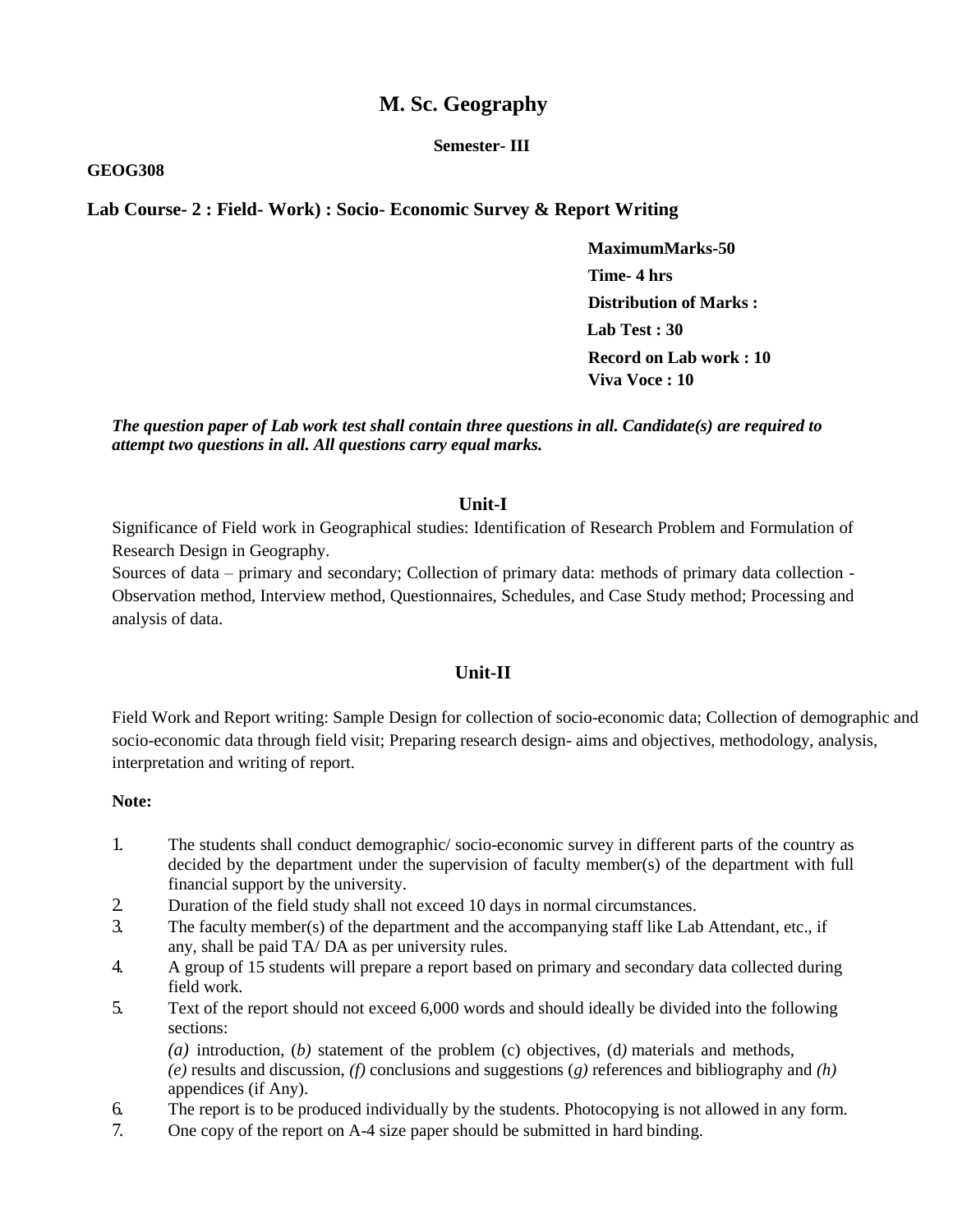- 1. Ahuja, Ram (2003), *Social Survey and Research* (Hindi version), Rawat Publications, Jaipur.
- 2. Basotia, G. R. and Sharma, K. K. (2002), *Research Methodology*, Mangal Deep Publications, Jaipur.
- 3. Creswell J. (1994), *Research Design: Qualitative and Quantitative Approaches*, Sage Publications.
- 4. Evans, M. (1988), *"*Participant Observation: The Researcher as Research Tool*"* in Eyles,
- 5. J. and Smith, D. (eds.), **Qualitative Methods in Human Geography.**
- 6. Gideon Sjoberg and Roger Nett (1992), *A Methodology for Social Research*, Rawat Publications, Jaipur.
- 7. Gregory, S. (1980), *Statistical Methods and the Geographer*, Longman, London.
- 8. Ibrahim, R. (1992), *Socio-Economic Profile of Mewat*, Radha Publishers, New Delhi.
- 9. Kundu A, *Measurement of Urban Processes: A Study of Regionalization,* Popular Prakashan, Mombay.
- 10. Mahmood, A. (1986), *Statistical Methods in Geographical Studies*, Rajesh Publications, New Delhi.
- 11. Mukherjee, Neela (1993), *Participatory Rural Appraisal: Methodology and Application*, Concept Publishing Co. Pvt. Ltd, New Delhi.
- 12. Mukherjee, Neela (2002), *Participatory Learning and Action: with 100 Field Methods*, Concept Publishing Co. Pvt. Ltd, New Delhi.
- 13. Raisz, E. (1962), *Principles of Cartography*, Mc Graw Hill, New York.
- 14. Robinson A. (1998), "Thinking Straight and Writing That Way", in by F. Pryczak and R. Bruce (eds.), *Writing Empirical Research Reports: A Basic Guide for Students of the Social and Behavioural Sciences,* Pryczak, Publishing, Los Angeles.
- 15. Robinson, A.H. (1978), *Elements of Cartography*, John Wiley, New York.
- 16. Stoddard, R. H. (1982), *Field Techniques and Research Methods in Geography*, Kendall/Hunt.
- **17.** Wolcott, H. (1995), *The Art of Fieldwork,* Alta Mira Press, Walnut Creek, CA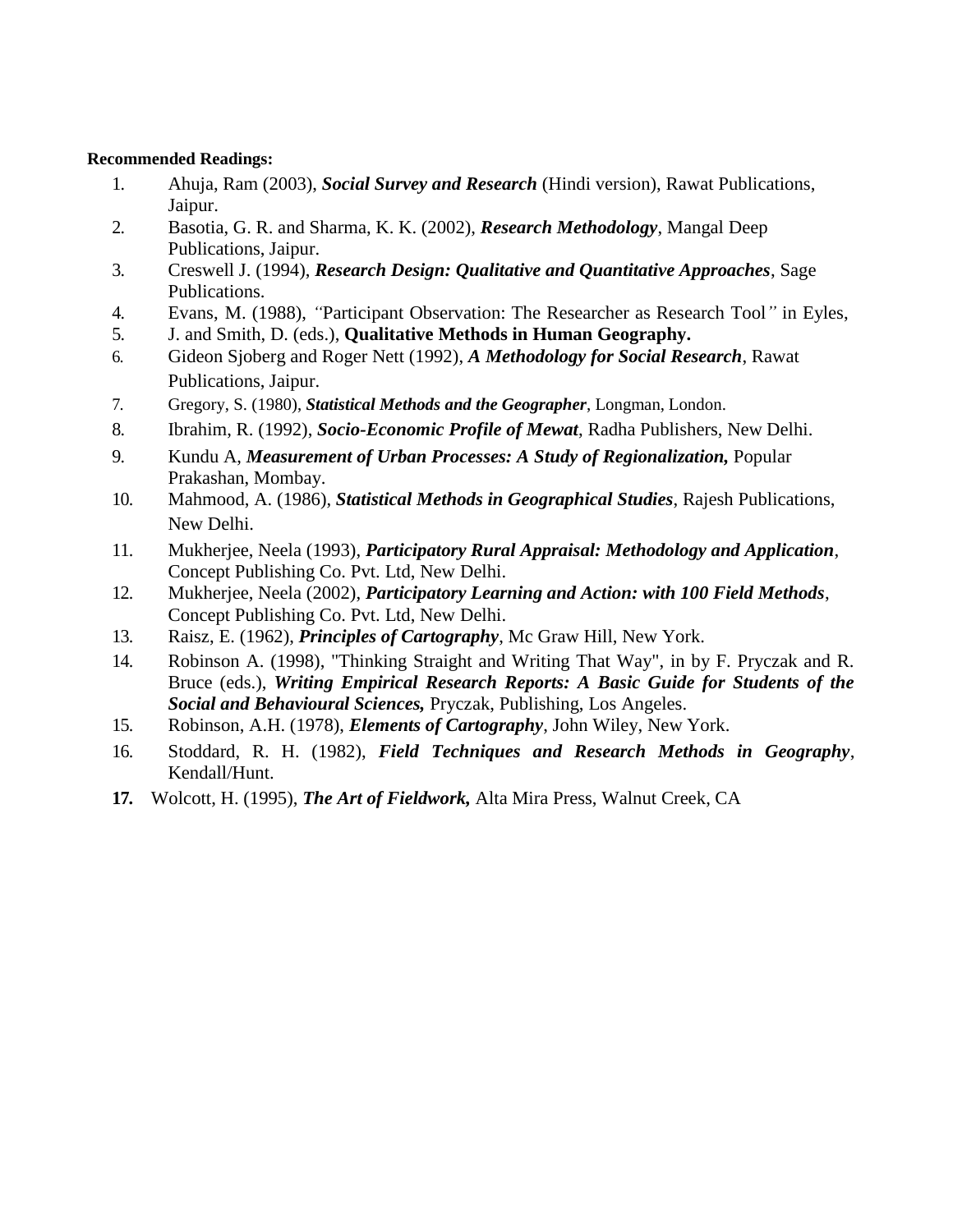# **GEOG309 Agricultural Geography MaximumMarks-100**

**Theory Examination-80 Internal Assessment-20 Time- 3 hrs**

*Note: There shall be nine questions in all. Question no. 1 is compulsory, consisting of eight short answer type questions covering the entire syllabus. Two questions will be asked from each unit. Students will have to attempt one question from each unit. Each question shall carry equal marks.*

#### **Unit-I**

Nature, scope and significance of agricultural geography; Approaches: commodity, systematic, regional; Origin and dispersal of agriculture; gene-centres of agriculture; Determinants of agricultural patterns: physical, technological and cultural factors.

#### **Unit-II**

Concepts of land capability classification (U.S. and Britain), Land use survey and Classification (British and Indian), land use and cropping pattern; Agricultural concept and their measurement- (a) intensity of cropping, (b) degree of commercialization, (c) diversification and specialization, (d) agricultural efficiency and productivity, (e) crop combination and concentration; Von Thunen Model of agricultural land use.

#### **Unit-III**

Agricultural Regionalisation: Concept and criteria, Whittlesey's agricultural systems; and agricultural typology by Kostrowiki; Agro-climatic Zonation: Concept and agro-climatic regions of India. agricultural regions of India; Regional imbalances in agricultural productivity in India. Green revolution: Its impact and consequences in India.

#### **Unit-IV**

Neo-liberalization and Indian agriculture; Food Security: Concept and components, Food Security in India; New Perspectives in Agriculture: Urban agriculture, Contract Farming, Agri-business, Sustainable Agricultural Development; Agriculture and climate change: Impacts and adaptation.

- 1. Geoffrey, H.F.: (1970) Geography of Agriculture: Themes in Research, Practice Hall, N.J.
- 2. Morgon, W.B. and Munton, R.J.C.: (1971) Agricultural Geography Methuen, London.
- 3. Singh Jasbir and Dhillon S.S. (1994) Agricultural Geography, Tata Mc Graw Hill, New Delhi.
- 4. Husain, Majid (1996), Systemic Agricultural Geography; Rawat Publications, Jaipur.
- 5. Tarrant, J.R. (1974) Agricultural Geography, Willey, New York.
- 6. Safi, Mohammad (2007) Agricultural Geography.
- 7. Singh Jasbir (1989) Agricultural Geography.
- 8. Bowler TR (1992), The Geography of Agriculture in Developed Market Economics, Longman.
- **9.** Grigg D (1995) Introduction to Agricultural Geography, Routkdge, London.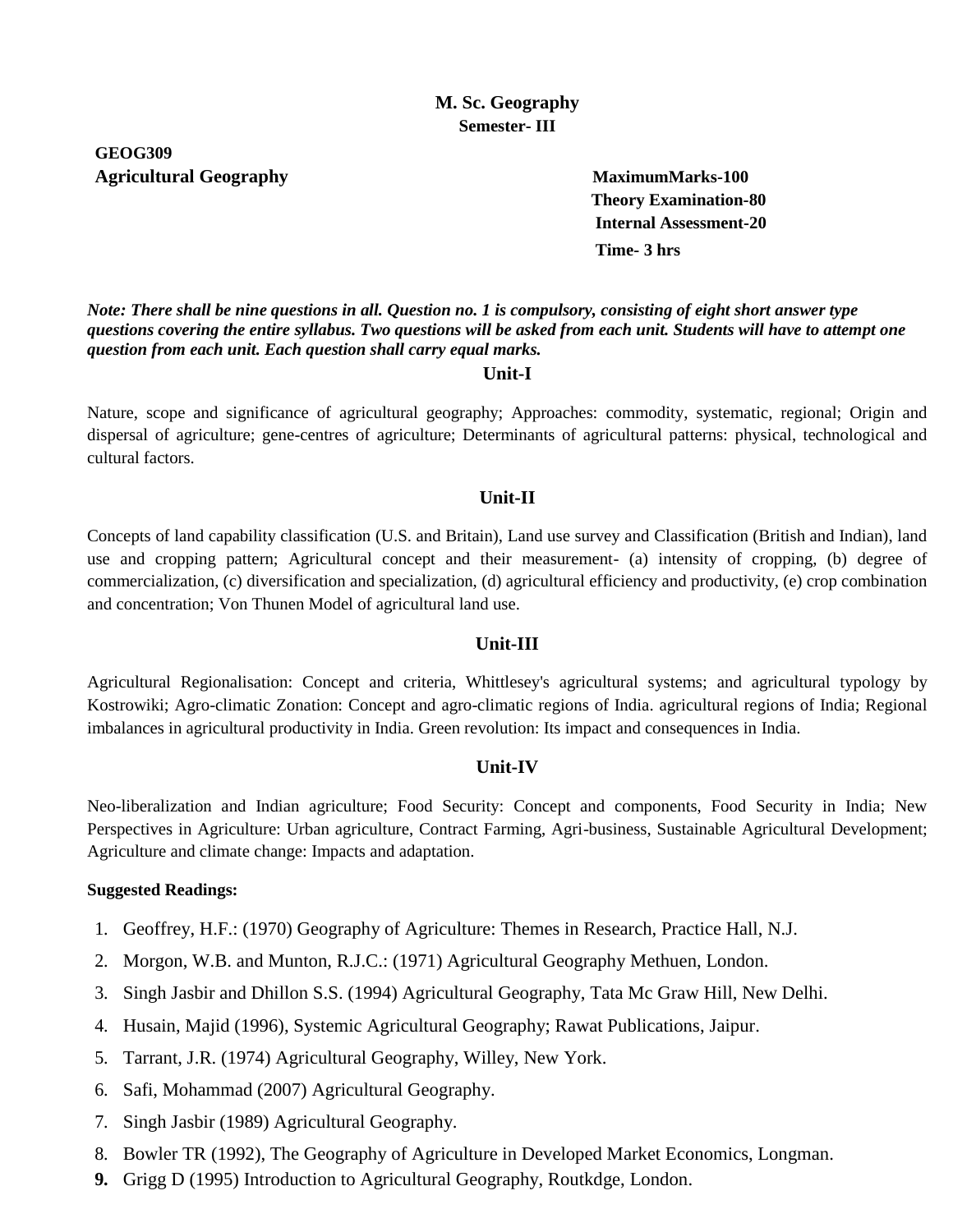# **GEOG310**

**Biogeography MaximumMarks-100 Theory Examination-80 Internal Assessment-20 Time- 3 hrs**

*Note: There shall be nine questions in all. Question no. 1 is compulsory, consisting of eight short answer type questions covering the entire syllabus. Two questions will be asked from each unit. Students will have to attempt one question from each unit. Each question shall carry equal marks.*

# **Unit-I**

Biogeography – Development and scope; Biosphere - definition, nature and composition; Environment, Habitat and Plant-animal association.

Origin of fauna and flora: Major gene centers; domestication of plants and animals and their disposal agents and roots.

#### *Unit-II*

Distribution of plant life on the earth and its relation to soil, climate and human activities.

Geographical distribution of animal life on the earth and its relation to vegetation types, climate and human activities.

#### **Unit-III**

Ecosystem - Meaning, types, components and functioning of ecosystem; Evolution of living organism and factors influencing their distribution on the earth. Biomes- Meaning and types.

#### **Unit-IV**

Bio-geographical realms: Zoogeography and Zoogeographical realms. Zoogeography and its Environmental Relationship

Environmental hazards: Ecological consequences, human perception and adjustment with respect to flood, drought and earthquake.

Bio-Reserves in India; National forest and wild life policy of India.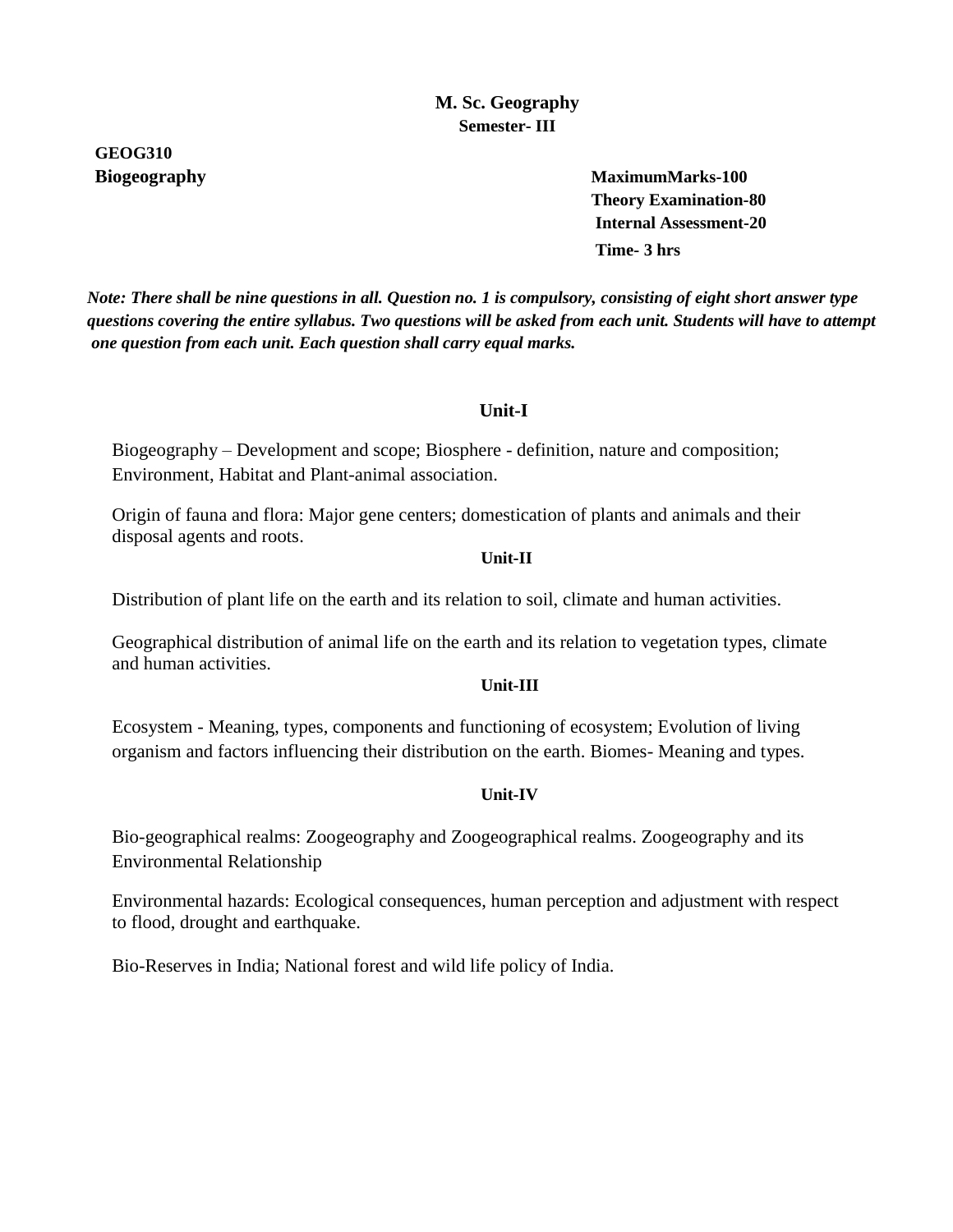- 1. Agarwal, D.P. (1992), *Man and Environment in India Through Ages*, Book & Books.
- 2. Bradshaw, M.J. (1979), **Earth and Living Planet**, ELBS, London.
- 3. Cox. C.D. and Moore, P.D. (1993), **Biogeography: An Ecological and Evolutionary Approach** (Fifth Edition), Blackwell.
- 4. Gaur, R. (1987), *Environment and Ecology of Early Man in Northern India*, R.B. Publication Corporation.
- 5. Hoyt, J.B.(1992), *Man and the Earth*, Prentice Hall, U.S.A.
- 6. Huggett, R.J. (1998), **Fundamentals of Biogeography**, Routledge, U.S.A.
- 7. Illics, J. (1974), **Introduction to Zoogeography**, Mcmillian, London.
- 8. Khoshoo, T.N. and Sharma, M. (eds.) (1991), *Indian Geosphere-Biosphere,* Har-Anand Publication, Delhi.
- 9. Lapedes, D.N. (ed.) (1974), **Encyclopedia of Environmental Science**, McGraw Hill.
- 10. Lllies, J. (1974), *Introduction of Zoogeography*, McMillan, London.
- 11. Mathur, H.S. (1998), **Essentials of Biogeography**, Anuj Printers, Jaipur.
- 12. Pears, N. (1985), *Basic Biogeography*. 2nd Ed. Longman, London.
- 13. Simmon. I.G.(1974), *Biogeography, Natural and Cultural*, Longman, London.
- 14. Tivy, J. (1992), *Biogeography: A Study of Plants in Ecosphere***,** 3rd Edition. Oliver an Boyd, U.S.A.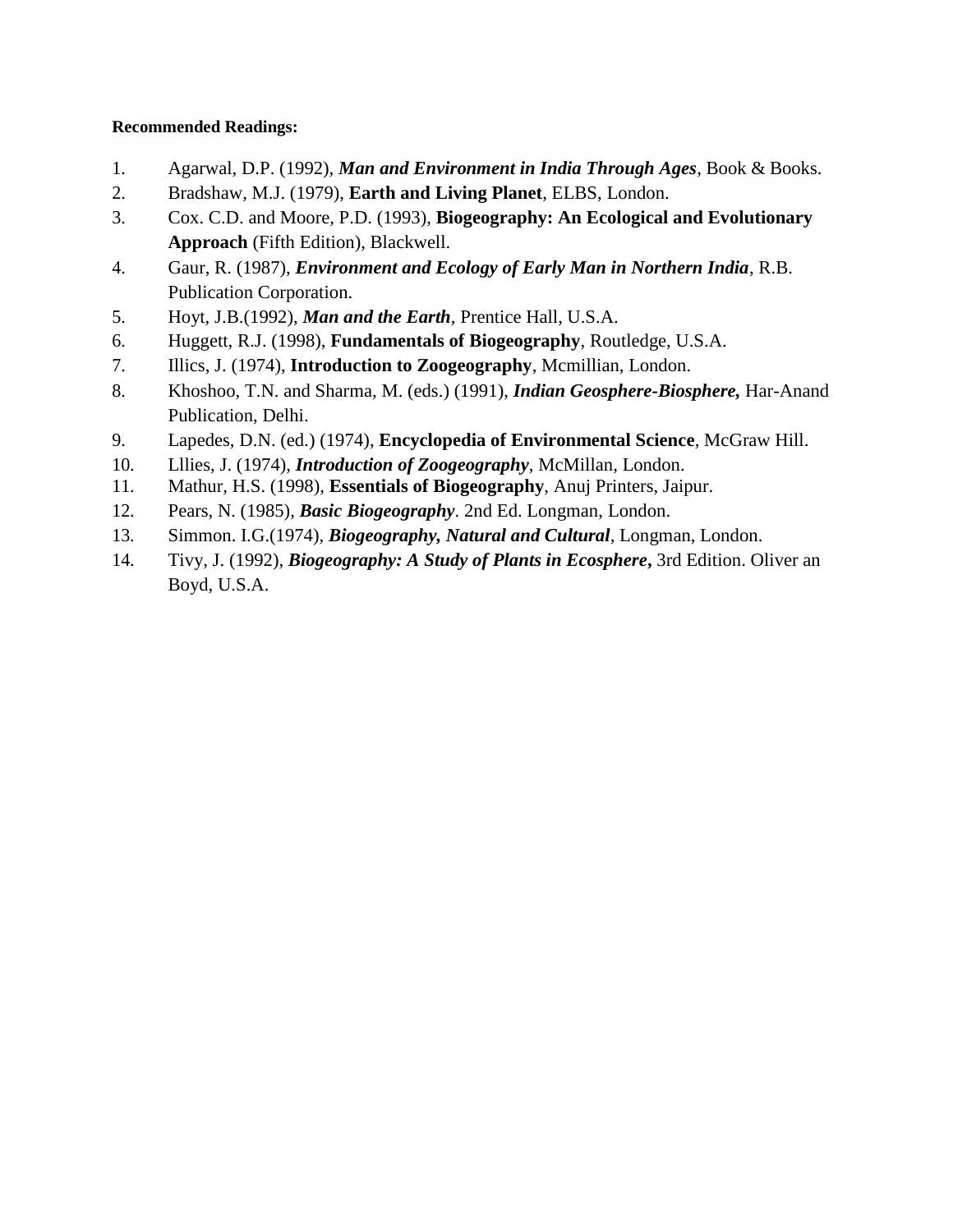# **GEOG311 Political Geography MaximumMarks-100**

**Theory Examination-80 Internal Assessment-20 Time- 3 hrs**

*Note: There shall be nine questions in all. Question no. 1 is compulsory, consisting of eight short answer type questions covering the entire syllabus. Two questions will be asked from each unit. Students will have to attempt one question from each unit. Each question shall carry equal marks.*

#### **Unit-I**

Nature and scope of Political Geography; its approaches and recent trends. Schools of thought: Political Economy, World Systems, Place, and Globalisation.

#### **Unit-II**

Concepts of Nation, State, Nation- State, Nationalism and Nation- Building; Emergence and Growth of territorial state; Globalisation and the Crisis of the Territorial State; Forms of Governance : Unitary and Federal.

Concept of frontiers and boundaries, demarcation of boundaries, classification and functions of boundaries.

# **Unit-III**

Rise and Demise of German Geopolitics; Global strategic views: Mahan and Sea power; Mackinder and Heartland; Spykman and Rimland; Servasky and Air power. Geopolitics in the post Cold War World - S.B. Cohen's model of Geo-politics.

# **Unit-IV**

Emergence of India as regional power: Geo-political significance of Indian and Pacific Ocean; Geo-political issues in India with special reference to water disputes and riparian claims; Gerrymandering and electoral abuse in India; Kashmir problem and Indo-Pak relations; Inter-State water disputes in India (special reference to SYL canal).

- 1. Adhikari, Sudeepto (2008), *Political Geography of India*, Sharda Pustak Bhandar, Allahabad.
- 2. Agnew, J.A. (1987), *Place and Politics*, Allen and Unwin, Boston.
- 3. Alexander, L.M. (1963), *World Political Patterns*, Ran Mc Nally, Chicago.
- 4. Blacksell, Mark (2003), *Political Geography*, London Routledge.
- 5. Cox, Kevin R. (2008), *The Sage Handbook of Political Geography*, Sage, New Delhi.
- 6. De Blij, H.J. and Glassner, Martin (1968), *Systematic Political Geography*, John Wiley, New York.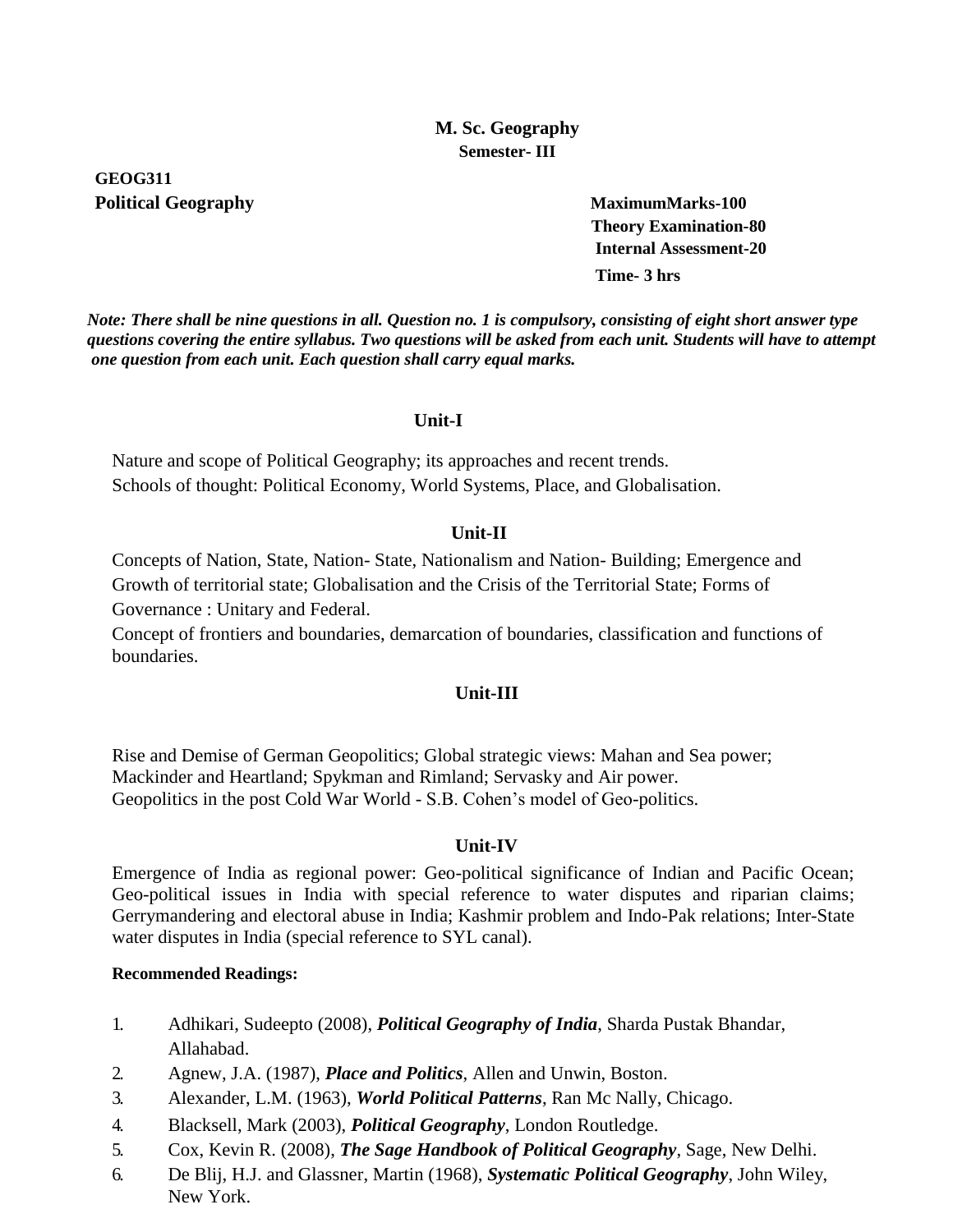- 7. Dicken, Peter (2003), *Global Shift*, Sage, New Delhi.
- 8. Dikshit, R.D. (1996), *Political Geography: A Contemporary Perspective*, Tata McGraw Hill, New Delhi.
- 9. Dikshit, R.D. (2000), *Political Geography: The Spatiality of Politics*, New Delhi : Tata McGraw Hill
- 10. Dikshit, R.D. (1999), *Political Geography: A Century of Progress*, Sage, New Delhi.
- 11. Fisher, Charles A. (1968), *Essays in Political Geography*, Methuen, London.
- 12. John R. Short (1982), *An Introduction to Political Geography*, Routledge, London.
- 13. Jones, Martin Rhys Jones and Michael Woods (2003), *An Introduction to Political Geography***,** Routledge, London.
- 14. Khor, Martin (2001), *Rethinking in Globalization*, London : Zed Books.
- 15. Painter J. (1995), *Politics, Geography and Political Geography***,** London : Arnold.
- 16. Pounds N.J.G. (1972), *Political Geography*. McGraw Hill, New York.
- 17. Prescott. J.R.V. : *The Geography of Frontiers and Boundaries,* Aldine, Chicago.
- 18. Sukhwal, B.L. (1968), *Modern Political Geography of India*, Sterling publishers, New Delhi.
- 19. Taylor, P.J. and Colin Flint (2001), *Political Geography***,** New Delhi : Pearson.
- 20. Taylor, P.J. and Johnston, R.J. (1979), *Geography of Elections* Hammondsworth : Penguin.
- 21. Taylor, Peter (1985), **Political Geography**, Longman, London.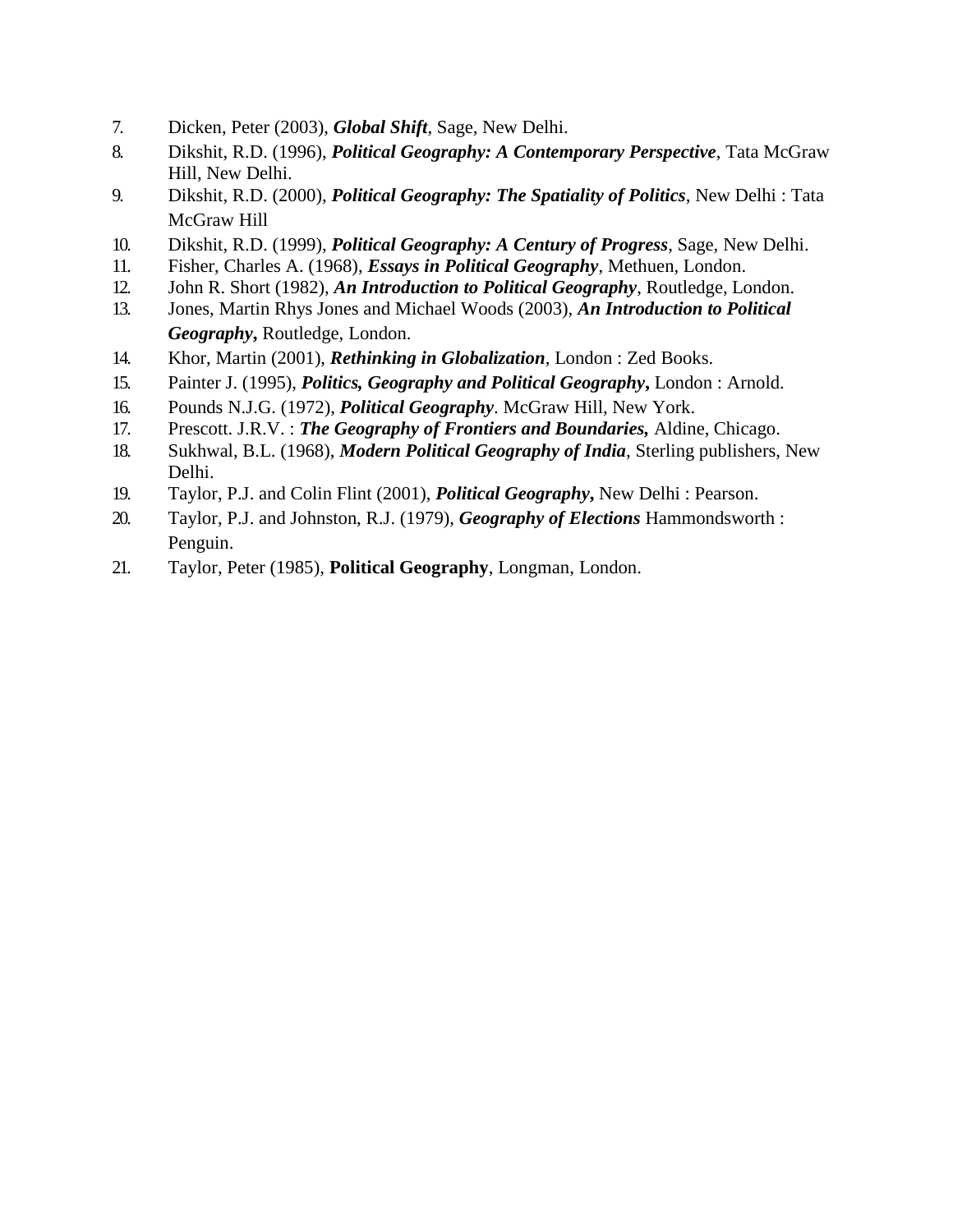#### **GEOG401**

#### **Research Methodology** MaximumMarks-100

**Theory Examination-80 Internal Assessment-20 Time- 3 hrs**

*Note: There shall be nine questions in all. Question no. 1 is compulsory, consisting of eight short answer type questions covering the entire syllabus. Two questions will be asked from each unit. Students will have to attempt one question from each unit. Each question shall carry equal marks.*

#### **Unit-I**

**Introduction to Research in Geography:** Meaning, Objectives, Types, and Significance of Research; Characteristics of research. The Research Process- a detailed description of steps involved; problems encountered by researchers in India.

#### **Unit-Il**

**Defining the Research Problem:** Meaning of research problem; Selection of research problem; Need for defining a research problem; Techniques involved in defining a problem; Limitations of the research problem. **Formulation of Hypotheses:** Definition, characteristics and types of Hypothesis.

#### **Unit-III**

**Research Design:** meaning, need, and features of research design; Important concepts relating to research design; Types of research design-exploratory, descriptive and experimental. **Sampling Design**: Random sampling designs and Non-random sampling designs - merits and limitations.

#### **Unit-IV**

**Data Sources and Data Collection:** Types of Data-Primary and Secondary; Sources of data; Methods of collecting Primary Data - Observation method, Interview method, Questionnaire and Schedule; Difference between Questionnaire and Schedule.

- 1. Dey, Ian (1993), *Quantitative Data Analysis*, Routledge, London.
- 2. Eyles, John and David M. Smith (1988), *Qualitative Methods in Human Geography,* Polity Press, Oxford.
- 3. Harvey, David (1969), *Explanation in Geography*, Edward Arnold, London.
- 4. Hubbard, Keith *et.al*. (2002), *Thinking Geographically*, Continuum, London.
- 5. Hoggart, Keith *et.al.* (2002), *Researching Human Geography*, Arnold, London.
- 6. Johnston, R.J. and J.D. Sidaway (2004*), Geography and Geographers*, Arnold, London.
- 7. Kitchin, Rob and Nicholas J. Tate (2002), *Conducting Research in Human Geography,* Prentice Hall,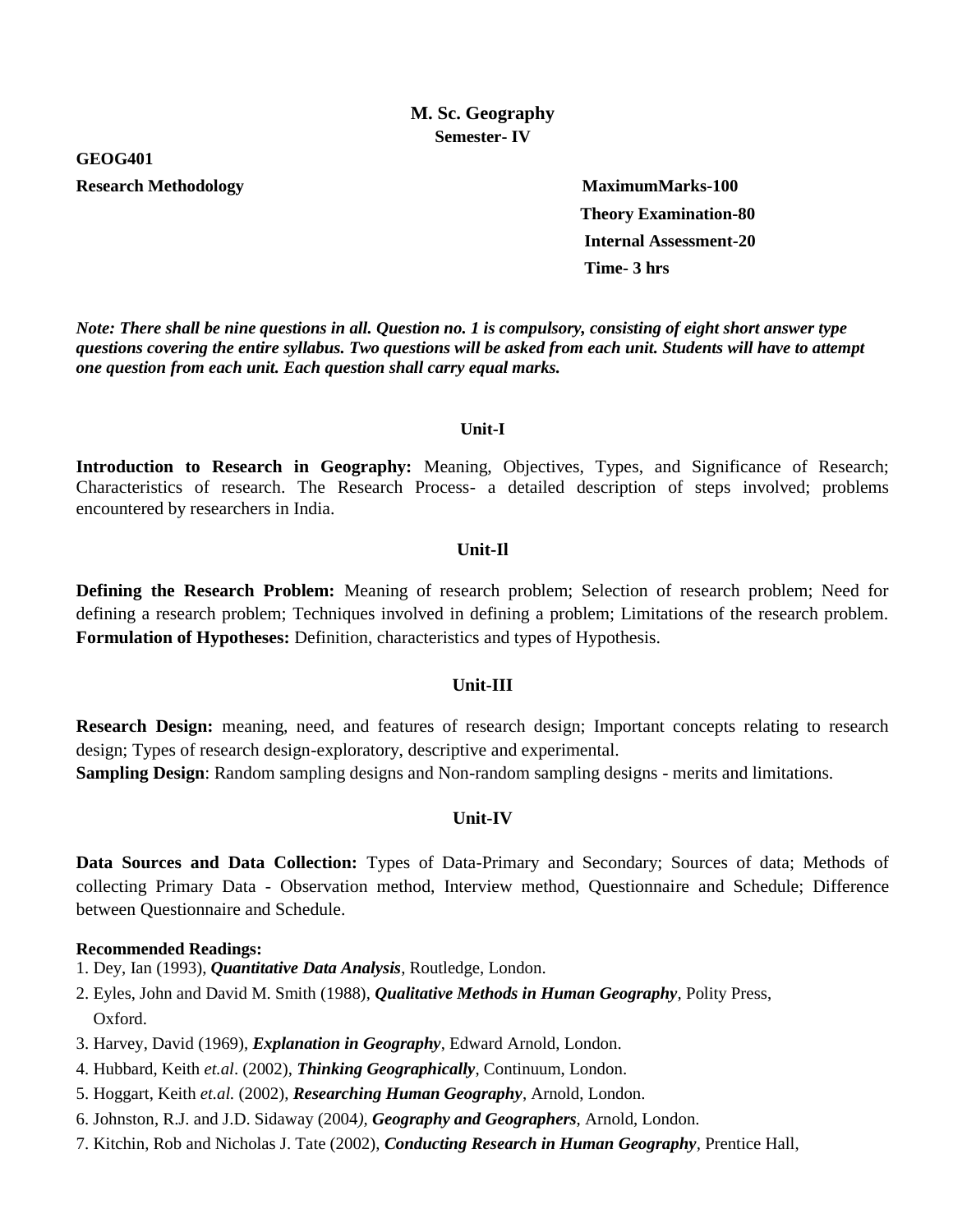London.

- 8. Kothari, C.R. (2004), *Research Methodology: Methods and Techniques*, 2nd Ed., New Age International Publishers, New Delhi.
- 9. Kumar, Ranjit (2005), *Research Methodology: Step by Step Guide for Beginners*, 2nd Ed., Pearson, Australia. Chapter-1, p.7.
- 10. Limb, Melanie and Claire Dwyer (2001), *Qualitative Methodologies for Geographers,* Arnold, London.
- 11. Misra, H.N. and Singh, Vijai P. (eds.) (2002), *Research Methodology in Geography: Social, Spatial and Policy Dimensions,* Rawat Publications, Jaipur and New Delhi.
- 12. Robinson, Guy M. (1998), *Methods and Techniques in Human Geography*, John Wiley, New York.
- 13. Scale, Clive (ed.) (2008), *Social Research Methods*, (Indian Edition), Routledge,London.
- 14. Somekh, Bridget and Cathy Lewin (eds.) (2005), *Research Methods in the Social Sciences***,** Vistaar Publications, New Delhi.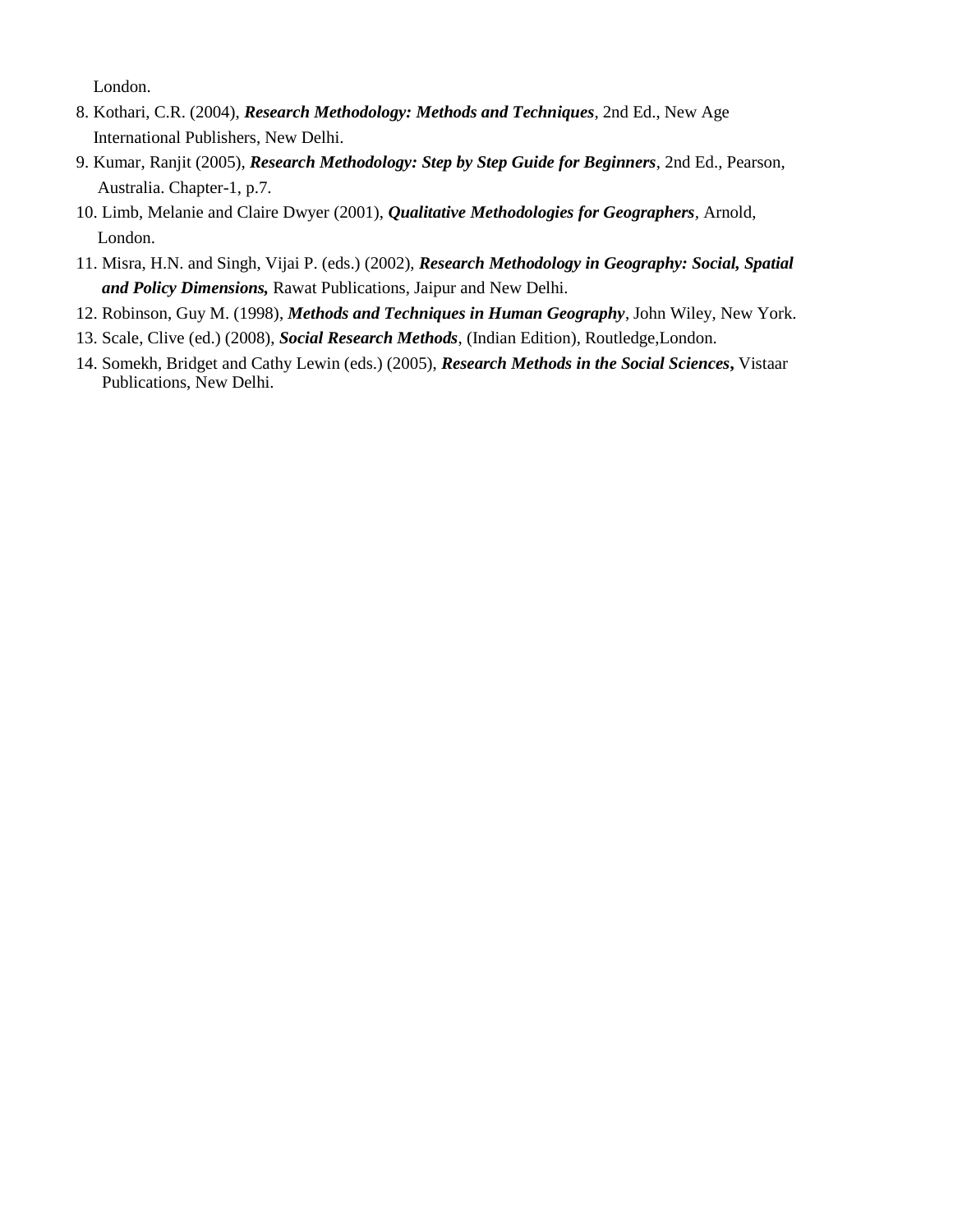**GEOG402**

Geography and Disaster Management MaximumMarks-100

**Theory Examination-80 Internal Assessment-20 Time- 3 hrs**

*Note: There shall be nine questions in all. Question no. 1 is compulsory, consisting of eight short answer type questions covering the entire syllabus. Two questions will be asked from each unit. Students will have to attempt one question from each unit. Each question shall carry equal marks.*

#### **Unit-I**

Definition and nature of disasters; Basic concepts: Hazards and Disaster; Classification/Types of Hazards/Disasters; Disaster management: meaning, concept, principal, scope, objectives and approaches; elements of disaster management; Geography and Disaster: Major disaster of world and India.

#### **Unit-II**

Tectonic Disasters: Volcano, Earthquake, Tsunami and Landslides; Hydrological Disaster: Floods and Droughts; Climatic Disasters: Cyclones and Heavy precipitation; Human induced Disasters: Industrial and Transport Disaster; Wars and Terrorism induced Disaster.

#### **Unit-III**

Disaster Mitigation: Hazard assessment, Vulnerability assessment and affecting factors, risk assessment and affecting factors, protective measures and public information.

Disaster Preparedness: Disaster plan, Damage inspection, repair and recovery procedures, communication and control centres, disaster forecasting, warning and prediction.

#### **Unit-IV**

Disaster relief: rapid damage assessment, search and rescue operations, Evacuation and shelter, food and medical supply, mass media coverage, relief aid; significance of reconstruction planning; Economic and social rehabilitation; Impact of disaster on society and economic; Disaster Management Policies and mechanism in India; Remote sensing and GIS in disaster management planning.

- 1. Carter, NW (1991), Disaster Management: A Disaster Manager's Handbook, ADB, Manila.
- 2. Cuny, FC (1983) Disasters and Development, Oxford University Press.
- 3. Hewitt, K (1977) Regions of Risk: A Geographical Introduction to Disasters, Longman, Harlow.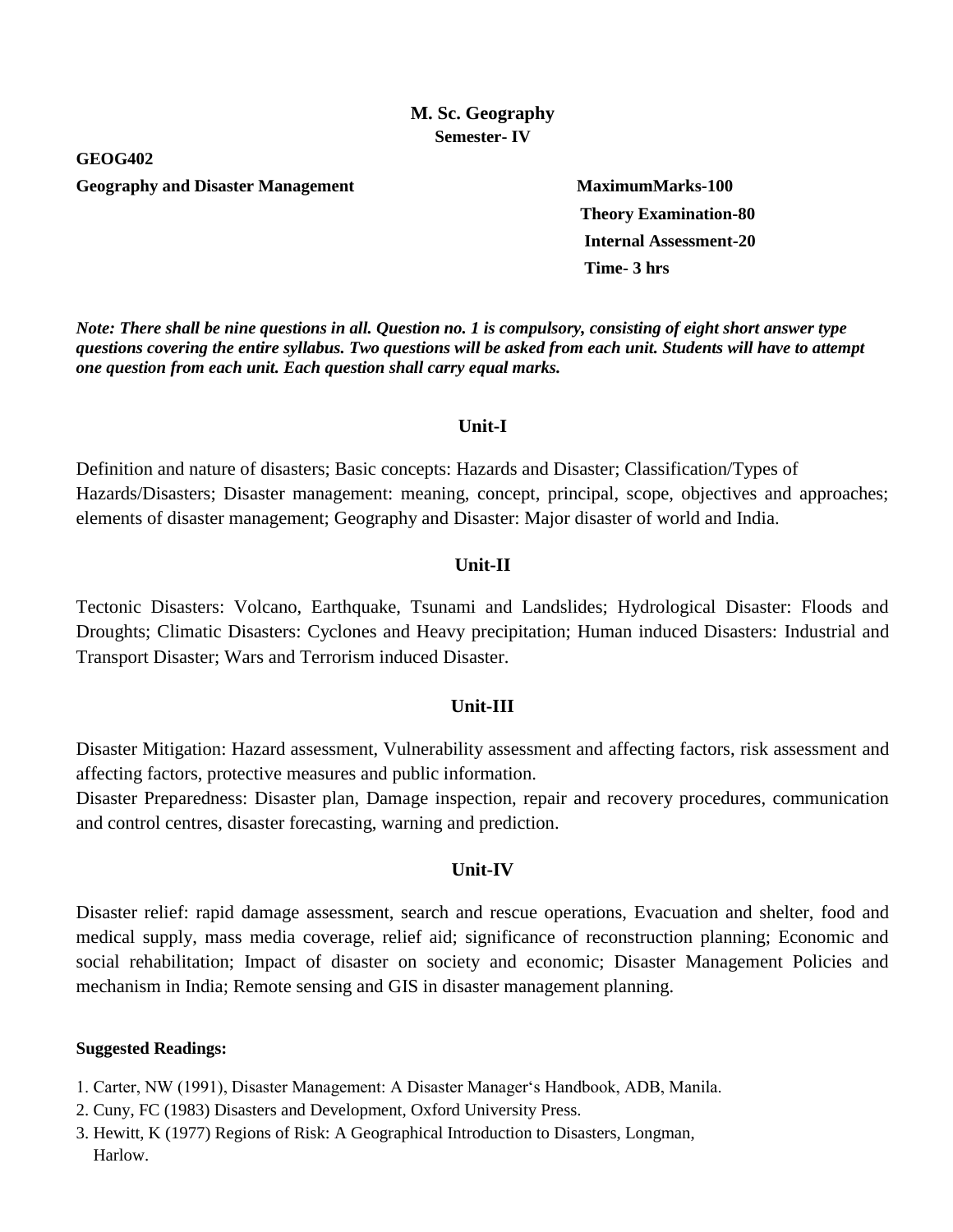- 4. Kates RW and I Burton (1986) Geography, Resources and Environment, Vol. I & II, Themes from the work of Gilbert F White, The University of Chicago Press, Chicago
- 5. Nlaikie, P and other (1994) At Risk: Natural Hazards, People's Vulnerability and Disasters, Routledge, London
- 6. Smith K (1996) Environmental Hazards: Assessing Risks and Reducing Disasters, Routledge, London.
- 7. Varley, A, Disaster, Development and Environment, John Wiley and Sons, Chichester.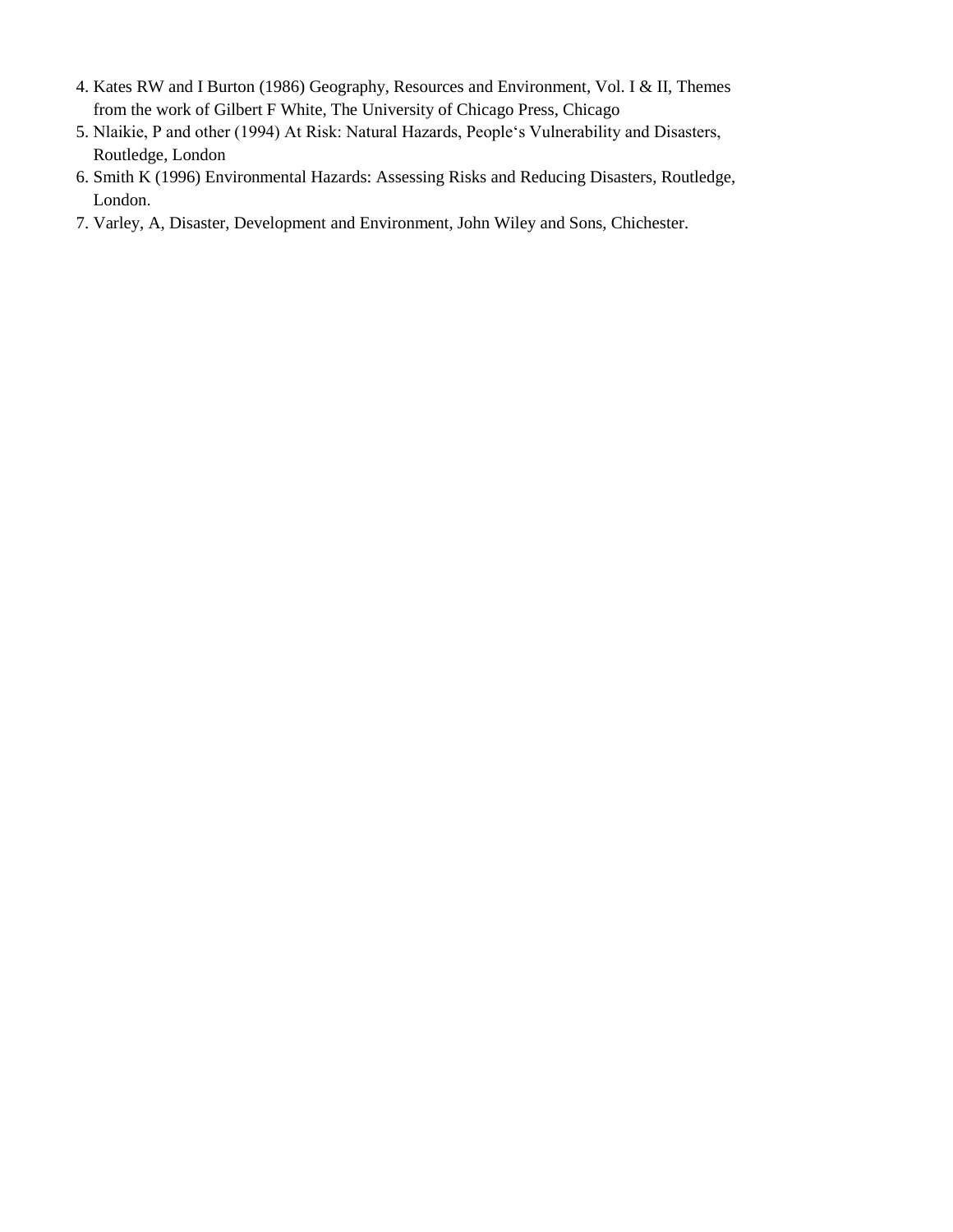**GEOG403**

**Application of Remote Sensing and Geographical Information system**

**MaximumMarks-100 Theory Examination-80 Internal Assessment-20 Time- 3 hrs**

*Note: There shall be nine questions in all. Question no. 1 is compulsory, consisting of eight short answer type questions covering the entire syllabus. Two questions will be asked from each unit. Students will have to attempt one question from each unit. Each question shall carry equal marks.*

#### **Unit- I**

**Urban planning:** Land use change, urban land use planning, growth monitoring, urban sprawl, Municipal application: Cadastral mapping, ward level mapping, utilities and services etc. solid waste management, urban information system.

## **Unit- II**

**Disaster Management:** Hazard risk mapping, disaster damage assessment, flood risk extent mapping, drought monitoring, forest and agriculture residue burning, landslide vulnerability assessment.

# **Unit- III**

**Agriculture:** Importance of remote sensing in agriculture, double and triple crop mapping, agriculture production forecasting, crop damage assessment, watershed characterization, prioritization and management for development.

#### **Unit- IV**

**Hydrology & Water Resources Management:** Digital Elevation Models, sources of data for DEM, morphometric drainage network analysis, interpolation methods, run off estimation, methods of estimating evapotranspiration and soil moisture, water balance computation.

- **1.** Avery T.E., and G.L. Berlin (1992): Fundamentals of Remote Sensing and Air Photo Interpretation, 514 Ed. Macmilan, New York, USA.
- **2.** Aggarwal C.S and P.K. Garg (2000). Remote Sensing, A.H. Wheeler & Co. Ltd. New Delhi.
- **3.** Campbell, J.B. (2002) Introduction to Remote Sensing 3rd ed, Taylor & Francis, New York, USA.
- **4.** Estes, J. E. and LW Senger, 1994, Remote Sensing Techniques for Environmental Analysis, Hamilton, Santa Barbara, California
- **5.** Elangovan,K (2006)―GIS: Fundamentals, Applications and Implementations‖, New India Publishing Agency, New Delhil208pp.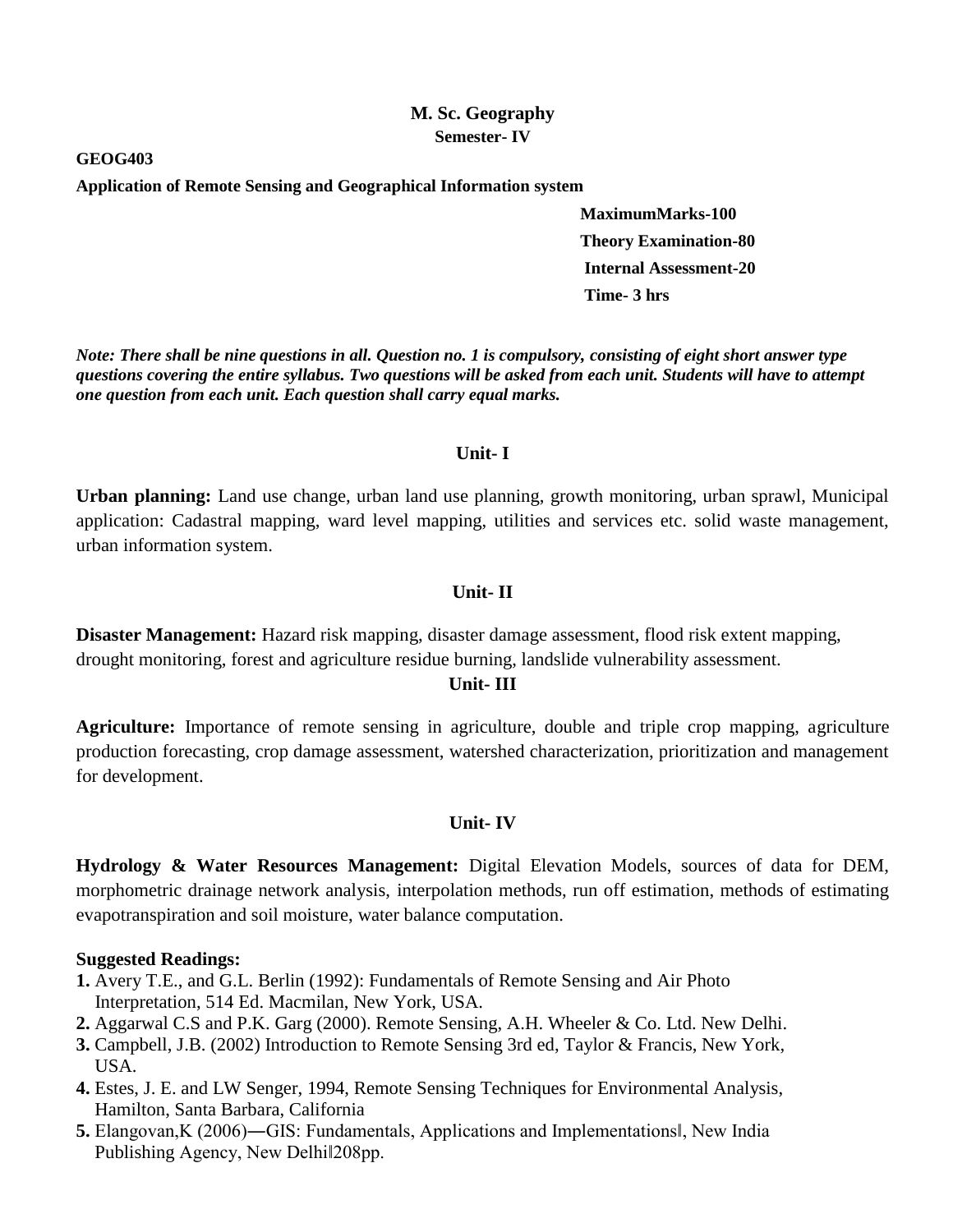- **6.** Joseph George (2003 Fundamentals of Remote Sensing, University Press. Hyderabad
- **7.** Jensen, J.R. (2000), Remote Sensing of the Environment: An earth Resources Perspectives, Pearson Education Inc. India.
- **8.** Lo, C.P.and Yeung AKW. (2004) Concepts and Techniques of GIS, Prentice Hall of India, New Delhi.
- **9.** Lillesand, Thomas M. and R. Kiffer (1994), Remote Sensing and Image Interpretation, 3rd edition, John Willy & Sons, Inc New York, USA.
- **10.** Sabins, F (1982); Remote Sensing Principles and Application, Freemass and Compare, New York.
- **11.** Sokhi,B.S. and SM Rashid, 1999, Remote Sensing of Urban Environment, Manak Publishers, New Delhi.
- **12.** Patra K.C. 2010. Hydrology and Water Resource Engineering, Norsa Publishing House, New Delhi.
- **13.** Reddi, P.J. 1992. A Text Book of Hydrology, Laxmi Publications, New Delhi.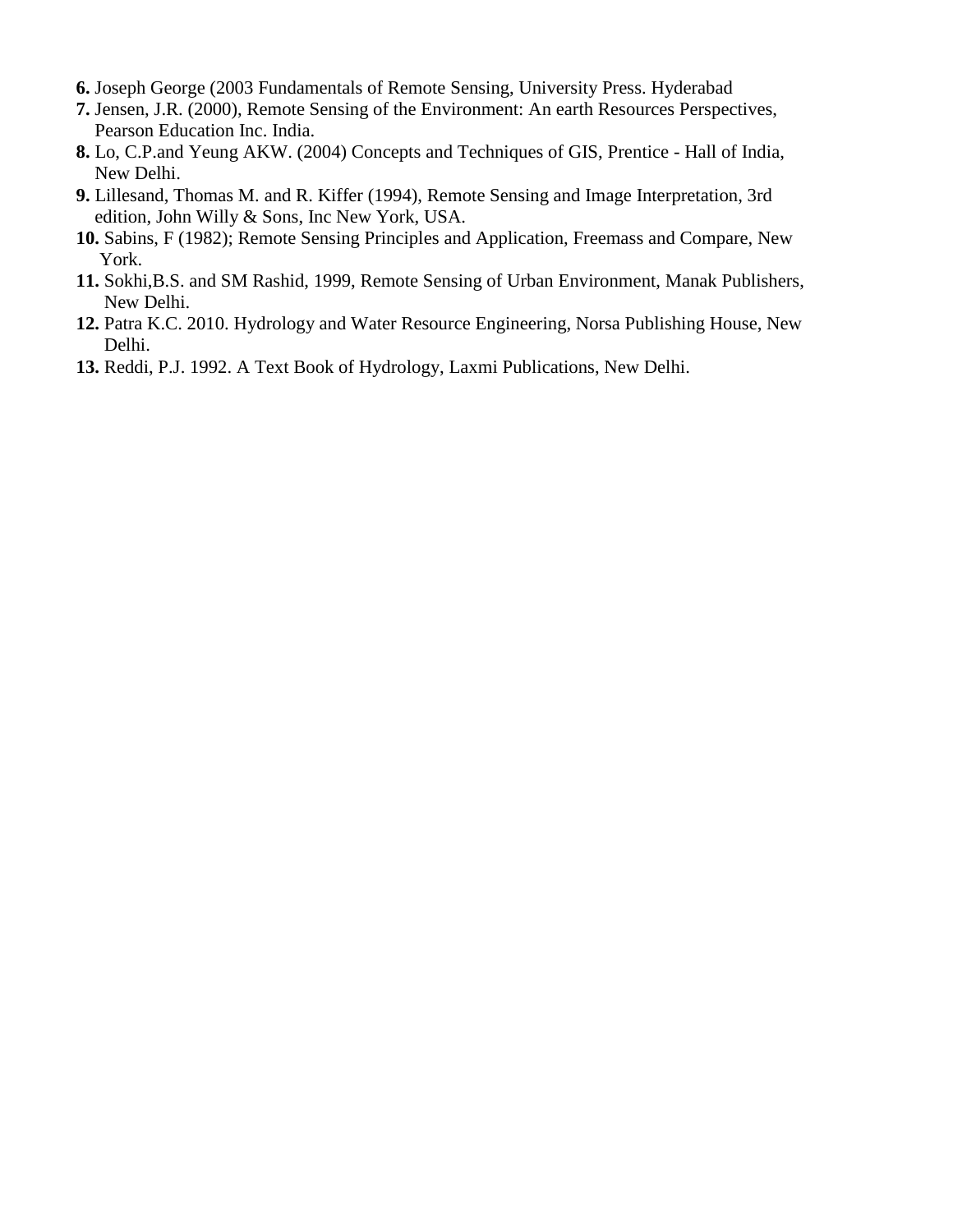#### **GEOG404**

#### **Hydrology**

 **MaximumMarks-100 Theory Examination-80 Internal Assessment-20 Time- 3 hrs**

*Note: There shall be nine questions in all. Question no. 1 is compulsory, consisting of eight short answer type questions covering the entire syllabus. Two questions will be asked from each unit. Students will have to attempt one question from each unit. Each question shall carry equal marks.*

#### **Unit-I**

Definition, nature, scope and historical development of hydrology, Hydrological cycle, estimation of global water budget and human impacts on hydrological cycles, Sources of hydrological data sets in India

#### **Unit-II**

Rainfall: frequency, intensity, measurement and trends, determination of average rainfall (Arithmetic mean, Theiesson polygon, isohytel methods), rainfall variability, patterns and distribution.

#### **Unit-III**

Runoff: its sources and components, methods of stream flow measurement, factors affecting runoff. Hydrograph and its component, analysis of hydrograph, factors affecting shape of hydrograph shape, Rainfall-runoff relationship.

#### **Unit-IV**

Groundwater: occurrence, storage, recharge and discharge, problems of ground water utilization, depletion and quality, Water Resources of India and associated problems.

- 1. Reddy, J. P. 1992.A Textbook of Hydrology.Laxmi Publication., New Delhi. 4th edition.
- 2. Singh, M. B. 1999.Climatology and Hydrology.Tara Book Agency, Varanasi.(In Hindi).
- 3. Ward, R.C. and Robinson, M. 2000. Principles of Hydrology. McGraw Hill, New York.
- 4. Subramanya K. 1994. Engineering Hydrology, Tata McGraw-Hill Publishing Company Limited, New Delhi.
- 5. Patra K.C. 2010. Hydrology and Water Resource Engineering, Norsa Publishing House, NewDelhi.
- 6. Manning, J.C. 1997. Applied Principals of Hydrology, Prentice Hall, New Jersey.
- 7. Digman, L.S. 2002. Physical Hydrology, Prentice Hall, New Jersey.
- 8. Raghunath, H.M. 1990. Hydrology, Wiley Eastern Limited, New Delhi.
- **9.** Garg, S.K. 1988.Hydrology and Water Resources Engineering, Khanna Publishers,Delhi.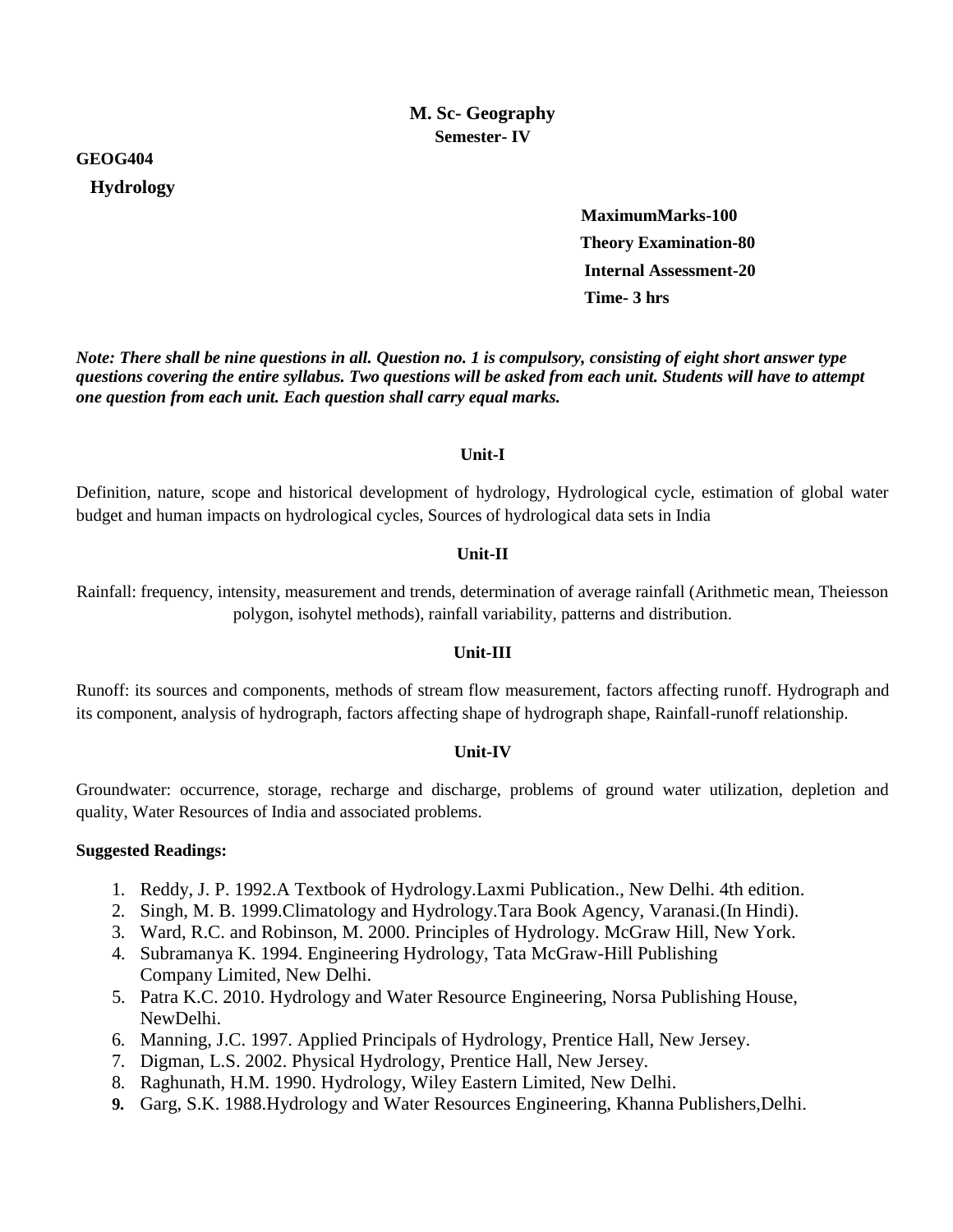**GEOG407 Lab Course-I** : **Digital Image Processing Techniques**

> **MaximumMarks-50 Time- 4 hrs Distribution of Marks : Lab Test : 30 Record on Lab work : 10 Viva Voce : 10**

*Note: The examiner shall set four questions, two from each unit. The candidate shall attempt two questions, selecting one from each unit. Each question will carry fifteen marks.*

**Unit-I**

1. Understand digital image (DN, Reflectance and variance).

2. Generate reflectance spectrum for different land uses/ surface characteristics.

3. Image enhancement techniques.

**Unit-II**

4. Band Rationing (i.e. NDVI)

5. Supervised and Unsupervised classification

6. Accuracy assessment

**Suggested Reading**:

1. ERDAS IMAGINE 2013 user manuals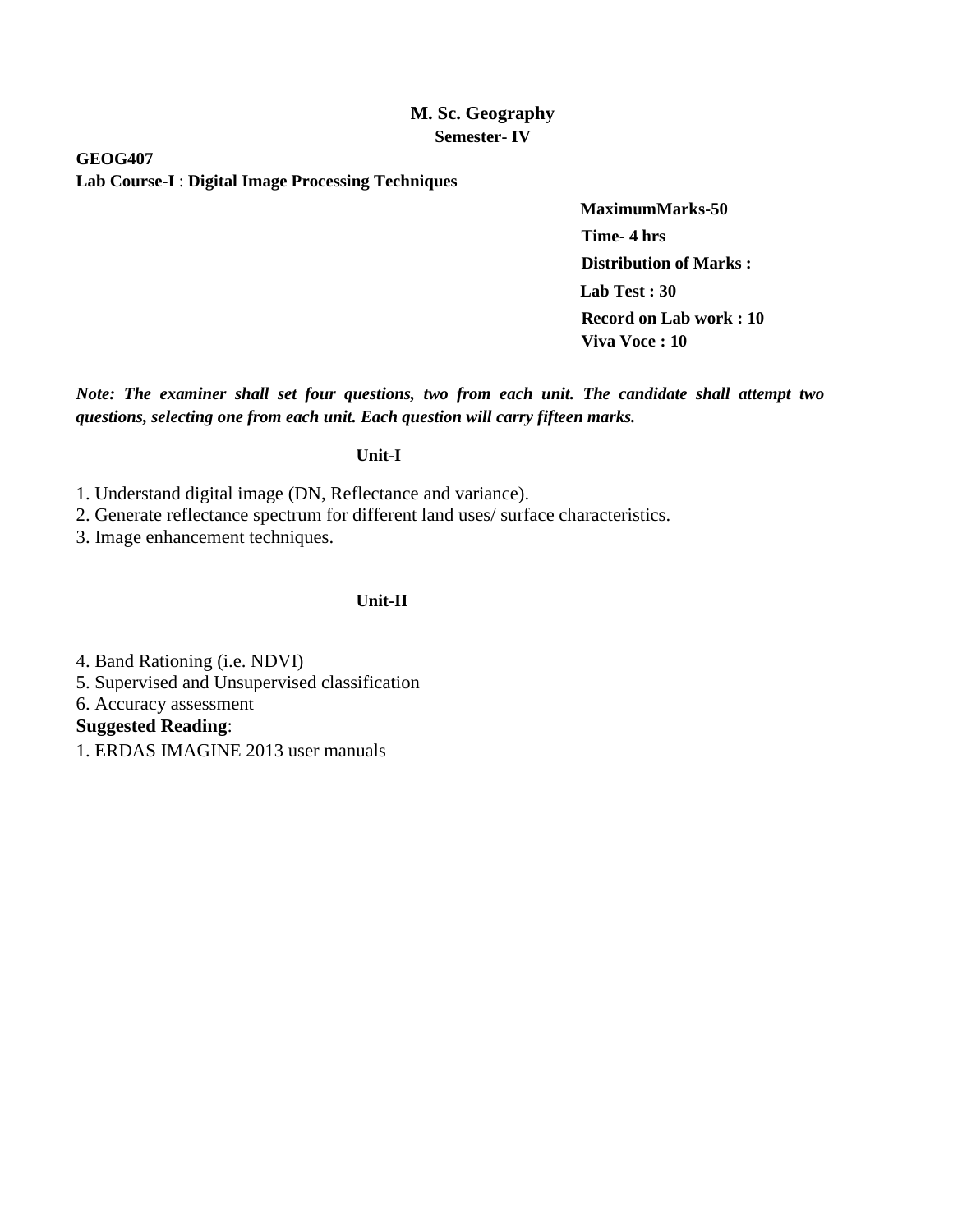**GEOG408 Lab Course-2**: **GIS Exercises**

> **MaximumMarks-50 Time- 4 hrs Distribution of Marks : Lab Test : 30 Record on Lab work : 10 Viva Voce : 10**

*Note: The examiner shall set four questions, two from each unit. The candidate shall attempt two questions, selecting one from each unit. Each question will carry fifteen marks.*

#### **Unit-I**

#### **1. Generation of geographic framework:**

 Topographic maps, Projection, Spheroids (local & spheroids), Georeferencing, and Geocoding.

 **2. Generation of geo-database/ spatial data base** - Vectorisation (point, line and polygon) Join non-spatial, Editing

#### **3. Analysis**

 Query, Proximity, Overlay, Network (morphometric drainage network and road network)

 **4. Symbolization:** Chorochromatic, Choropleth and Point proportional.

**Unit-II**

#### **Suggested Readings:**

1. ArcGIS 10.1 user manuals, 2013.

2. QGIS user manuals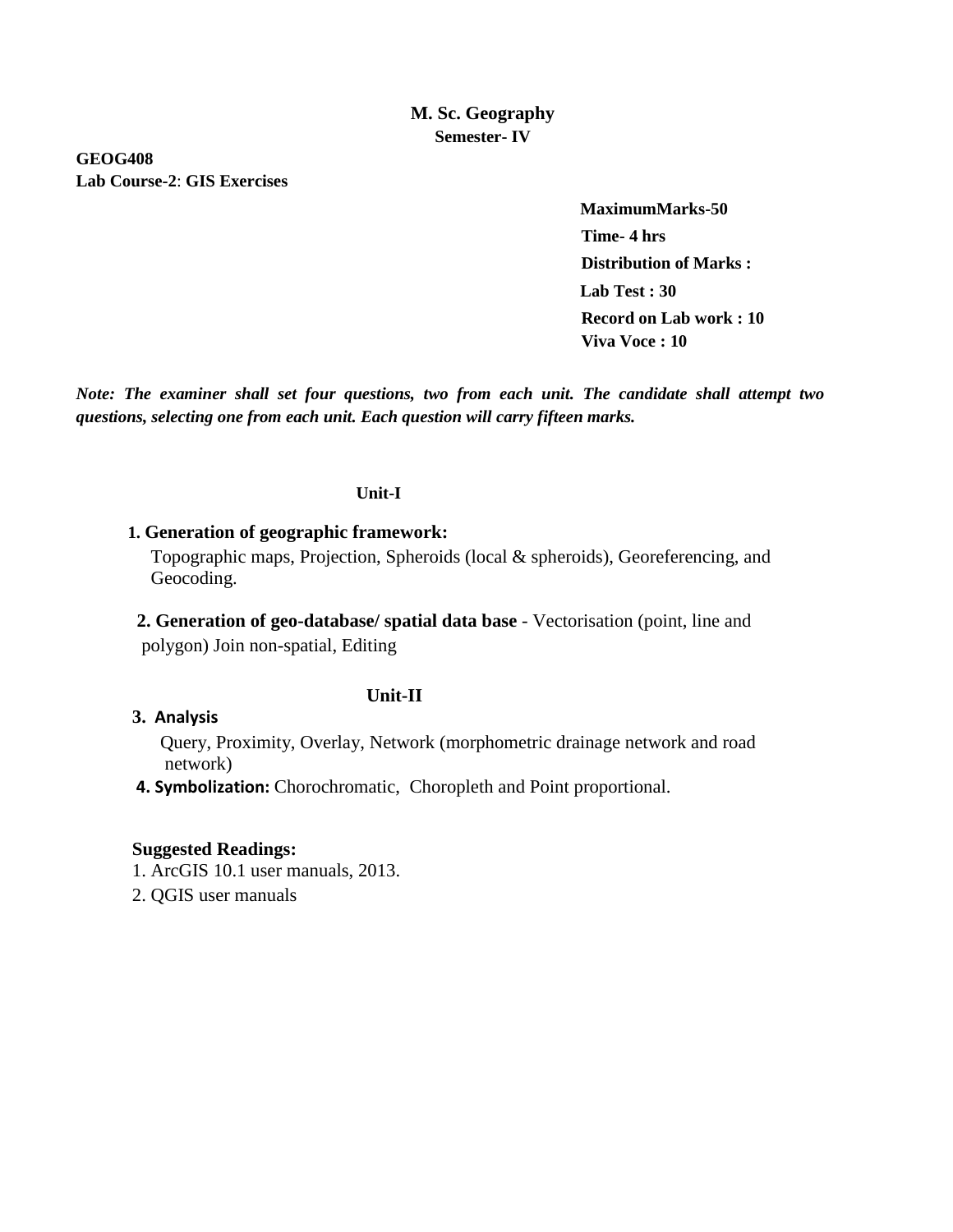**GEOG409**

**Geography and Water Resource Management MaximumMarks-100** 

> **Theory Examination-80 Internal Assessment-20 Time- 3 hrs**

*Note: There shall be nine questions in all. Question no. 1 is compulsory, consisting of eight short answer type questions covering the entire syllabus. Two questions will be asked from each unit. Students will have to attempt one question from each unit. Each question shall carry equal marks.*

#### **Unit- I**

Definition, nature and scope of the geography of water resources; distribution of water (surface and subsurface); changing trends in use of water, water crisis in world; Basic hydrological cycle and its components: precipitation, potential evapotranspiration, interception loss, runoff.

#### **Unit- II**

Water demand and use: methods of estimation, agricultural, industrial and municipal, navigational, power generation, recreational and domestic use of water; Factor affecting water resource development: climatic, physiographic, geologic and technological factors.

#### **Unit- III**

Problems of water resource management in India: waterlogging, floods, droughts, pollution and water quality parameters; multipurpose river valley projects, dams and their environmental impacts, case study of environmental and socio-economic impacts of Indira Gandhi Canal project and Damodar Valley Corporation

#### **Unit- IV**

Water Justice: International and interstate river water disputes and treaties with reference to India; Planning and policies of conservation and development of water resources, integrated basin planning and watershed management; water management in urban areas; River interlinking and inter basin transfer of water.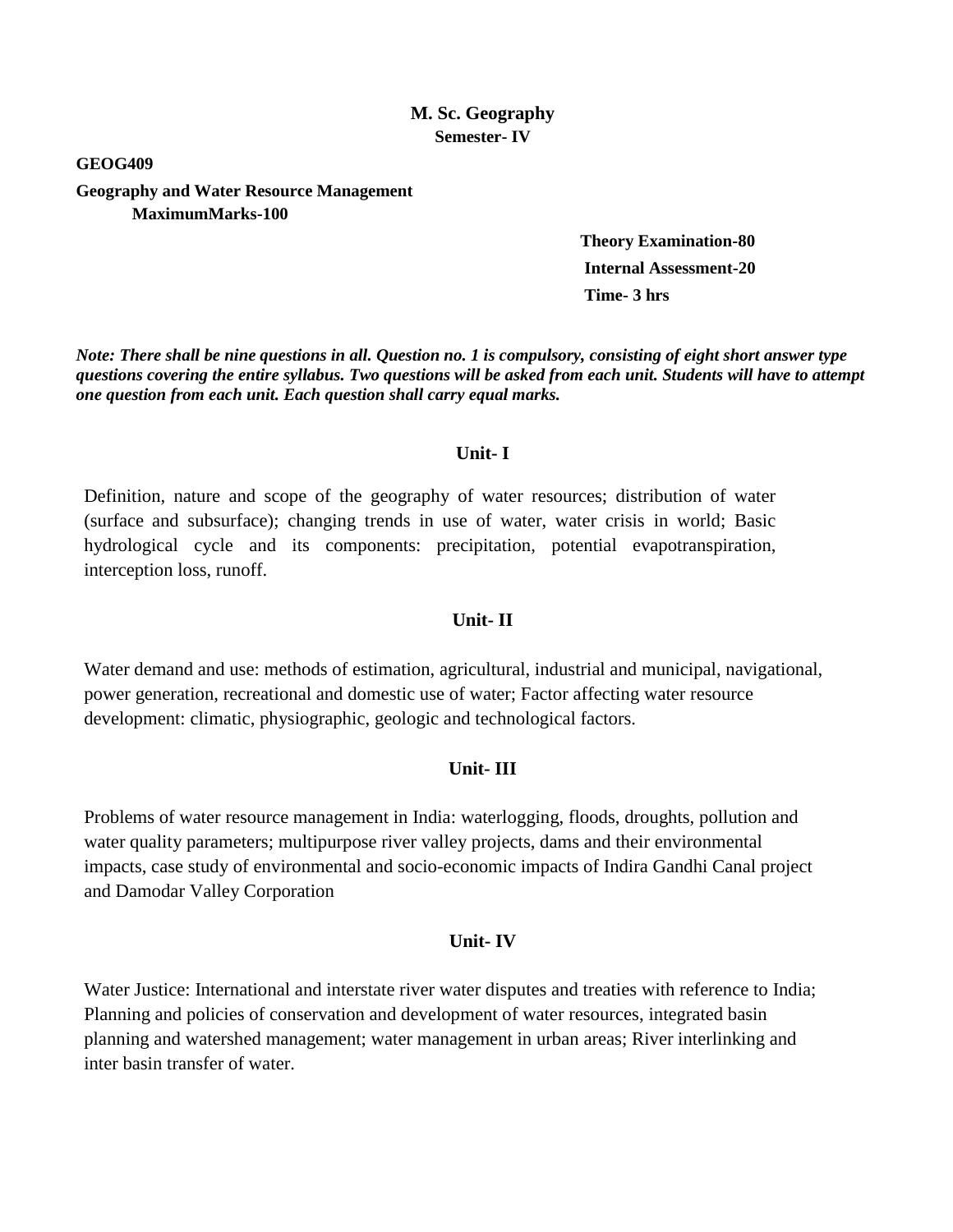- 1. Aggarwal, Anil and Sunita Narain: *Dying Wisdom: Rise, Fall and Potential of India's Traditional Water Harvesting System*, Centre of Science and Environment, New Delhi, 1997. 8.
- 2. Chorley, R.J. (1979) *Water, earth and man*, Methuen, London.
- 3. Gurjar RK and Jat B.C. 2008, Geography of water resources, Rawat Publications, Jaipur related to water and sanitation
- 4. Jones, J.A.: Global Hydrology, Processes, Resources and Environmental management, Longman, 1997.
- 5. Michael. A.M. : Irrigation: Theory and Practices, Vikas Publishing House Pvt. Ltd. , New Delhi, 1978.
- 6. Mather, J.R. Water Resources Distribution, Use and Management, John, Wiley, Marylane 1984.
- 7. Newson, M. Land Water and Development River Basin Systems and their Sustainable Management, Routledge, London, 1992.
- 8. Tideman, E.M. Watershed Management, Guidelines for Indian Conditions, Omega, New Delhi 1996.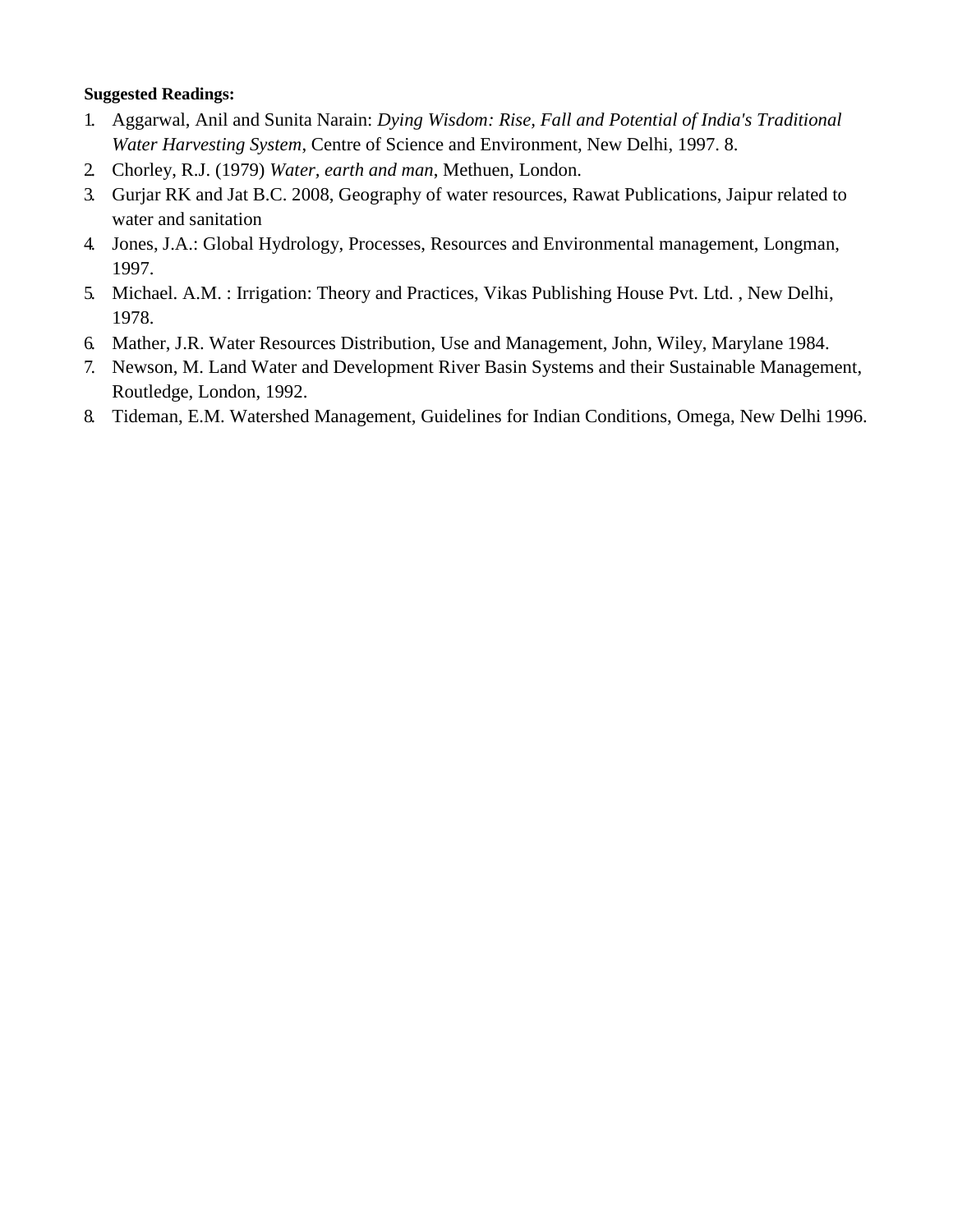**GEOG410**

**Social Geography MaximumMarks-100 Theory Examination-80 Internal Assessment-20 Time- 3 hrs**

*Note: There shall be nine questions in all. Question no. 1 is compulsory, consisting of eight short answer type questions covering the entire syllabus. Two questions will be asked from each unit. Students will have to attempt one question from each unit. Each question shall carry equal marks.*

# **Unit- I**

Nature and Scope of Social Geography; Developments in the field of social geography; Concepts in social geography: social differentiation, region formation, social evolution, social change & transformation, social space, social and spatial justice, ethnicity, social wellbeing.

## **Unit- II**

Elements of socio-cultural regionalism in India; Geography and caste: regional/spatial framework of dominant caste and land inequality, social and spatial segregation/exclusion, regional/cultural forms of untouchability in India- continuity and change; tribes and geographical isolation, tribe as a social formation: scheduled tribes and scheduled areas; regional studies of the major and minor tribes in India.

#### **Unit- III**

Language and dialect, language families, India as a linguistic area, linguistic diversity in India, Greenberg's linguistic diversity index, Mother tongue, Bi-lingualism, multi-lingualism, language shifts and retention, linguistic regionalism and minority languages;, space and religion: religious diversity in India, religious minorities, communalism and space

#### **Unit- IV**

Social Change and transformation in India: Modernization and sanskritization, role of rural urban interaction, problems of social transformation, social wellbeing- overview of concept; social and ethnic diversity of India and national integration: cultural pluralism and development.

- 1. Ahmad, Aijazuddin, Social Geography, Rawat Publication, New Delhi, 1999.
- 2. Ahmad A (1993) (ed) Social Structure and Regional Development: A Social Geography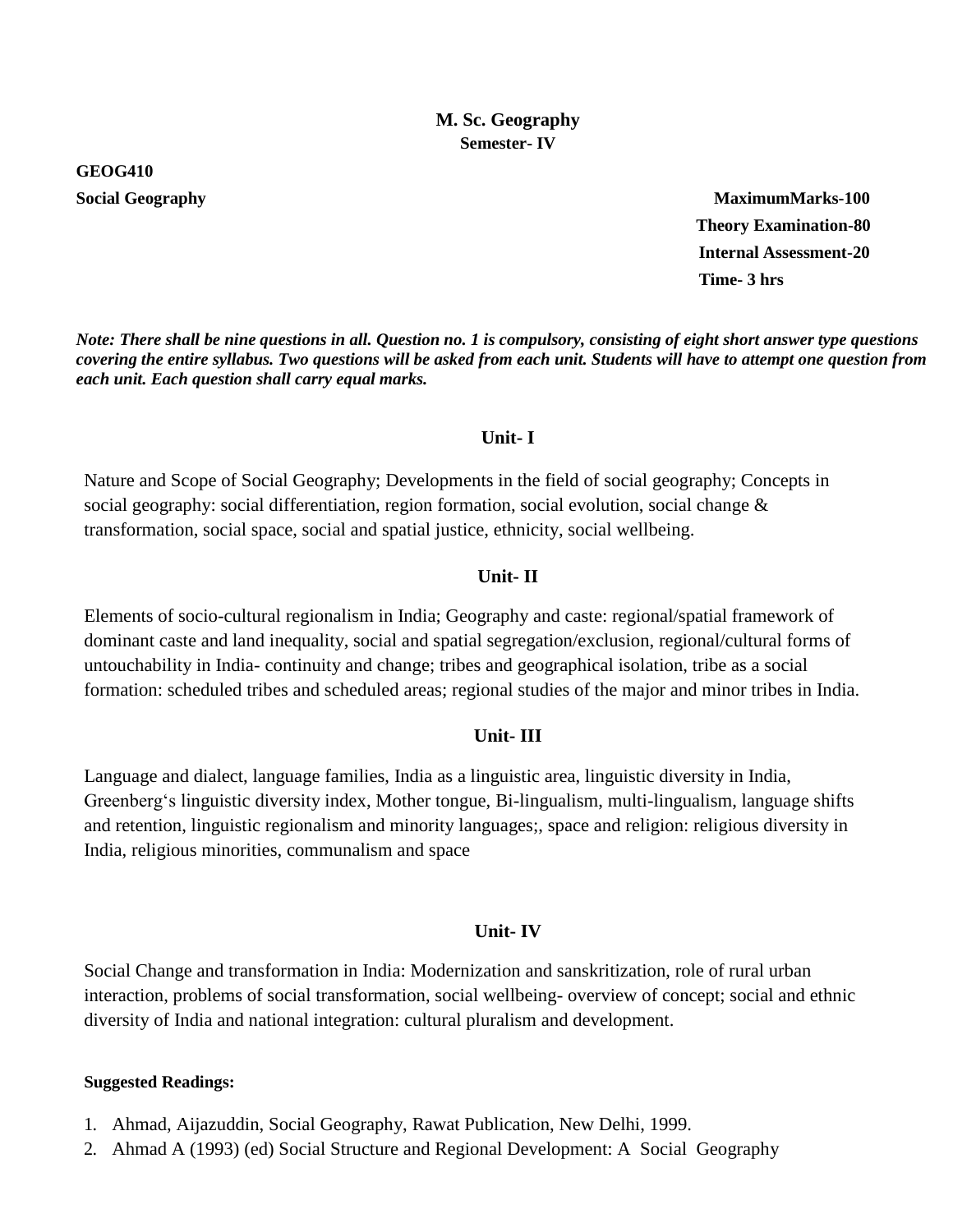Perspective, Rawat Publications, Jaipur.

- 3. Dreze Jean, Amartya Sen, Economic Development and Social opportunity, Oxford University Press, New Delhi, 1996.
- 4. Dubey, S.C.: Indian Society, National Book Trust, New Delhi, 1991.
- 5. Pain R, M. Barke, D Fuller, J Gough, R MacFarlane, G Mowl, (2001), Introducing Social Geographies, Arnold Publishers, London.
- 6. Registrar General of India, (1972) , Economic and Socio cultural Dimensions of Regionalization of India , Census Centenary Monograph No 7, New Delhi
- 7. Schwartzberg Joseph; An Historical Atlas of South Asia, University of Chicago Press, Chicago, 1978.
- 8. Sen, Amartya & Dreze Jean, Indian Development: Selected Regional Perspectives, Oxford University Press, 1996.
- 9. Smith, David: Geography: A Welfare Approach, Edward Arnold, London, 1977.
- 10. Sopher, David. An Exploration of India, Cornell University Press, 1980.
- 11. Subba Roa. Personality of India; Pre and Proto Historic foundation of India and Pakistan. M.S. University Baroda, Vadodara, 1958.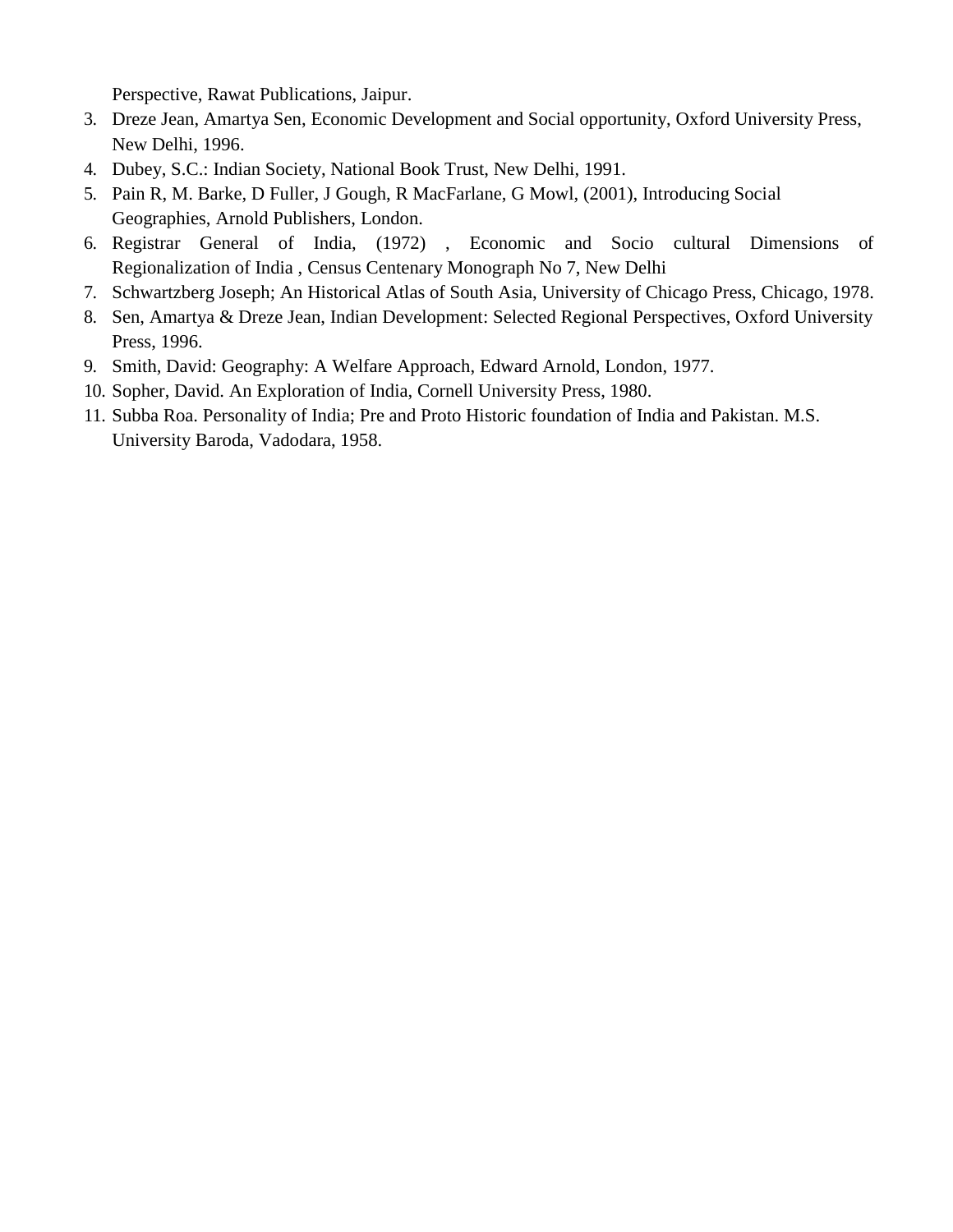**GEOG411**

**Geography of Tourism MaximumMarks-100 Theory Examination-80 Internal Assessment-20 Time- 3 hrs**

*Note: There shall be nine questions in all. Question no. 1 is compulsory, consisting of eight short answer type questions covering the entire syllabus. Two questions will be asked from each unit. Students will have to attempt one question from each unit. Each question shall carry equal marks.*

#### **Unit- I**

Basics of tourism:, Definition of tourism; Factors influencing tourism: historical, natural, sociocultural and economic; motivating factors for pilgrimages: leisure, recreation; elements of tourism, tourism as an industry.

## **Unit- II**

Geography of tourism: - its spatial affinity; areal and locational dimensions comprising physical, cultural, historical and economic; Tourism types: cultural, eco –ethno, coastal and adventure tourism, national and international tourism; globalization and tourism.

#### **Unit- III**

Indian Tourism: regional dimensions of tourist attraction; evolution of tourism, promotion of tourism. Impact of Tourism: Physical, economic and social, perceptional, positive and negative impacts. Tourism Paradigms: Ethnic Tourism, Sustainable Tourism and Ecotourism.

#### **Unit- IV**

Infrastructure and support system - accommodation and supplementary accommodation; other facilities and amenities; Tourism circuits-short and longer detraction - Agencies and intermediacies - Indian hotel industry. Impacts of tourism: physical, economic and social and perceptional positive and negative impacts; Environmental laws and tourism - Current trends, spatial patterns and recent changes; Role of foreign capital  $\&$  impact of globalization on tourism. Project report on relevant topics such as impact of tourism on Garhwal Himalaya, Dal Lake, Goa and North East India, impact on a historic city.

- 1. Bhatia A.K. (1996),Tourism Development: Principles and Practices, Setrling Publishers, New Delhi, 1996.
- 2. Bhatiya, A.K. (1991),International Tourism Fundamentals and Practices, Sterling, New Delhi.